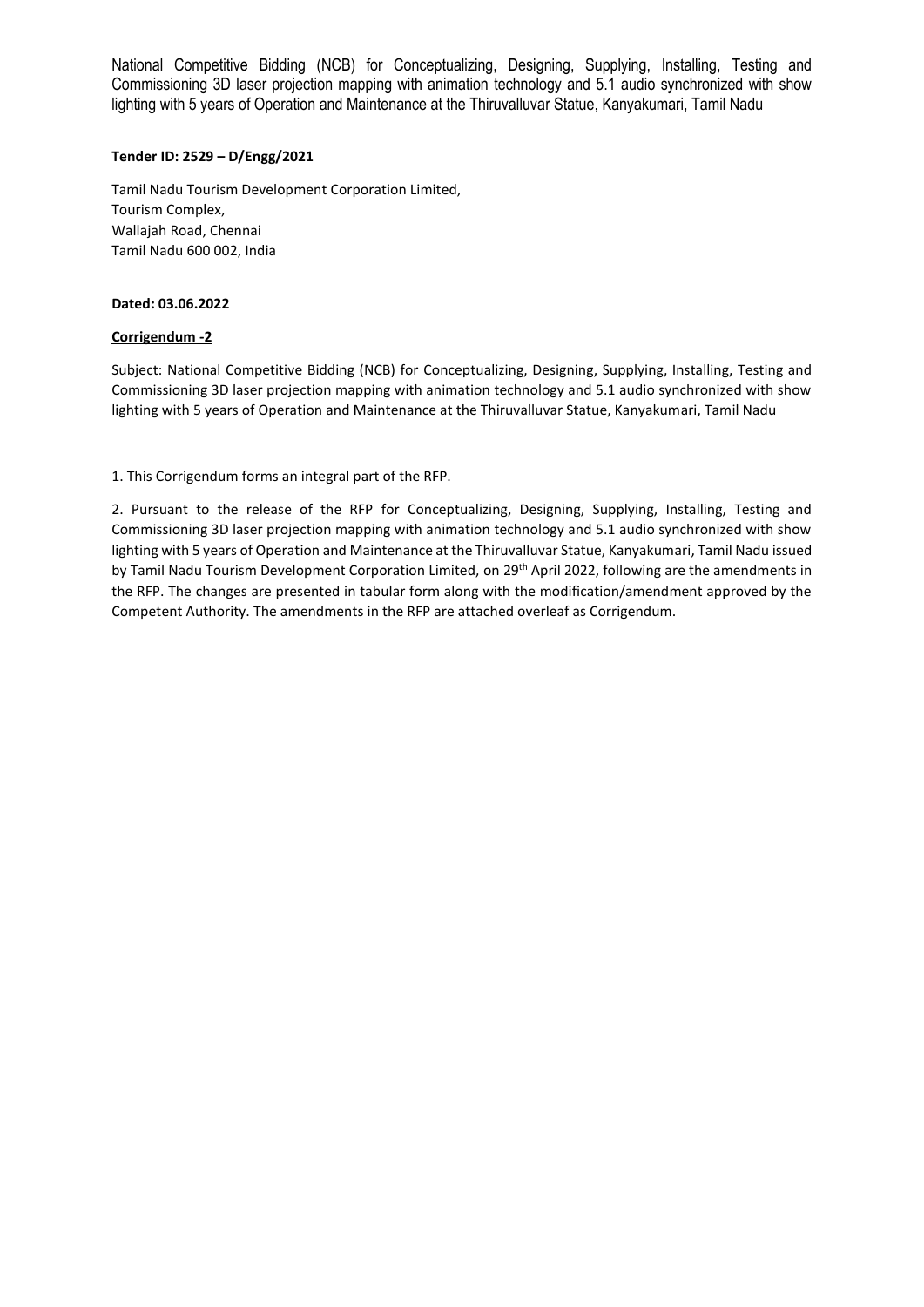Date: 03-06-2022

To,

All the eligible Bidders

### **Tender ID: 2529 – D/Engg/2021**

**Sub**: National Competitive Bidding (NCB) for Conceptualizing, Designing, Supplying, Installing, Testing and Commissioning 3D laser projection mapping with animation technology and 5.1 audio synchronized with show lighting with 5 years of Operation and Maintenance at the Thiruvalluvar Statue, Kanyakumari, Tamil Nadu

Dear Bidders,

This has reference to the RFP dated 29<sup>th</sup> April 2022 for the subject work and pre-bid meeting held on 12<sup>th</sup> May 2022. In this regard, following documents are enclosed herewith:

- a) Replies to Pre-bid queries as **Annexure-X**
- b) **Amendment-I** to the RFP document as **Annexure-Y**
- c) Revised Last date and time for submission of eligibility / tender documents along with EMD on **23.06.2022 up to 03:00 pm**
- d) Opening of eligibility documents on **23.06.2022 up to 03:30 pm**

**Enclosure: As above**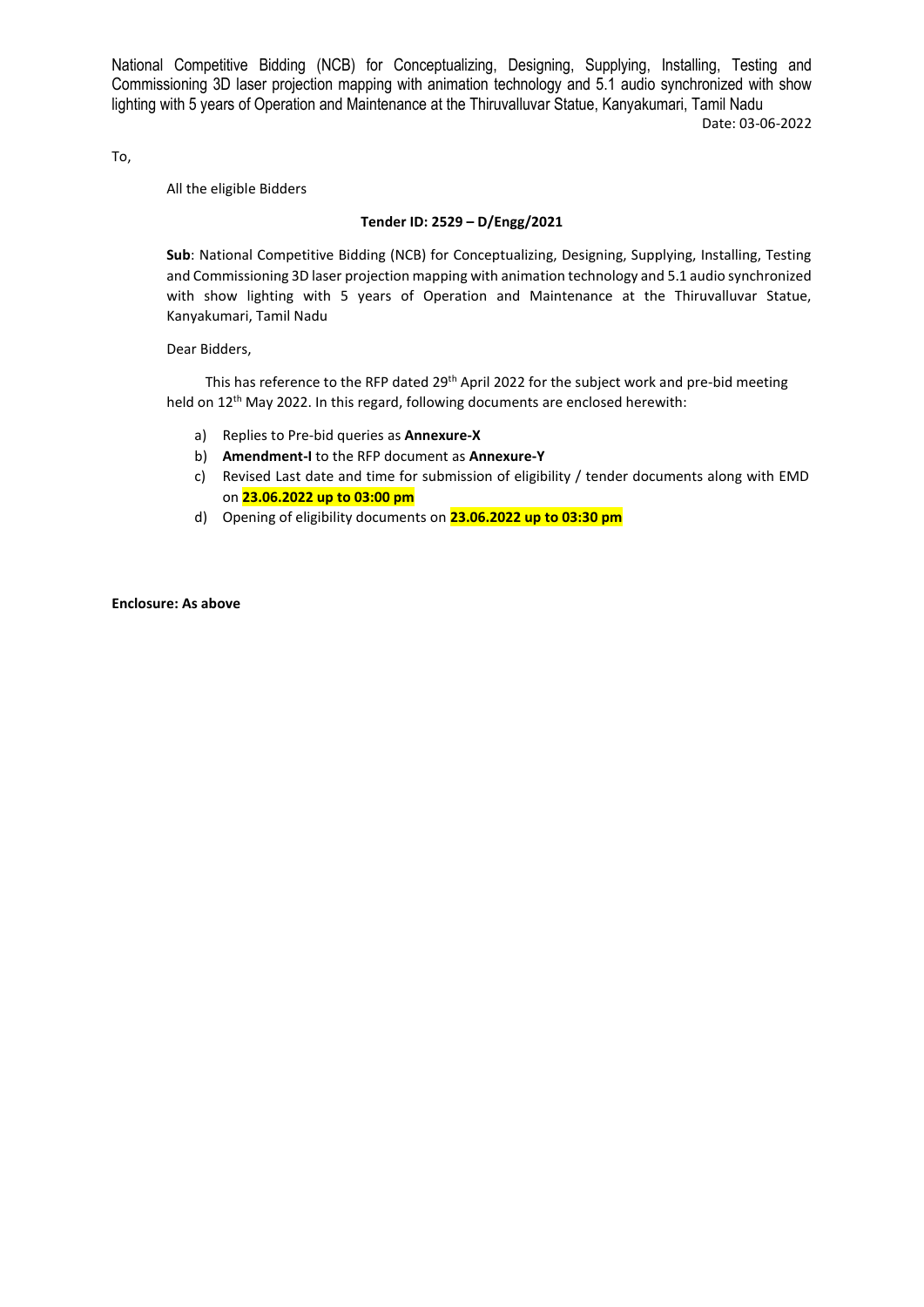#### **Annexure-X**

| Sr. | <b>Reference in</b> | <b>Existing Clause</b>                                 | Point for clarification/ suggestion                         | <b>Revised Clause / response</b> |
|-----|---------------------|--------------------------------------------------------|-------------------------------------------------------------|----------------------------------|
|     | document            |                                                        |                                                             |                                  |
|     |                     | Canara Lighting Industries Pvt. Ltd.,                  |                                                             |                                  |
| 1.  | Clause              | The bidder should have completed, at least two         | We are MSME company following make in india vision of       | No Change, RFP conditions        |
|     | $No.2.9.1(b)$ ,     | Eligible Projects of more than INR 4.5 Crore or one    | our prime minister. To encourage MSME companies             | shall prevail.                   |
|     | Page No. 15         | Eligible Project of more than INR 8 Crore, in the last | project value should be reduced for pre qualification.      |                                  |
|     |                     | five years preceding the date of the issue of this     | Please provide us with an escalation factor per year of     |                                  |
|     |                     | RFP.                                                   | 10% year wise. It's already mentioned in all tenders by     |                                  |
|     |                     |                                                        | Govt and state Govt departments. Hence request to           |                                  |
|     |                     |                                                        | incorporate the same for the Tenderer.                      |                                  |
| 2.  | Clause              | The bidder should have completed, at least two         | The tender estimate is mentioned at Rs.8.4 Crore and        | Kindly refer to S.No. 1 of       |
|     | $No.2.9.1(b)$ ,     | Eligible Projects of more than INR 4.5 Crore or one    | also asks for one work order with completion for 8 Crore    | modified<br>Annexure-Y<br>for    |
|     | Page No. 15         | Eligible Project of more than INR 8 Crore, in the last | for qualifying in the tender. We draw your kind attention   | clause.                          |
|     |                     | five years preceding the date of the issue of this     | to the technical qualification valuation of the same value  |                                  |
|     |                     | RFP.                                                   | is not mentioned in the Technical valuation. It's given     |                                  |
|     |                     |                                                        | preference for two orders of 4.5 crores only. Hence         |                                  |
|     |                     |                                                        | request you to amend the same in the Technical              |                                  |
|     |                     |                                                        | evaluation sheet so it will be beneficial for both project  |                                  |
|     |                     |                                                        | holders and can qualify for the tender.                     |                                  |
| 3.  |                     |                                                        | We are still suffering from a country epidemic for the last | No Change, RFP conditions        |
|     |                     |                                                        | three years and are not able to handover projects to        | shall prevail.                   |
|     |                     |                                                        | some clients and can't submit completion certificate for    |                                  |
|     |                     |                                                        | same hence request you to allow the tenderer to qualify     |                                  |
|     |                     |                                                        | as per work order only of the same amount                   |                                  |
| 4.  |                     |                                                        | Kindly waive off the EMD for MSME Organization.             | No Change,<br>RFP conditions     |
|     |                     |                                                        |                                                             | shall prevail                    |
| 5.  |                     |                                                        | Kindly remove hardcopy submission, once the tender is       | No Change, RFP conditions        |
|     |                     |                                                        | awarded hardcopy submission can be made.                    | shall prevail                    |

# **Tender ID: 2529 – D/Engg/2021**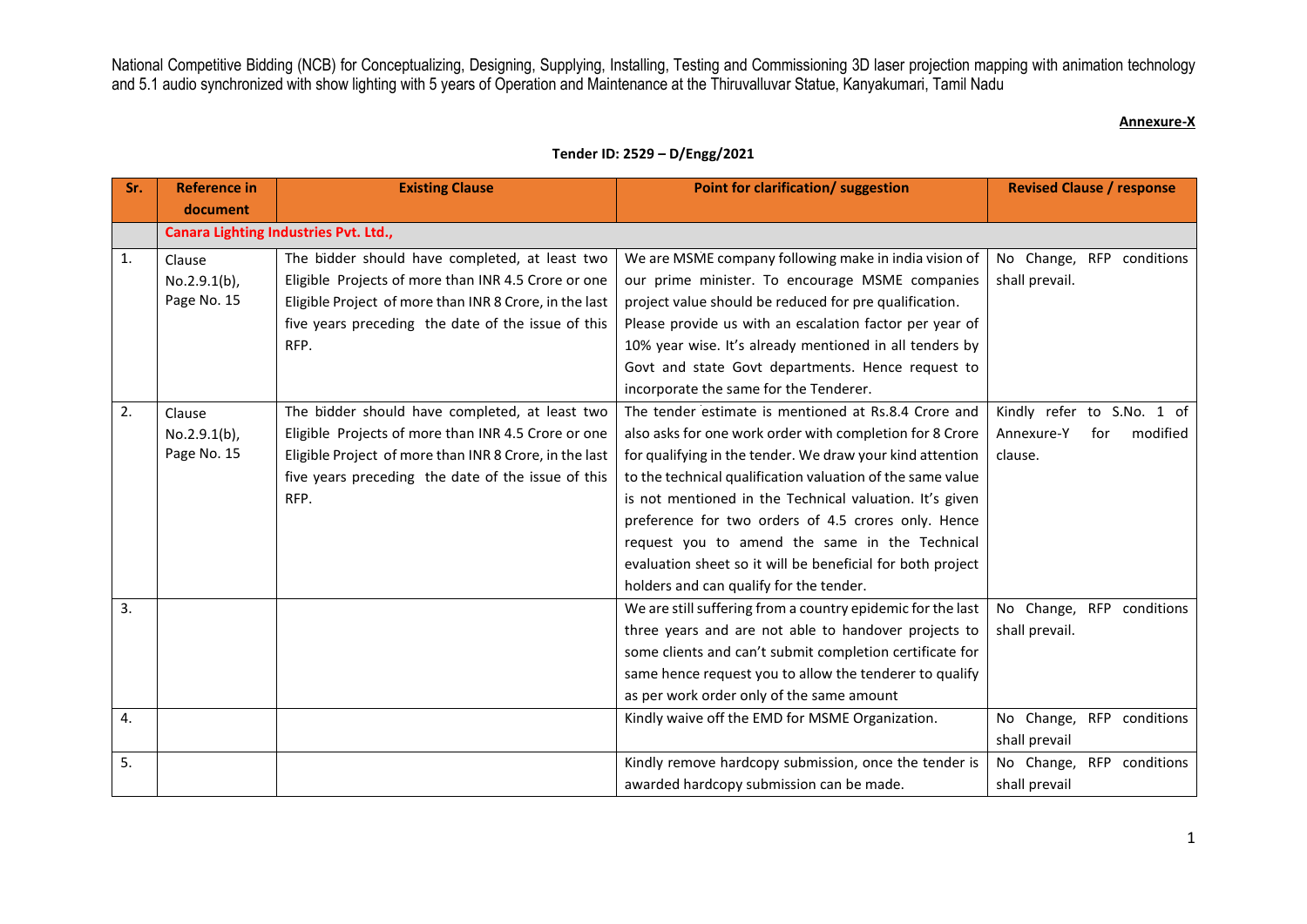| Sr. | <b>Reference in</b>                     | <b>Existing Clause</b>                                   | Point for clarification/ suggestion                                                               | <b>Revised Clause / response</b> |
|-----|-----------------------------------------|----------------------------------------------------------|---------------------------------------------------------------------------------------------------|----------------------------------|
|     | document                                |                                                          |                                                                                                   |                                  |
|     |                                         | <b>Delta Electronics Pvt. Ltd. (Digital Projections)</b> |                                                                                                   |                                  |
| 6.  | Projection &                            | Supply, Installation, Testing and Commissioning of       | Supply, Installation, Testing and Commissioning of                                                | No Change, RFP conditions        |
|     | <b>Lighting System</b>                  | Projector Dust-sealed 3- chip DLP Technology, 4K         | Projector Dust-sealed 3- chip DLP Technology, 4K-UHD                                              | shall prevail.<br>RGB<br>Laser   |
|     | Sr no-8, Page                           | Native Resolution: 30,000 lumens, RGB Laser Digital      | Resolution: 30,000 ISO lumens, Laser Phosphor                                                     | projectors provide superior      |
|     | No-57                                   | projector with 20000 Hrs or more Illumination            | projector with 20000 Hrs or more Illumination lifetime,                                           | technology<br>and<br>is<br>the   |
|     |                                         | lifetime, Minimum Contrast Ratio: 5000: 1,               | Minimum Contrast Ratio: 5000: 1, Motorized horizontal                                             | minimum requirement for this     |
|     |                                         | Motorized horizontal and vertical lens offset,           | and vertical lens offset, should have inbuilt blending and                                        | project.                         |
|     |                                         | should have inbuilt blending and wrapping                | wrapping capabilities, Inputs: HDMI/DVI, DP ports                                                 |                                  |
|     |                                         | capabilities, Inputs: HDMI/DVI, DP ports Analog          | Analog Controls: RS232 in/out, Ethernet (10/100), with                                            |                                  |
|     |                                         | Controls:                                                | long /Short throw Lens for projection as per site                                                 |                                  |
|     |                                         | RS232 in/out, Ethernet (10/100), with long /Short        | conditions.                                                                                       |                                  |
|     |                                         | throw Lens for projection as per site conditions.        |                                                                                                   |                                  |
| 7.  | Sr no-8, Page                           | 30,000 lumens                                            | 30,000 ANSI Lumens in the projector<br>include                                                    | Kindly refer to S.No. 3 of       |
|     | No-57                                   |                                                          | specifications. We request to give a tolerance of $+/-9\%$                                        | modified<br>Annexure-Y<br>for    |
|     |                                         |                                                          | so that all the brands mentioned can comply the                                                   | clause.                          |
|     |                                         |                                                          | minimum specified tender specifications for projectors.                                           |                                  |
|     | <b>Barco Electronic Systems Pvt Ltd</b> |                                                          |                                                                                                   |                                  |
| 8.  | 4.11 FORM                               | <b>RGB Laser Projector</b>                               | Request to kindly change this to "Laser Projector" to                                             | No Change, RFP conditions        |
|     | <b>TECH-11:</b>                         |                                                          | have a more suitable product for your project &                                                   | shall prevail.<br>RGB<br>Laser   |
|     | Unpriced Bill of                        |                                                          | generalise the specification to be met by all approved                                            | projectors provide superior      |
|     | Quantities                              |                                                          | makes.                                                                                            | technology<br>and<br>the<br>is   |
|     | Sr. No. 8                               |                                                          | Reason:                                                                                           | minimum requirement for this     |
|     | Page 57                                 |                                                          | Out of approved makes for Outdoor Mapping only                                                    | project.                         |
|     |                                         |                                                          | Christie currently manufacture/offer "RGB Laser                                                   |                                  |
|     |                                         |                                                          | technology projector", while other makes offer<br>"Laser Phosphor Technology" for outdoor mapping |                                  |
|     |                                         |                                                          | application. Hence to generalise for all approved                                                 |                                  |
|     |                                         |                                                          | makes only "Laser Projector" is requested to be                                                   |                                  |
|     |                                         |                                                          | mentioned.                                                                                        |                                  |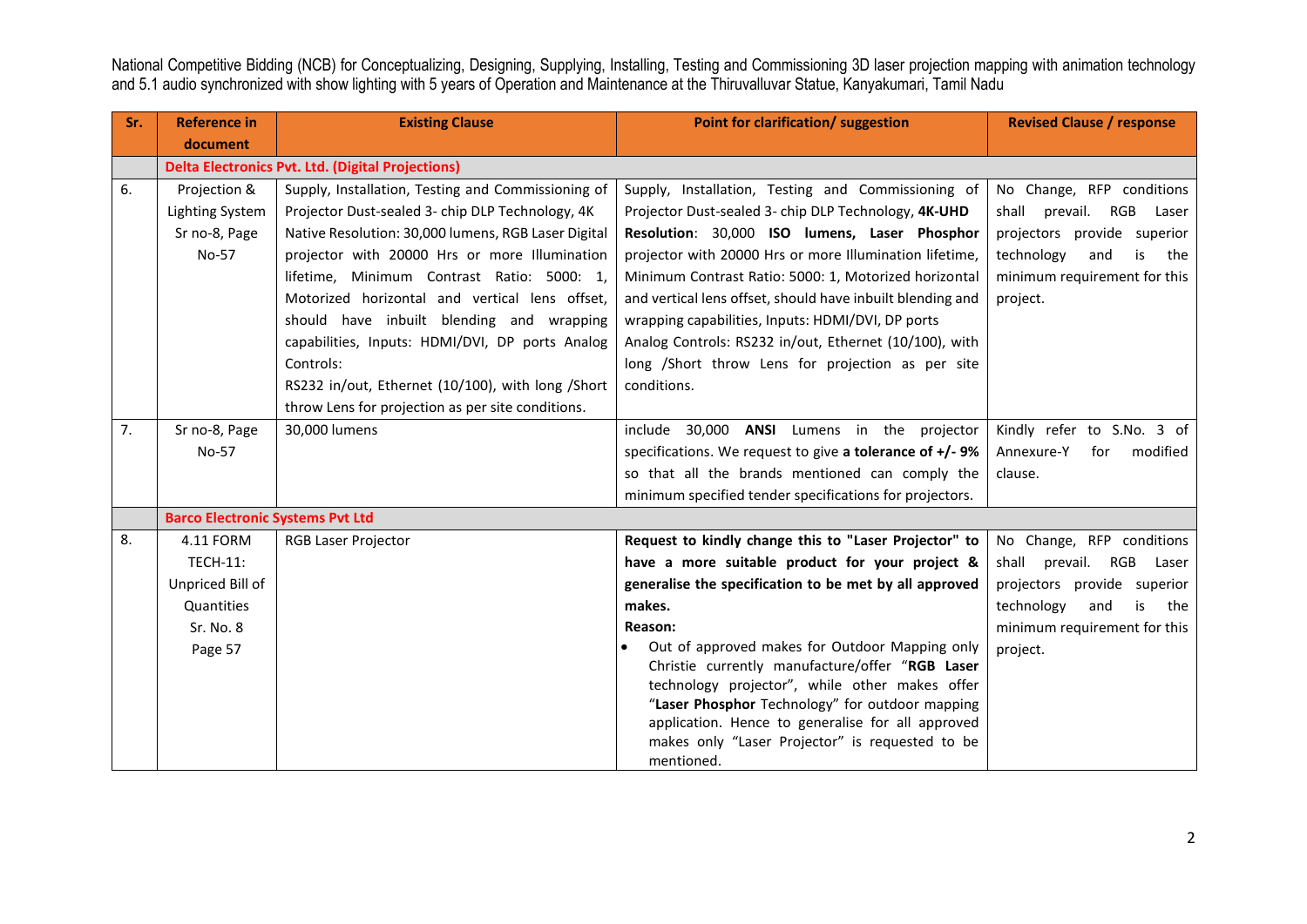| Sr. | <b>Reference in</b>                                                                    | <b>Existing Clause</b>      | Point for clarification/ suggestion                                                                                                                                                                                                                                                                                                                                                                                                                                                                                                                                                                                                                                                                                                                                                                                                                                                                                        | <b>Revised Clause / response</b>            |
|-----|----------------------------------------------------------------------------------------|-----------------------------|----------------------------------------------------------------------------------------------------------------------------------------------------------------------------------------------------------------------------------------------------------------------------------------------------------------------------------------------------------------------------------------------------------------------------------------------------------------------------------------------------------------------------------------------------------------------------------------------------------------------------------------------------------------------------------------------------------------------------------------------------------------------------------------------------------------------------------------------------------------------------------------------------------------------------|---------------------------------------------|
|     | document                                                                               |                             |                                                                                                                                                                                                                                                                                                                                                                                                                                                                                                                                                                                                                                                                                                                                                                                                                                                                                                                            |                                             |
|     |                                                                                        |                             | In 30000 Lumens Brightness category Barco currently<br>does not manufacture/ offer RGB laser projector<br>meant for Outdoor projection mapping.<br>No benefit for RGB Laser as Laser Phosphor provides<br>better white point than RGB Laser. Since colour of<br>Statue is dark a projector with better white point will<br>give brighter & better outcome which can be best<br>achieved by "Laser Phosphor"<br>Key benefit of RGB laser is REC 2020 colour<br>spectrum, however there is no content in projection<br>mapping which is produced beyond REC 709, REC<br>2020 is over kill for mapping application and<br>practically this feature of RGB projector will not be<br>used.<br>RGB laser projectors are more prone to Speckle<br>effect issues due to additional Green Laser (Green<br>Laser produces more speckle), while Speckle effects<br>are not visible with Laser Phosphor as there is no<br>Green Laser. |                                             |
| 9.  | 4.11 FORM<br><b>TECH-11:</b><br>Unpriced Bill of<br>Quantities<br>Sr. No. 8<br>Page 57 | <b>4K Native Resolution</b> | We request to kindly remove word "Native" & allow<br>"4K /4K UHD resolution" to generalise for all approved<br>makes<br>Reason:<br>In 30000 Lumens brightness category Native 4K<br>resolution is commonly found in RGB laser projectors<br>which is currently offered by only one make- Christie.<br>Laser Phosphor projectors though do not have native<br>4K resolution but still with inbuilt technological<br>advancement provide 4K UHD output (3840 x2400=<br>9.2 Million Pixels) with better overall resolution &<br>pixels against native 4K (4096 x 2160= 8.8 Million<br>Pixels).<br>Since the Statue is too far viewing distance there is<br>no visible difference between native 4K & a 4K/4K                                                                                                                                                                                                                  | No Change, RFP conditions<br>shall prevail. |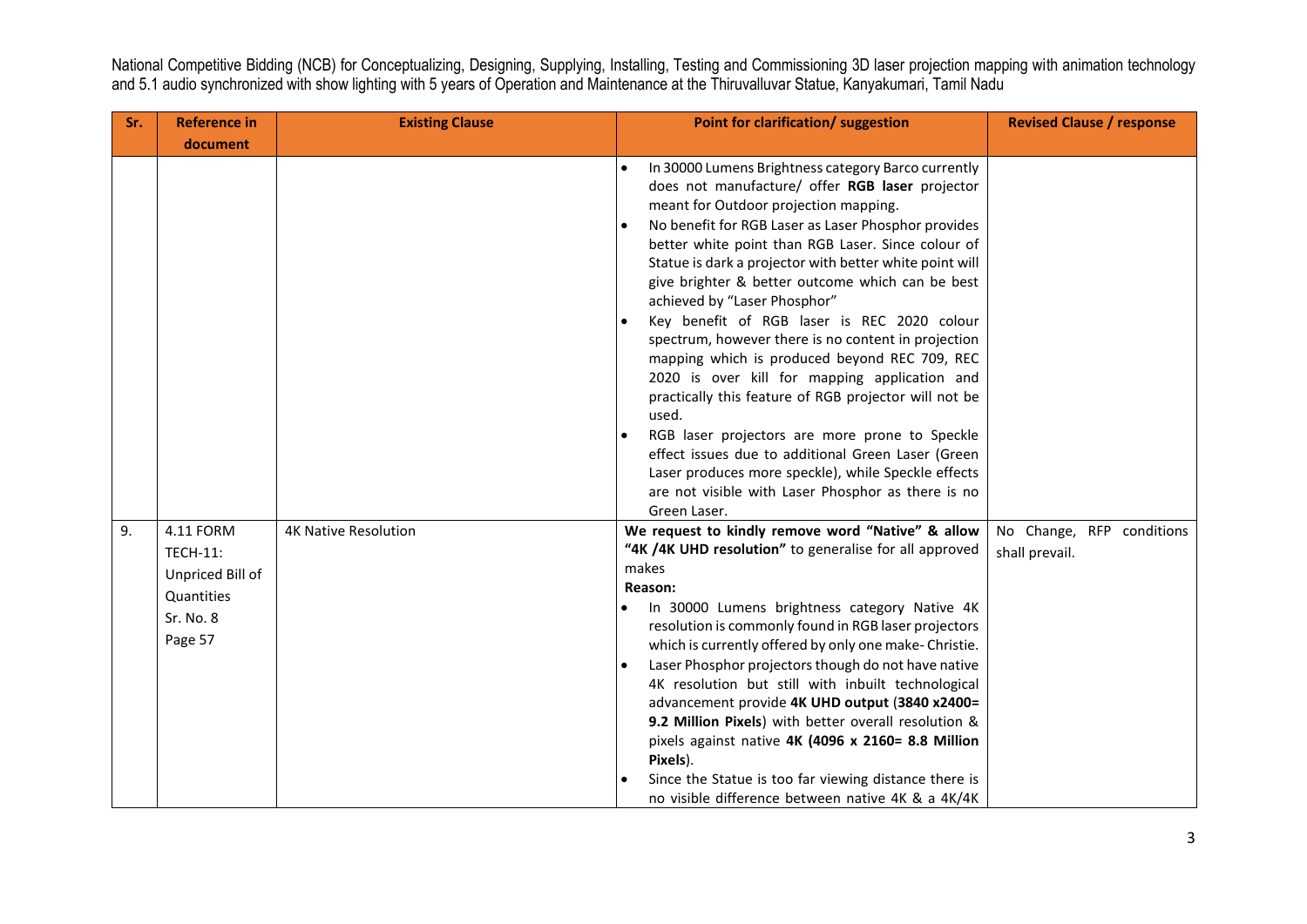| Sr. | <b>Reference in</b>       | <b>Existing Clause</b>                             | Point for clarification/ suggestion                                                                                         | <b>Revised Clause / response</b> |
|-----|---------------------------|----------------------------------------------------|-----------------------------------------------------------------------------------------------------------------------------|----------------------------------|
|     | document                  |                                                    |                                                                                                                             |                                  |
|     |                           |                                                    | UHD output projector. Instead mention of Native 4K<br>will restrict other worthy OEMs to offer their<br>equivalent product. |                                  |
| 10. | 4.11 FORM                 | 30000 lumens                                       | We request mention ANSI Lumens (Widely accepted                                                                             | Kindly refer to S.No. 3 of       |
|     | <b>TECH-11:</b>           |                                                    | brightness measurement standard) for brightness &                                                                           | Annexure-Y<br>modified<br>for    |
|     | Unpriced Bill of          |                                                    | change specifications to 30000 ± 5% ANSI Lumens. 5%                                                                         | clause.                          |
|     | Quantities                |                                                    | variation allow multiple OEMs to participate as different                                                                   |                                  |
|     | Sr. No. 8                 |                                                    | OEMs may have slight variation in brightness of                                                                             |                                  |
|     | Page 57                   |                                                    | projectors.                                                                                                                 |                                  |
|     | <b>Lux &amp; Decibels</b> |                                                    |                                                                                                                             |                                  |
| 11. | Clause No.                | International / Foreign Consortium members to      | Request to consider both Consortium members                                                                                 | Kindly refer to clause 2.10 (c)  |
|     | $2.10(e)$ , Page          | have prior presence of working in India or must    | experience and credentials which will allow the most                                                                        | on page 16 of the RFP.           |
|     | No. 16                    | provide apostilled documented of their past work   | expertise delivery for the project.                                                                                         |                                  |
|     |                           | experience of eligible projects.                   |                                                                                                                             |                                  |
| 12. | Clause No.                | The applicants should submit an EMD of INR         | MSME eligibility criteria may be considered and                                                                             | No Change, RFP conditions        |
|     | 2.14.1, Page No.          | 8,40,000 (Rupees Eight Lakhs and Forty Thousand    | exemption of Earnest money Deposit for Units with                                                                           | shall prevail.                   |
|     | 17                        | only) to be paid in form of Demand Draft in favour | exemption GO to be considered.                                                                                              |                                  |
|     |                           | of Tamil Nadu Tourism Development Corporation      |                                                                                                                             |                                  |
|     |                           | Ltd.                                               |                                                                                                                             |                                  |
| 13. | Sl.No.2, Page             | Last date and time for submission of eligibility / | Our technical team will visit the site for the detailed                                                                     | Revised Last date and time for   |
|     | No.2                      | tender documents along with EMD on 31.05.2022      | study in respect to deliver the best project and due to                                                                     | submission of eligibility /      |
|     |                           | up to 3.00 P.M.                                    | pandemic situation, the time to bid is very less, we would                                                                  | tender documents along with      |
|     |                           |                                                    | request for 2 to 3 weeks extension of time to submit the                                                                    | EMD on 23rd June 2022 up to      |
|     |                           |                                                    | bids from the time specified.                                                                                               | 03:00 pm                         |
| 14. | Clause No.                | The Applicant should submit a Banker's certificate | Bankers Certificate is no way related to credentials and                                                                    | No Change, RFP conditions        |
|     | $2.9.2(b)$ , Page         | for the value of minimum INR 2.5 Crore (Two Crore  | Eligibility of the project and we request to relax the                                                                      | shall prevail.                   |
|     | No. 15                    | and Fifty Lakhs) as per the format attached in FIN | clause for MSME registered companies.                                                                                       |                                  |
|     |                           | FORM-13: FORM OF BANKERS CERTIFICATE FROM A        |                                                                                                                             |                                  |
|     |                           | <b>SCHEDULED BANK</b>                              |                                                                                                                             |                                  |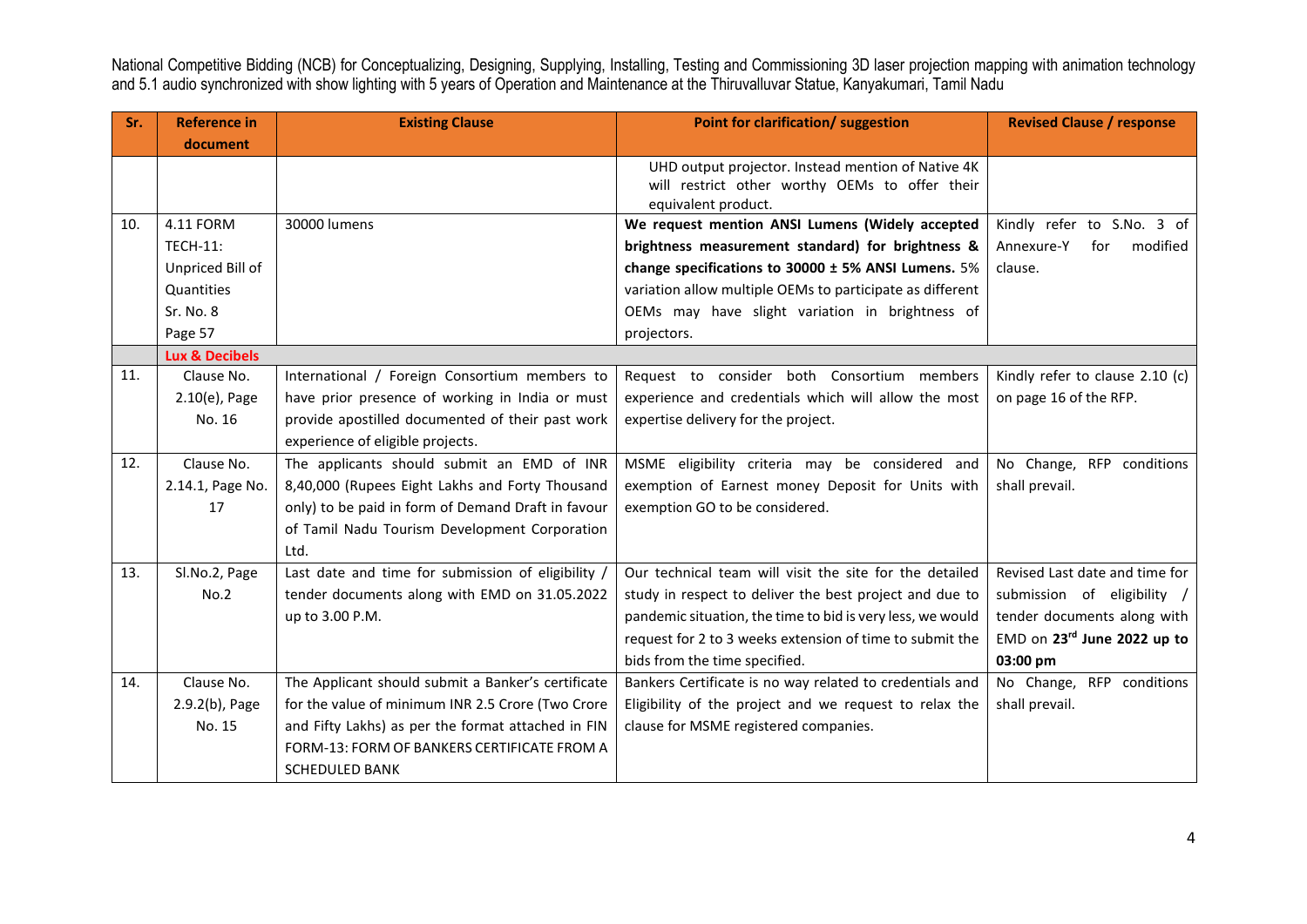| Sr. | <b>Reference in</b> | <b>Existing Clause</b>                                 | Point for clarification/ suggestion                                                      | <b>Revised Clause / response</b>            |
|-----|---------------------|--------------------------------------------------------|------------------------------------------------------------------------------------------|---------------------------------------------|
|     | document            |                                                        |                                                                                          |                                             |
| 15. | Clause              | The bidder should have completed, at least two         | Request to relax the Similar Work Experience Value from                                  | Kindly refer to S.No. 1 of                  |
|     | $No.2.9.1(b)$ ,     | Eligible Projects of more than INR 4.5 Crore or one    | 4.5 Crore to 2.5 Crore.                                                                  | modified<br>Annexure-Y<br>for               |
|     | Page No. 15         | Eligible Project of more than INR 8 Crore, in the last |                                                                                          | clause.                                     |
|     |                     | five years preceding the date of the issue of this     |                                                                                          |                                             |
|     |                     | RFP.                                                   |                                                                                          |                                             |
|     | <b>Optilase TT</b>  |                                                        |                                                                                          |                                             |
| 16. | Page 7              | <b>Installation at Island</b>                          | Request to be changed to shore as well                                                   |                                             |
| 17. | Page 15,            | Turnover                                               | We have this to be changed to minimum Rs 1.2 Crore                                       |                                             |
|     | 2.9.2 Point a       |                                                        | banker Certificate.                                                                      | No Change, RFP conditions<br>shall prevail. |
| 18. | Page 15,            | Bankers certificate                                    | Bankers Certificate to be modified as above                                              |                                             |
|     | 2.9.2 Point b       |                                                        |                                                                                          |                                             |
| 19. | Page 15,            | Project cost                                           | Minimum One of Rs 2 Cr each                                                              | Kindly refer to S.No. 1 of                  |
|     | 2.9.1 Point III     |                                                        |                                                                                          | Annexure-Y<br>modified<br>for               |
|     |                     |                                                        |                                                                                          | clause.                                     |
| 20. | Page 17, 2.14.1     | <b>EMD</b>                                             | As an MSME we request you to accept NSIC certificate                                     | No Change, RFP conditions                   |
|     |                     |                                                        | Stating for laser Shows . As NSIC registered Customers                                   | shall prevail.                              |
|     |                     |                                                        | are exempted from paying EMD and Tender fee as per                                       |                                             |
|     |                     |                                                        | Govt of India norms                                                                      |                                             |
| 21. | 4.11.8 Page         | Supply, Installation, Testing and Commissioning        | Addition of Laser show projectors we request you add                                     | No Change, RFP conditions                   |
|     | No: 57              | of Projector Dust-sealed 3- chip DLP Technology,       | alternatively the latest technology 2nd generation                                       | shall prevail                               |
|     |                     | 4K Native Resolution: 30,000 lumens, RGB Laser         | laser video projectors with 3d mapping for better<br>brightness/resolution on projection |                                             |
|     |                     | Digital projector with 20000 Hrs or more               |                                                                                          |                                             |
|     |                     | Illumination lifetime, Minimum Contrast Ratio:         |                                                                                          |                                             |
|     |                     | 5000: 1, Motorized horizontal and vertical lens        |                                                                                          |                                             |
|     |                     | offset, should have inbuilt blending and               |                                                                                          |                                             |
|     |                     | wrapping capabilities, Inputs: HDMI/DVI, DP            |                                                                                          |                                             |
|     |                     | ports Analog Controls: RS232 in/out, Ethernet          |                                                                                          |                                             |
|     |                     | (10/100), with                                         |                                                                                          |                                             |
|     |                     | long /Short throw Lens for projection as per site      |                                                                                          |                                             |
|     |                     | conditions.                                            |                                                                                          |                                             |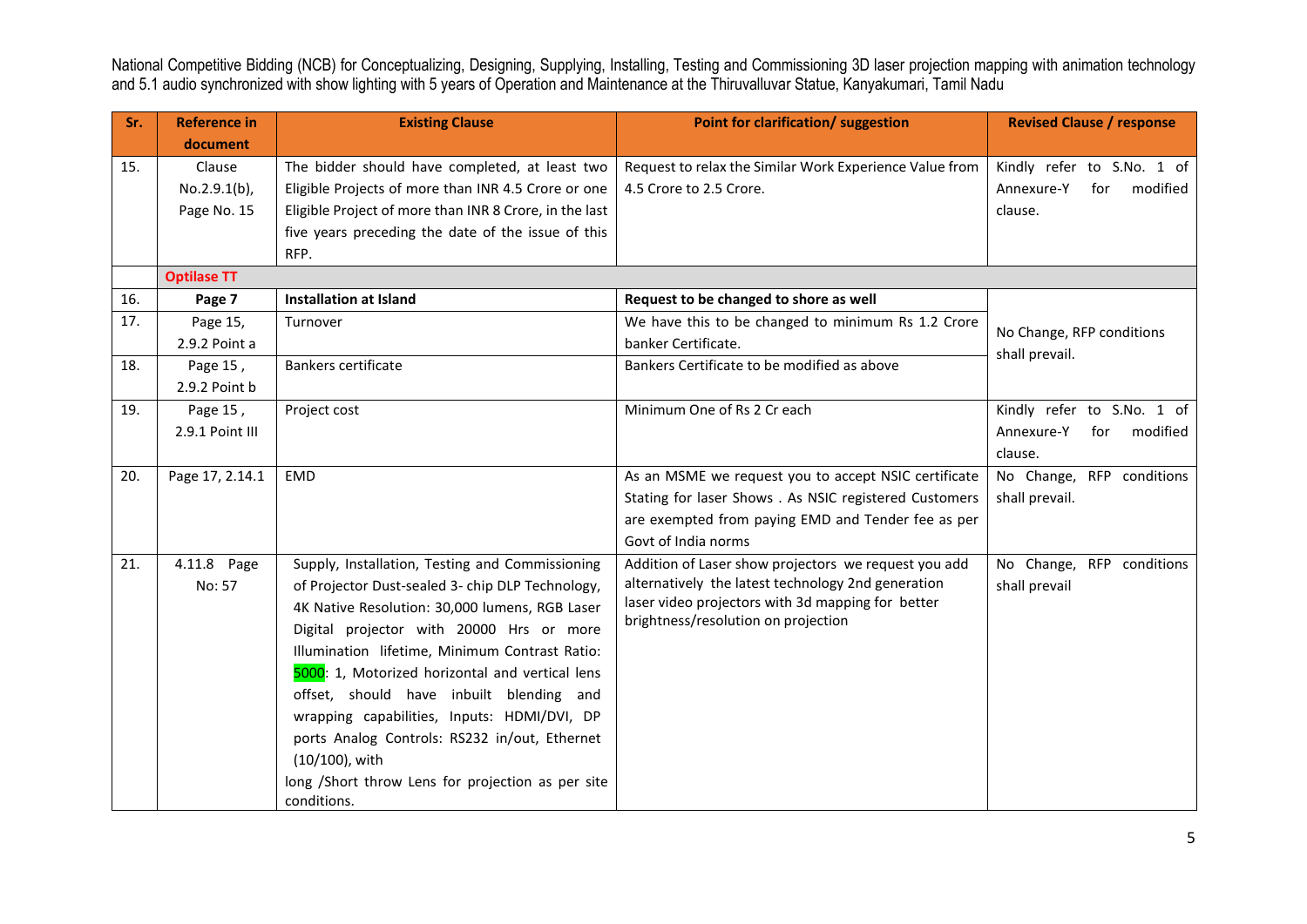| Sr. | <b>Reference in</b>    | <b>Existing Clause</b>                                                                                                                                                                                                                                                                                                                                                                                                                                                                                                                                         | Point for clarification/ suggestion                                                                                                                                                                                                                                                                                        | <b>Revised Clause / response</b>                                                 |
|-----|------------------------|----------------------------------------------------------------------------------------------------------------------------------------------------------------------------------------------------------------------------------------------------------------------------------------------------------------------------------------------------------------------------------------------------------------------------------------------------------------------------------------------------------------------------------------------------------------|----------------------------------------------------------------------------------------------------------------------------------------------------------------------------------------------------------------------------------------------------------------------------------------------------------------------------|----------------------------------------------------------------------------------|
|     | document               |                                                                                                                                                                                                                                                                                                                                                                                                                                                                                                                                                                |                                                                                                                                                                                                                                                                                                                            |                                                                                  |
| 22. | 4.11.9 Page No<br>:57  | Supplying, Installation, Testing, and commissioning<br>of Outdoor Projection housing enclosure for 30000<br>Lumens Laser Projector's. Enclosure should have<br>Military Grade locking Mechanism, fabricated out<br>of AU 5052 alloy, marine grade with remote device<br>management, monitoring, controlling temperature<br>& humidity                                                                                                                                                                                                                          | We would require this to be extended to allow laser<br>projectors (galvo and 2 <sup>nd</sup> generation laser video<br>projector (acoustooptic) with 3d mapping which are<br>different as per above and more effective to do long<br>range 3D Video mapping projection<br>Also this can be incorporated on shore building. | No Change, RFP conditions<br>shall prevail                                       |
| 23. | 4.11.10 Page<br>No: 57 | Assembly and mounting of projector as per site plan<br>with cables, mounting brackets and tilt/pan<br>arrangement system, made with SS 304 for<br>projection layout.                                                                                                                                                                                                                                                                                                                                                                                           | We mostly use anodized aluminium for outdoor<br>installations (Which have lasted nearly a decade or more<br>now by sea).                                                                                                                                                                                                   | No Change, RFP conditions<br>shall prevail                                       |
| 24. | 4.11.11 Page<br>No: 57 | Installation,<br>Supplying,<br>Testing,<br>and<br>commissioning of Minimum 300-watt Narrow<br>Beam Light IP65 rated, Support DMX protocol,<br>540°/270° (8-16 bi)                                                                                                                                                                                                                                                                                                                                                                                              | Allow laser show projectors as an alternative due to<br>greater brightness and wider range of effects                                                                                                                                                                                                                      | No Change, RFP conditions<br>shall prevail                                       |
| 25. | 4.11.12 Page<br>No: 58 | <b>Media Management Server</b><br>· 4U Multimedia Projection Mapping server,<br>Intel Xeon processor, Minimum 16 GB GPU<br>(AMD/Nvidia) Memory 4 DP 1.4 outputs with<br>each channel supporting 4K resolution (• 4x 4096<br>× 2160 at 120 Hz), minimum 2*480GB SSD<br>storage, 10GbE Ethernet ports. Minimum 16Gb<br>ram or better, 2 USB3 ports. projection mapping<br>Software should support geometry correction,<br>edge blending, colour correction and 3D<br>Media Management & Shape<br>mapping,<br>Mapping. Operating system: Windows 10 or<br>better. | Allow use of AMD processors (Has technology advantage<br>over Intel for server CPUs)                                                                                                                                                                                                                                       | Kindly<br>refer<br>to<br><b>RFP</b><br>Specifications,<br>AMD<br>is<br>included. |
| 26. | 4.11.13 Page<br>No: 58 | Supplying,<br>Installation,<br>Testing,<br>and<br>commissioning of 24 inches Flat LCD Display<br>Monitors with OptimalResolution of 1920 x 1080<br>at 60 Hz having Brightness 250 cd/m <sup>2</sup> (typical).                                                                                                                                                                                                                                                                                                                                                 | Increase resolution of screen to higher than 1080p. As<br>1080p is limiting for modern software, it does not give                                                                                                                                                                                                          | No Change, RFP conditions<br>shall prevail                                       |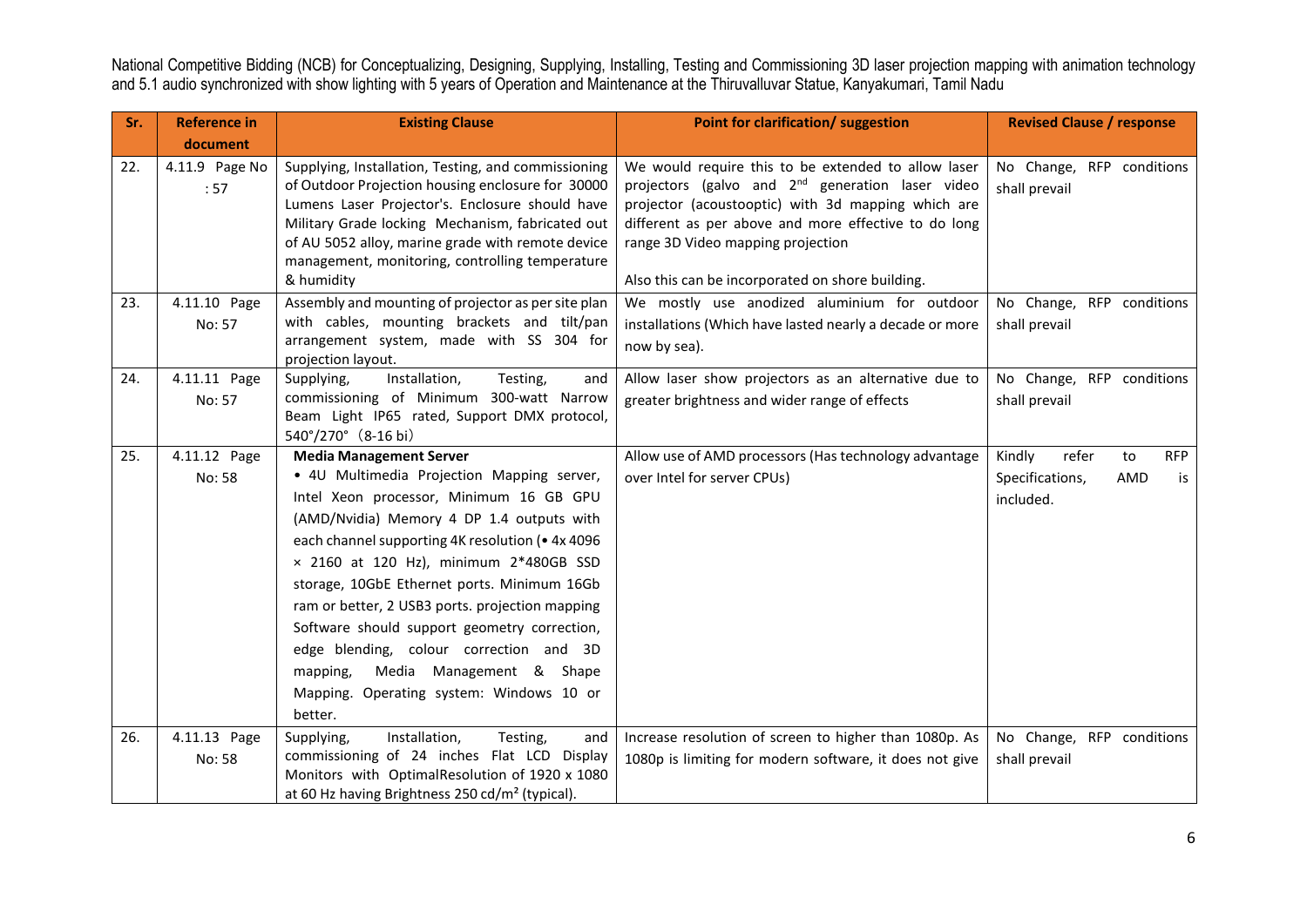| Sr. | <b>Reference in</b> | <b>Existing Clause</b>                                                                     | Point for clarification/ suggestion                                                             | <b>Revised Clause / response</b> |
|-----|---------------------|--------------------------------------------------------------------------------------------|-------------------------------------------------------------------------------------------------|----------------------------------|
|     | document            |                                                                                            |                                                                                                 |                                  |
|     |                     |                                                                                            | much room for UI (User Interface) elements in complex                                           |                                  |
|     |                     |                                                                                            | software.                                                                                       |                                  |
| 27. | 4.11.16 Page        | Supply, laying and termination of DVI D/HDMI/DP                                            | We would install inside the building on shore, not on                                           | No Change, RFP conditions        |
|     | No: 58              | copper cables (10 Mtr Cable bundles x 13 Nos.)                                             | island.                                                                                         | shall prevail                    |
|     |                     | with endsduly terminated and SITC of DP to DVI                                             | Should not need DVI converter, will retain HDMI or fibre                                        |                                  |
|     |                     | Converter.                                                                                 | connectivity with our 2 <sup>nd</sup> generation laser video                                    |                                  |
|     |                     |                                                                                            | projectors.                                                                                     |                                  |
| 28. | 4.11.17 Page        | Supplying, Installation, Testing, and commissioning                                        | Make island fibre optional as we do not require fibre link                                      | No Change,<br>RFP conditions     |
|     | No: 58              | of Single/Multimode -Fibre Detachable HDMI2.0                                              | to island for shore install.                                                                    | shall prevail                    |
|     |                     | to fibre transmitter, 600m extension. Full 4K HDMI                                         | We can replace with double or triple redundant wireless                                         |                                  |
|     |                     | 2.0 and HDCP 2.2 compliant, SC connector.<br>4K@60Hz with RGB4:4:4 colorspace, 18 Gbit/sec | communication if island install is desired still.                                               |                                  |
|     |                     | bandwidth.                                                                                 |                                                                                                 |                                  |
| 29. | 4.11.18 Page        | Supplying, Installation, Testing, and commissioning                                        | As per 4.11.17 request                                                                          |                                  |
|     | No: 58              | of Single/Multimode -Fibre Detachable HDMI2.0                                              |                                                                                                 |                                  |
|     |                     | receiver, 600m extension. Full 4K HDMI 2.0 and                                             |                                                                                                 | No Change, RFP conditions        |
|     |                     | HDCP 2.2 compliant, SC connector. 4K@60Hz with                                             |                                                                                                 | shall prevail                    |
|     |                     | RGB 4:4:4 colorspace, 18 Gbit/sec bandwidth.                                               |                                                                                                 |                                  |
| 30. | 4.11.19 Page        | Supplying, Installation, Testing, and commissioning                                        | As per 4.11.17 it is not necessary for shore install.                                           |                                  |
|     | No: 59              | of Armoured Marine Grade Single/Multimode -                                                |                                                                                                 |                                  |
|     |                     | Fibre cablewith LIU box, Patch code etc                                                    |                                                                                                 |                                  |
| 31. | 4.11.22 Page        | Supplying,<br>Installation,<br>Testing,<br>and                                             | Allow changes to size (increase) for shore projection. Do                                       | No Change,<br>RFP conditions     |
|     | No: 59              | commissioning of Air conditioned Portable/Fixed                                            | not require monitoring or technicians present to operate                                        | shall prevail                    |
|     |                     | Prefabricated of size 20'x10'x8' AV Control Room                                           | show but will provide when required area for staff for                                          |                                  |
|     |                     | with Minimum Two operator Seating Capacity                                                 | programming<br>We will design for remote programming to allow global                            |                                  |
|     |                     |                                                                                            |                                                                                                 |                                  |
| 32. | 4.11.23 Page        | Supplying,<br>Installation,<br>Testing,                                                    | use / programming of this system.<br>We will not have remote devices if install is on shore, so | No Change, RFP conditions        |
|     | No: 59              | and<br>commissioning of Remote device monitoring                                           | this is not necessary for us.                                                                   | shall prevail                    |
|     |                     | (RDM) Panel for temperature, humidity etc.                                                 |                                                                                                 |                                  |
| 33. | 4.11.25 Page        | Supplying, Installation, Testing, and commissioning                                        | We do not require 100kW for our installation, so would                                          | No Change, RFP conditions        |
|     | No: 59              | of 100 KVA DG Set with Automatic AMF Panel                                                 | request this requirement is to be relaxed to allow (as per                                      | shall prevail                    |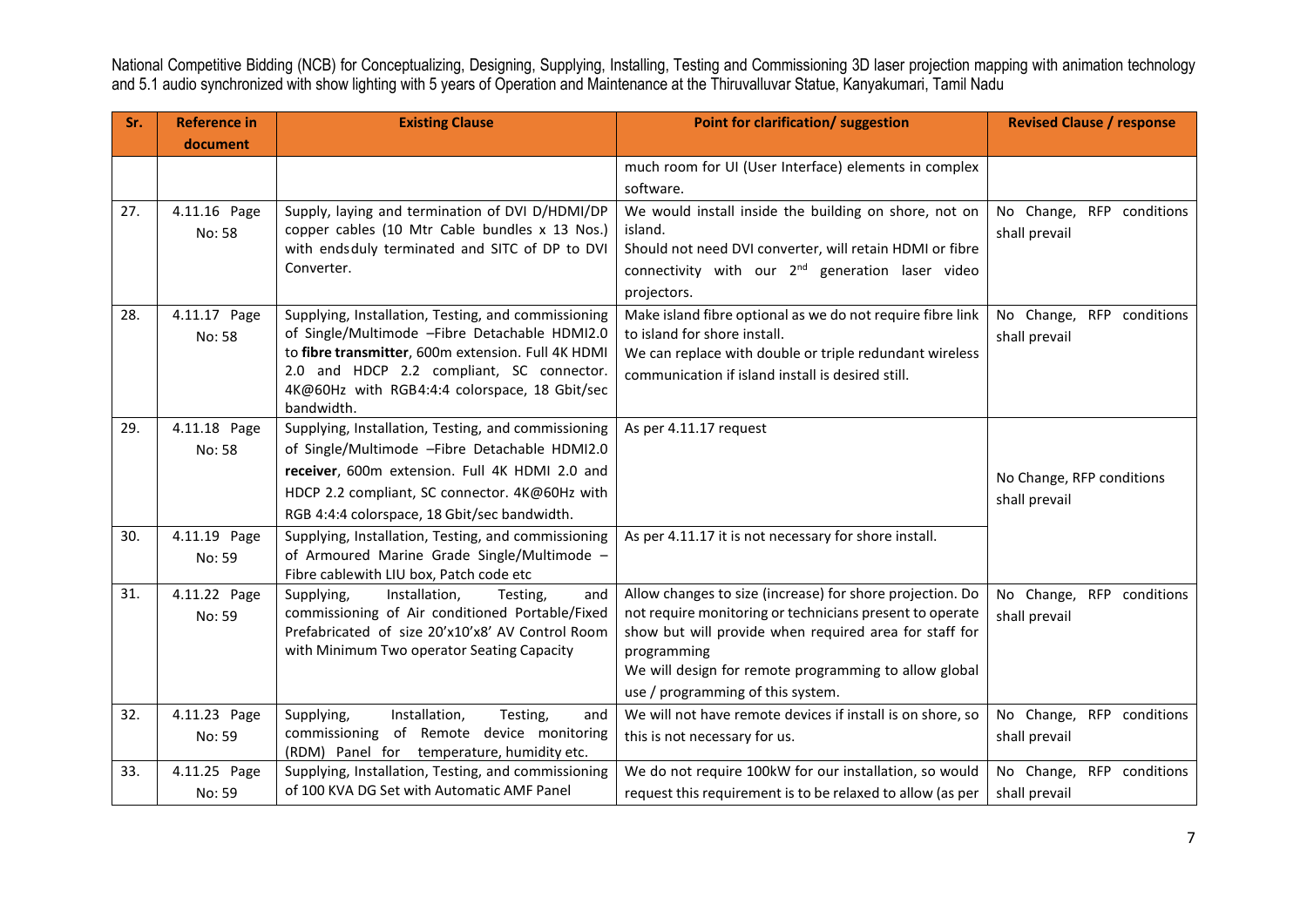| Sr. | <b>Reference in</b>  | <b>Existing Clause</b>                             | Point for clarification/ suggestion                       | <b>Revised Clause / response</b> |
|-----|----------------------|----------------------------------------------------|-----------------------------------------------------------|----------------------------------|
|     | document             |                                                    |                                                           |                                  |
|     |                      |                                                    | calculations by Electrical engineer) smaller generator to |                                  |
|     |                      |                                                    | be used for shore installation.                           |                                  |
| 34. | Page $68 -$          | Laser projectors to be installed for projection    | We need clarification the control room will be with door  | No Change, RFP conditions        |
|     | <b>Control Rooms</b> | mapping shall be enclosed without door projector   |                                                           | shall prevail                    |
|     | for shows            | enclosure, minimum general specifications of which |                                                           |                                  |
|     | Point: III           | are given in this document. Contractor may also be |                                                           |                                  |
|     |                      | required to construct pucca small projector room   |                                                           |                                  |
|     |                      | also as per site requirement to ensure safety &    |                                                           |                                  |
|     |                      | security of the laser projectors.                  |                                                           |                                  |
| 35. | Page $68 -$          | <b>Special Shows</b>                               | We need minimum of three(a) weeks notice for              | May be included as part of the   |
|     | Operations           |                                                    | preparations of special shows from intimation date.       | <b>Contract Agreement</b>        |
|     | Point II             |                                                    |                                                           |                                  |
|     | Page 69-             |                                                    |                                                           |                                  |
|     | Point IX             |                                                    |                                                           |                                  |
| 36. | Page 72, 6.8         | <b>Payment Terms</b>                               | No Bank Guarantee to be given                             | Kindly Refer to S.No. 2 of       |
|     |                      | M 1: No Mobilization Advance                       | M2:10%                                                    | Annexure - Y                     |
|     |                      | M 2: 10%                                           | M3:10%                                                    |                                  |
|     |                      | M 3:10%                                            | M4:30%                                                    |                                  |
|     |                      | M 4: 20%<br>M 5:10%                                | M5: 10%<br>M6: 10%                                        |                                  |
|     |                      | M 6:10%                                            | M7: 10%                                                   |                                  |
|     |                      | M 7: 10%                                           | M8:10%                                                    |                                  |
|     |                      | M 8: 10%                                           | M9: 10% against Performance Bank Guarantee                |                                  |
|     |                      | C1 & C2: 20%                                       |                                                           |                                  |
| 37. |                      | Supply, Installation, Testing and Commissioning of | The laser and laser projectors can offer more             | No Change, RFP conditions        |
|     | Page No: 57          | Projector Dust-sealed 3- chip DLP Technology, 4K   | Brightness. One Laser Projector offered can give more     | shall prevail                    |
|     | S.No. 8              | Native Resolution: 30,000 lumens, RGB Laser        | than 120000 lumens brightness.                            |                                  |
|     |                      | Digital projector with 20000 Hrs or more           |                                                           |                                  |
|     |                      | Illumination lifetime, Minimum Contrast Ratio      | Hence please mention Projection resolution 30000          |                                  |
|     |                      | 5000: 1, Motorized horizontal and vertical lens    | equivalent laser<br>power/alternative<br>lumens or        |                                  |
|     |                      | offset, should have inbuilt blending and wrapping  | technology.                                               |                                  |
|     |                      | capabilities, Inputs: HDMI/DVI, DP ports Analog    |                                                           |                                  |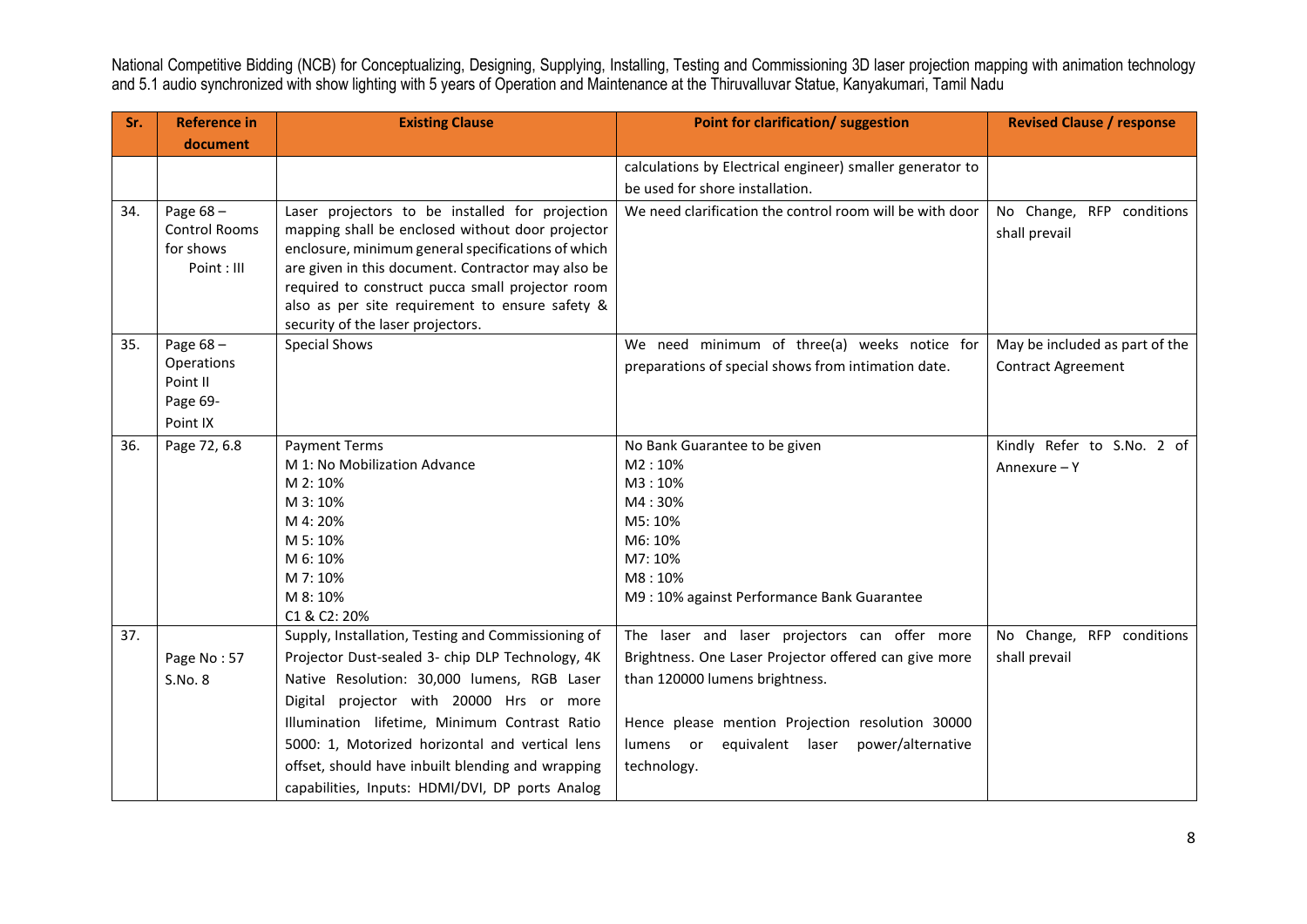| Sr. | <b>Reference in</b>          | <b>Existing Clause</b>                            | Point for clarification/ suggestion                        | <b>Revised Clause / response</b> |
|-----|------------------------------|---------------------------------------------------|------------------------------------------------------------|----------------------------------|
|     | document                     |                                                   |                                                            |                                  |
|     |                              | Controls: RS232 in/out, Ethernet (10/100), with   |                                                            |                                  |
|     |                              | long /Short throw Lens for projection as per site |                                                            |                                  |
|     |                              | conditions.                                       |                                                            |                                  |
| 38. |                              | Installation,<br>Supplying,<br>Testing,<br>and    | Same as above                                              | No Change, RFP conditions        |
|     |                              | commissioning of Outdoor Projection housing       |                                                            | shall prevail                    |
|     |                              | enclosure for 30000 Lumens Laser Projector's.     |                                                            |                                  |
|     |                              | Enclosure should have Military Grade locking      |                                                            |                                  |
|     |                              | Mechanism, fabricated out of AU 5052 alloy,       |                                                            |                                  |
|     |                              | marine grade with remote device management,       |                                                            |                                  |
|     |                              | monitoring, controlling temperature & humidity    |                                                            |                                  |
|     | M/s Panasonic India Pvt. Ltd |                                                   |                                                            |                                  |
| 39. | Projection and               | Approved makes: Christie /Barco/NEC/Or of         | Please include Panasonic as an approved brand name         | <b>Brand Included</b>            |
|     | Lighting system:             | equivalent make with exact Specifications as      | since being a brand with 100 years of legacy and has       | Approved<br>Christie<br>makes:   |
|     | Point No 8                   | Approved                                          | executed large projects globally and locally like          | /Barco/NEC/Panasonic or of       |
|     | Page 57                      |                                                   | Olympics, Prime ministers museum, Hanuman statue,          | equivalent make with exact       |
|     |                              |                                                   | Bahubali statue etc., we would be able to participate in   | Specifications as Approved.      |
|     |                              |                                                   | this prestigious project as well and can provide the best  |                                  |
|     |                              |                                                   | of the solutions available.                                |                                  |
| 40. | Projection and               | Projector with 4K Native resolution               | We request you to change the same to 'WUXGA(1920 X         | No Change, RFP conditions        |
|     | Lighting system:             |                                                   | 1200) or better' since the mentioned resolution DLP        | shall prevail                    |
|     | Point No 8                   |                                                   | chips are costly and may not fit into the budget allotted  |                                  |
|     | Page 57                      |                                                   | for the project. More over the content that is produced    |                                  |
|     |                              |                                                   | will be cumulative 4K resolution and it will be split into |                                  |
|     |                              |                                                   | Full HD components and blended together with multiple      |                                  |
|     |                              |                                                   | Full HD projectors to form a cumulative 4K image.          |                                  |
| 41. | Projection and               | RGB laser digital projector                       | laser is a technology proprietary to one<br><b>RGB</b>     | No Change, RFP conditions        |
|     | Lighting system:             |                                                   | manufacturer only and most of the other manufacturers      | shall<br>prevail. RGB<br>Laser   |
|     | Point No 8                   |                                                   | uses Laser Phosphor technology which produces              | projectors provide superior      |
|     | Page 57                      |                                                   | equivalent image quality. Hence request you to amend       | technology<br>is<br>the<br>and   |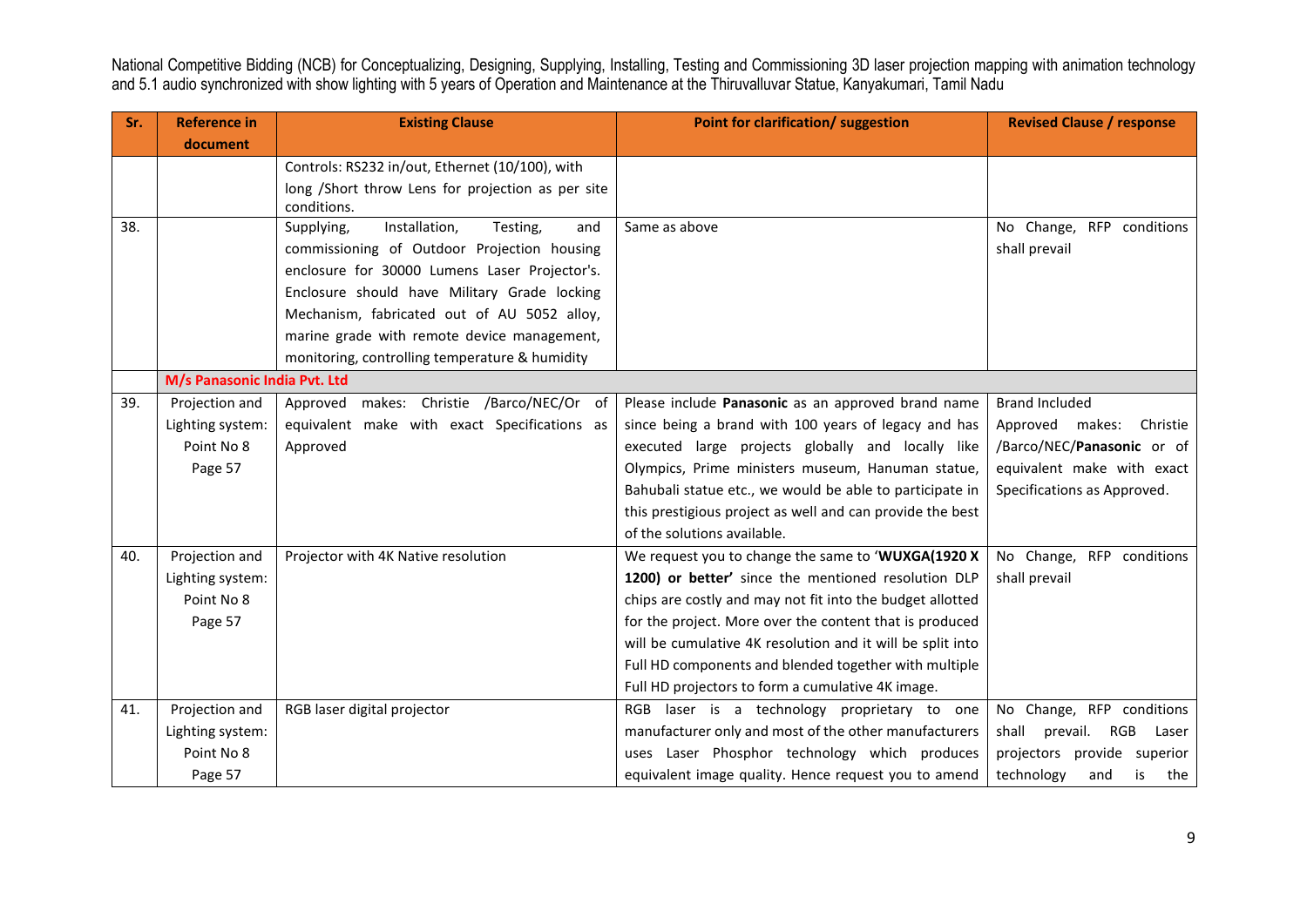| Sr. | <b>Reference in</b>                  | <b>Existing Clause</b>                           | Point for clarification/ suggestion                                                                                  | <b>Revised Clause / response</b> |
|-----|--------------------------------------|--------------------------------------------------|----------------------------------------------------------------------------------------------------------------------|----------------------------------|
|     | document                             |                                                  |                                                                                                                      |                                  |
|     |                                      |                                                  | the same as projector with 'Laser Phosphor technology                                                                | minimum requirement for this     |
|     |                                      |                                                  | or better'                                                                                                           | project.                         |
| 42. | Projection and                       | Inputs: HDMI/DVI, DP                             | Please change the same to 'HDMI or DVI or DP ports x                                                                 | No Change, RFP conditions        |
|     | Lighting system:                     |                                                  | $1$ nos'                                                                                                             | shall prevail                    |
|     | Point No 8                           |                                                  |                                                                                                                      |                                  |
|     | Page 57                              |                                                  | Since the output from the content server will be always                                                              |                                  |
|     |                                      |                                                  | in one format and through 1 output connectors,                                                                       |                                  |
|     |                                      |                                                  | multiple output requirement might not be required in                                                                 |                                  |
|     |                                      |                                                  | the projector and the same output will be sown all the                                                               |                                  |
|     |                                      |                                                  | time without changing the input port of the projector.                                                               |                                  |
|     | <b>Showman Entertainment Pvt Ltd</b> |                                                  |                                                                                                                      |                                  |
| 43. | Heading of the                       | NCB for Conceptualizing, Designing, Supplying,   | Tender mentions 3D Laser Projection Mapping with                                                                     | The Specifications refer to DLP  |
|     | Tender                               | Installing, Testing and Commissioning 3D Laser   | animation technology. Laser equipment are not                                                                        | Laser projectors.                |
|     | <b>Document</b>                      | Projection Mapping with animation technology and | mentioned in the BOQ. Video projection in 3D with                                                                    |                                  |
|     | Page No: 1                           | 5.1 audio synchronized with show lighting with 5 | projectors is only discussed in the meeting. So, kindly<br>add laser inventories to the project. We will present our |                                  |
|     |                                      | years of Operation and Maintenance at the        | design and ideas for the same.                                                                                       |                                  |
|     |                                      | Thiruvalluvar Statue, Kanyakumari, Tamil Nadu    |                                                                                                                      |                                  |
| 44. | Page No: 76                          | Images given for view point and seating area     | Considering the location of the statue in the sea and                                                                | Bidder<br>can<br>propose         |
|     |                                      |                                                  | seating at the shore, visibility of the statue size is less                                                          | equipment at their own cost as   |
|     |                                      |                                                  | when compared to its magnificent original size. From                                                                 | a value addition. However, this  |
|     |                                      |                                                  | such a distance, to run contents with video projector                                                                | is.<br>mandatory<br>not<br>a     |
|     |                                      |                                                  | doesn't make the content colourful nor will be sound and                                                             | requirement of the RFP.          |
|     |                                      |                                                  | clear in visuals. We recommend using laser for outlining                                                             |                                  |
|     |                                      |                                                  | the statue to showcase the original size and the output                                                              |                                  |
|     |                                      |                                                  | source of lights when compared to other inventory is                                                                 |                                  |
|     |                                      |                                                  | very much high and its travel band width and maximum<br>output upto 1500 mtrs and above with various colour          |                                  |
|     |                                      |                                                  | options will surely be an extravagant visual treat. Laser                                                            |                                  |
|     |                                      |                                                  | inventories support colourful rays with different                                                                    |                                  |
|     |                                      |                                                  | bandwidths, animations and content creation. For this                                                                |                                  |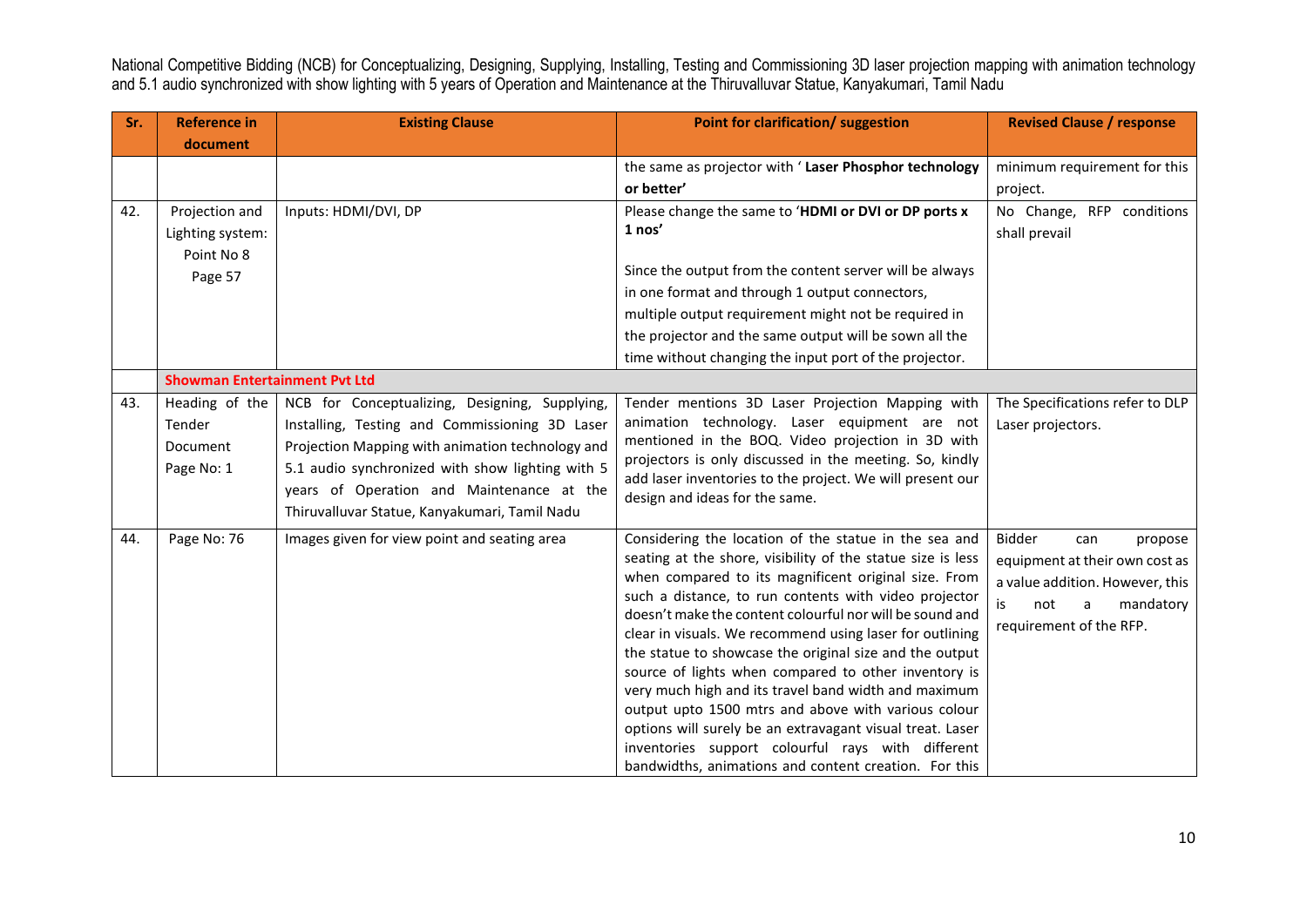| Sr.        | <b>Reference in</b>                                   | <b>Existing Clause</b>                                                                                          | Point for clarification/ suggestion                                                                                                                                                                                                                                                                                                                                                                                                                                                                                                                                                                                                                                                                                                                                                    | <b>Revised Clause / response</b>                                        |
|------------|-------------------------------------------------------|-----------------------------------------------------------------------------------------------------------------|----------------------------------------------------------------------------------------------------------------------------------------------------------------------------------------------------------------------------------------------------------------------------------------------------------------------------------------------------------------------------------------------------------------------------------------------------------------------------------------------------------------------------------------------------------------------------------------------------------------------------------------------------------------------------------------------------------------------------------------------------------------------------------------|-------------------------------------------------------------------------|
|            | document                                              |                                                                                                                 |                                                                                                                                                                                                                                                                                                                                                                                                                                                                                                                                                                                                                                                                                                                                                                                        |                                                                         |
|            |                                                       |                                                                                                                 | project, we recommend using 50 Watts and above to<br>cover the distance and<br>quantity from minimum 8 to 10 units. We can give<br>examples of various universal projects.                                                                                                                                                                                                                                                                                                                                                                                                                                                                                                                                                                                                             |                                                                         |
| 45.        | Page No: 59 ;<br><b>BOQ No: 21</b>                    | BOQ NO: 21, Marine Grade Power Cabling and<br>other electrical accessories                                      | In the long run, we suggest that marine cabling under<br>water is of high risk for both video and audio output.<br>Also, installation of projector near the statue in the wave<br>area will damage the equipments in long run. We<br>recommend that projector, sound, video output systems<br>arrangements are made at the shore with a separate<br>control room for trouble shooting at anytime. For this<br>project, video projectors doesn't support long distance<br>throw which ends up in low lux, the tender documents<br>indicates installation in the wave area near the statue.<br>On this note, we recommend laser equipments with long<br>throw outputs, which also supports installation in the<br>shore area itself avoiding any further damage/risk in the<br>long run. | No Change, RFP conditions<br>shall prevail                              |
| 46.<br>47. | Page No: 55,<br>Audio Systems<br>Projection<br>&      | <b>Audio Systems</b><br>Installation,<br>Supplying,<br>Testing<br><b>States</b><br>and                          | In the tender documents, we recommend inclusion of<br>brands which supply weather and wind resistance<br>speakers and also the brands which have Pan India<br>support with service centres for better quality<br>maintenance for which we will have a contract with<br>them.<br>Lights of this variety again requires cabling under water.                                                                                                                                                                                                                                                                                                                                                                                                                                             | No Change, RFP conditions<br>shall prevail<br>No Change, RFP conditions |
|            | <b>Lighting System</b><br>Point No: 11<br>Page No: 57 | Commissioning of Minimum 300 Watt Narrow<br>Beam Light IP65 rated, Support DMX Protocol - (8-<br>16 bot) 20 Nos | We recommend using International Standard High<br>Quality Brightness lights which comes with wireless<br>DMX transmission, and can be operated from the shore<br>itself without any cable work.                                                                                                                                                                                                                                                                                                                                                                                                                                                                                                                                                                                        | shall prevail                                                           |
| 48.        | Page No: 1                                            | <b>Project Cost</b>                                                                                             | With this project, South India Monument lit up with<br>latest technology will be a landmark and pride for South                                                                                                                                                                                                                                                                                                                                                                                                                                                                                                                                                                                                                                                                        | No Change, RFP conditions<br>shall prevail                              |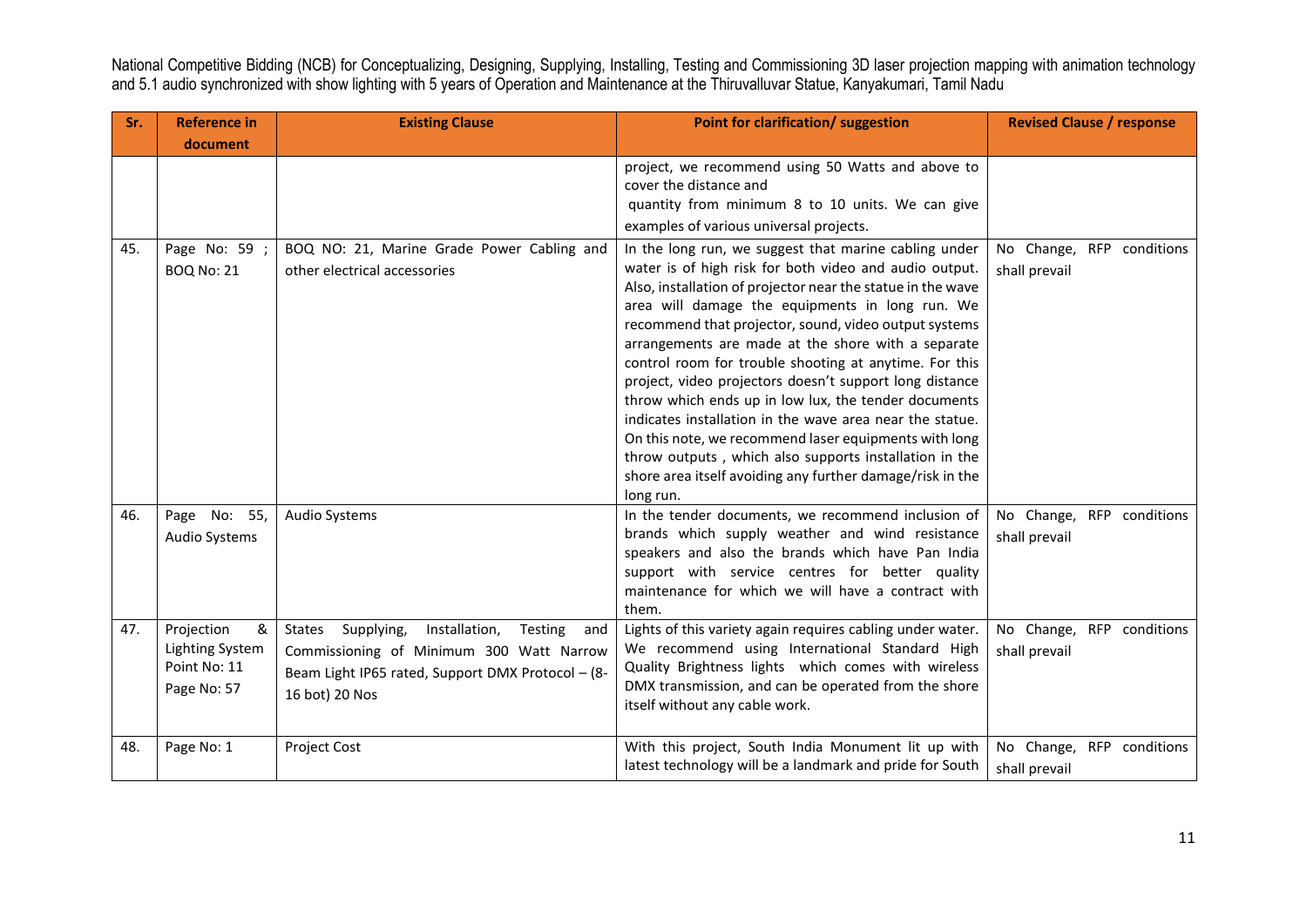| Sr. | <b>Reference in</b>       | <b>Existing Clause</b>                                 | Point for clarification/ suggestion                        | <b>Revised Clause / response</b> |
|-----|---------------------------|--------------------------------------------------------|------------------------------------------------------------|----------------------------------|
|     | document                  |                                                        |                                                            |                                  |
|     |                           |                                                        | India. We would request you to kindly consider the         |                                  |
|     |                           |                                                        | above given points and Increase the project value.         |                                  |
| 49. | Page No: 72               | 6.8 Terms of Payment                                   | Release of funds should simultaneously cover the           | Kindly refer to S.No. 2 of       |
|     |                           |                                                        | hardware and content creation. Hence, the percentage       | Annexure-Y<br>modified<br>for    |
|     |                           |                                                        | for release of stage wise payment needs to be reviewed.    | clause.                          |
|     | <b>Veerel Enterprises</b> |                                                        |                                                            |                                  |
| 50. | Clause                    | The bidder should have completed, at least two         | Request to reduce the eligible project value to 2.5 Crore. | Kindly refer to S.No. 1 of       |
|     | $No.2.9.1(b)$ ,           | Eligible Projects of more than INR 4.5 Crore or one    |                                                            | Annexure-Y<br>modified<br>for    |
|     | Page No. 15               | Eligible Project of more than INR 8 Crore, in the last |                                                            | clause.                          |
|     |                           | five years preceding the date of the issue of this     |                                                            |                                  |
|     |                           | RFP.                                                   |                                                            |                                  |
| 51. | Clause No.                | For any three out of the last five financial years     | Request to reduce the average turnover to 1.5 Crore.       | No Change, RFP conditions        |
|     | $2.9.2(a)$ ,              | ending 31stMarch 2022 (FY 2017 to FY 2022), the        |                                                            | shall prevail                    |
|     | Page No. 15               | Bidder should have an average annual turnover          |                                                            |                                  |
|     |                           | of INR 2.5 Crore (Two Crore and Fifty Lakhs) or        |                                                            |                                  |
|     |                           | more.                                                  |                                                            |                                  |
| 52. | Clause No.                | The Applicant should submit a Banker's certificate     | Request to relax the clause considering the pandemic       | No Change, RFP conditions        |
|     | $2.9.2(b)$ ,              | for the value of minimum INR 2.5 Crore (Two            | situation for last 2 years.                                | shall prevail                    |
|     | Page No. 15               | Crore and Fifty Lakhs) as per the format attached      |                                                            |                                  |
|     |                           | in FIN FORM-13: FORM OF BANKERS CERTIFICATE            |                                                            |                                  |
|     |                           | FROM A SCHEDULED BANK                                  |                                                            |                                  |
| 53. | Clause No.                | International / Foreign Consortium members to          | Foreign company on consortium is to take<br>the            | Apostilled documents of their    |
|     | $2.10(e)$ ,               | have prior presence of working in India or must        | domestic company experience in India and asking for        | past work experience of          |
|     | Page No. 16               | provide apostilled documents of their past work        | foreign company direct experience in India is not          | projects in foreign<br>eligible  |
|     |                           | experience of eligible projects.                       | relevant.                                                  | countries to be provided.        |
| 54. | Clause<br>No.             | The applicants should submit an EMD of INR             | Exemption requested for MSME registered companies.         | No Change, RFP conditions        |
|     | 2.14.1,                   | 8,40,000 (Rupees Eight Lakhs and Forty Thousand        |                                                            | shall prevail                    |
|     | Page No. 17               | only) to be paid in form of Demand Draft in favour     |                                                            |                                  |
|     |                           | of Tamil Nadu Tourism Development Corporation          |                                                            |                                  |
|     |                           | Ltd.                                                   |                                                            |                                  |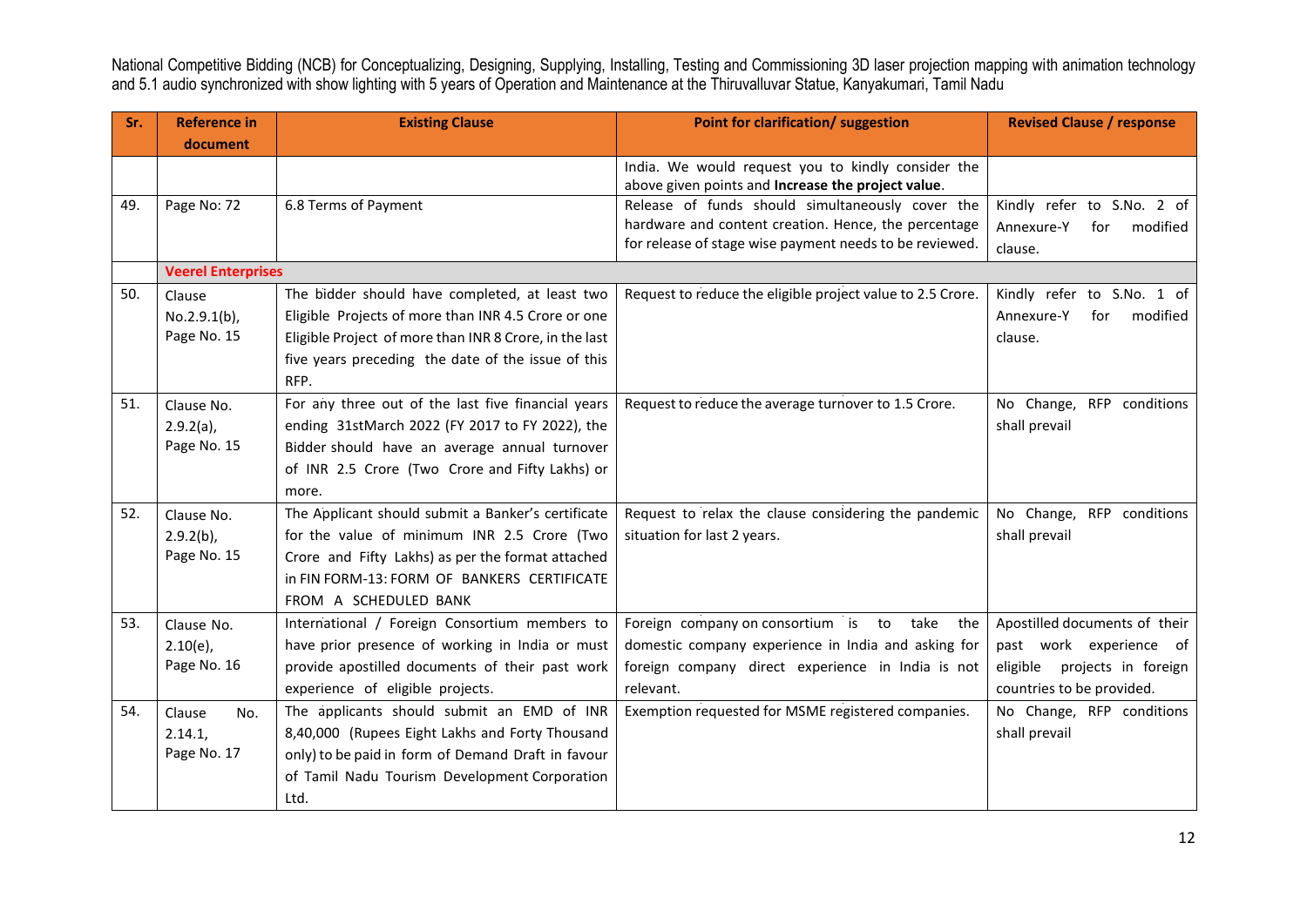| Sr. | <b>Reference in</b> | <b>Existing Clause</b>                                                                        | <b>Point for clarification/ suggestion</b>           | <b>Revised Clause / response</b>                  |
|-----|---------------------|-----------------------------------------------------------------------------------------------|------------------------------------------------------|---------------------------------------------------|
|     | document            |                                                                                               |                                                      |                                                   |
| 55. | Clause<br>No.       | The applicants should submit the cost of tender                                               | Exemption requested for MSME registered companies.   | No Change, RFP conditions                         |
|     | 2.14.2,             | document (Non-Refundable) of INR 15,000 (Rupees                                               |                                                      | shall prevail                                     |
|     | Page No. 17         | Fifteen Thousand only) + 18% GST to be paid in                                                |                                                      |                                                   |
|     |                     | form of Demand Draft in Favor of Tamil Nadu                                                   |                                                      |                                                   |
|     |                     | Tourism Development Corporation Ltd.                                                          |                                                      |                                                   |
|     |                     | <b>Aesthetix Technologies India Pvt Ltd</b>                                                   |                                                      |                                                   |
| 56. | Financial           | Further, all payments shall be subject to deduction                                           | Payments shall be subject to deductions of Taxes for | GST TDS and income tax TDS                        |
|     | Proposal            | of taxes at source as per Applicable Laws.                                                    | material is not to be done, please confirm.          | shall be applicable on the                        |
|     | Clause No           |                                                                                               |                                                      | entire value.                                     |
|     | $2.17.3$ (d)        |                                                                                               |                                                      | Labour Welfare Cess shall be                      |
|     | Page No - 19        |                                                                                               |                                                      | applicable on all payments<br>pertaining to SITC. |
| 57. | Financial           | Goods and Services Tax (GST) Registration and                                                 |                                                      | GST registration is mandatory                     |
|     | Proposal            | addition of GST in bills: "The Bidder should be                                               |                                                      |                                                   |
|     | No<br>Clause        | required to indicate their GST registration number                                            |                                                      |                                                   |
|     | 2.17.5              | under the Goods and Services Tax (GST) Act 2017 in                                            |                                                      |                                                   |
|     | Page No - 20        | the tender form. The Central Goods and Services                                               |                                                      |                                                   |
|     |                     | Tax (CGST) Act 2017, the Integrated Goods and                                                 |                                                      |                                                   |
|     |                     | Services (IGST) Act 2017 and the Tamil Nadu Goods                                             | Is this Mandatory?                                   |                                                   |
|     |                     | and Services (TNGST) Act 2017 have been enacted                                               |                                                      |                                                   |
|     |                     | and enforced from 01.07.2017. Under the new tax                                               |                                                      |                                                   |
|     |                     | regime, GST (comprising CGST, SGST and IGST) as                                               |                                                      |                                                   |
|     |                     | per the Tamil Nadu Goods and Services (TNGST) Act                                             |                                                      |                                                   |
|     |                     | 2017, with effect from 01.07.2017.                                                            |                                                      |                                                   |
| 58. | Financial           | For every Bill, GST (18%- as applicable for                                                   | Taxes vary, some are 18%, some are 28% here only 18% | GST extra @18% shall be paid                      |
|     | Proposal            | comprehensive contract) will be paid to the Bidder                                            | is mentioned. Didn't understand this clause.         | as applicable on composite                        |
|     | Clause<br>No        | by the Employer. After the payments including GST,<br>the Bidder should pay the GST Amount to |                                                      | works.                                            |
|     | 2.17.6              | Government through his GST Registration No. to                                                |                                                      |                                                   |
|     | Page No - 20        | the Employer.                                                                                 |                                                      |                                                   |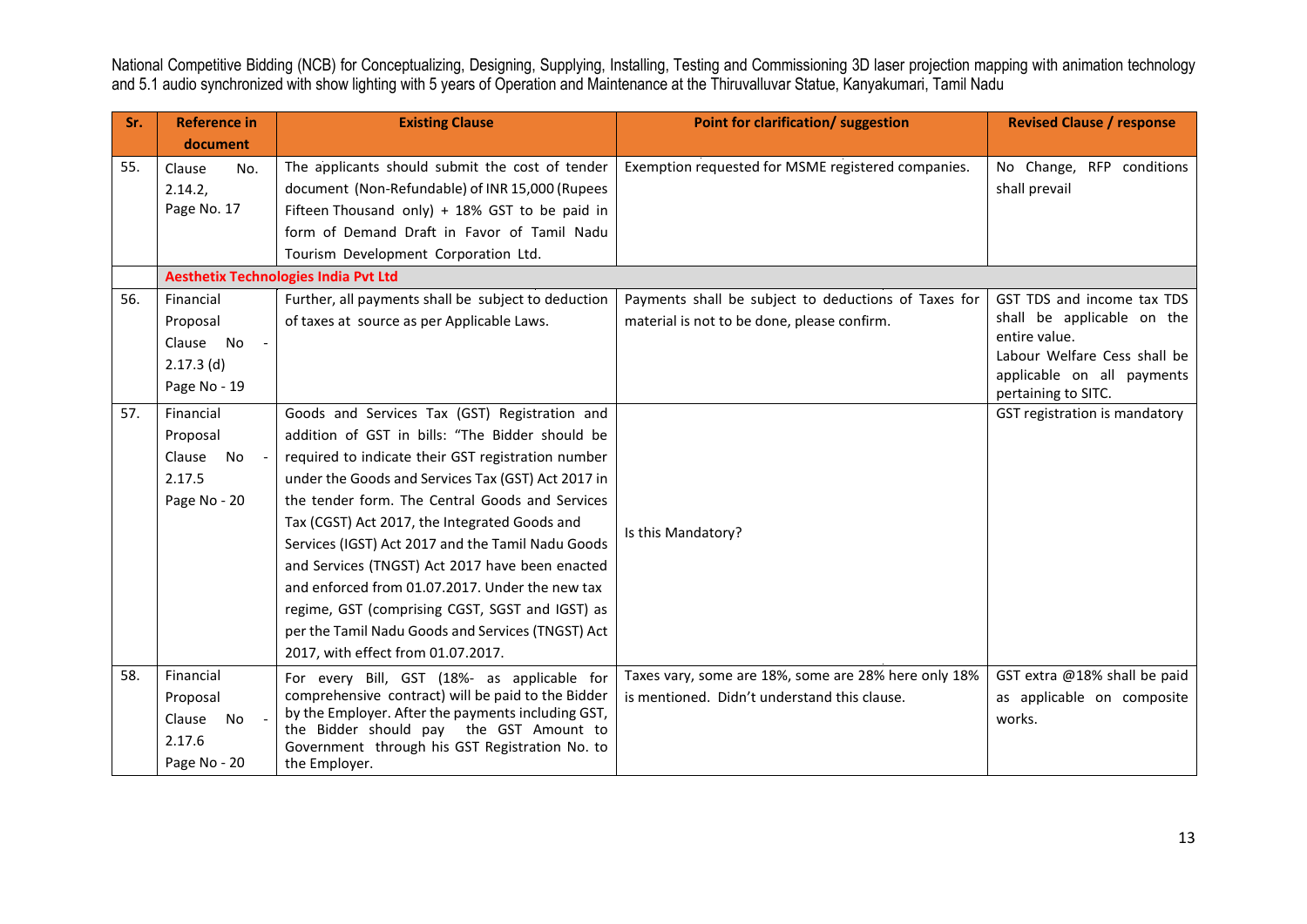| Sr. | <b>Reference in</b>                                                                                                       | <b>Existing Clause</b>                                                                                                                                                                                                                                                                                | <b>Point for clarification/ suggestion</b>                                                                                                       | <b>Revised Clause / response</b>                                                                                                                                                                                                                                                                                          |
|-----|---------------------------------------------------------------------------------------------------------------------------|-------------------------------------------------------------------------------------------------------------------------------------------------------------------------------------------------------------------------------------------------------------------------------------------------------|--------------------------------------------------------------------------------------------------------------------------------------------------|---------------------------------------------------------------------------------------------------------------------------------------------------------------------------------------------------------------------------------------------------------------------------------------------------------------------------|
|     | document                                                                                                                  |                                                                                                                                                                                                                                                                                                       |                                                                                                                                                  |                                                                                                                                                                                                                                                                                                                           |
| 59. | <b>No</b><br>Clause<br>2.19.3(C)<br>Page No - 22                                                                          | Operations and Maintenance price must be quoted<br>for every year for a total period of 5 years. The<br>Operations and Maintenance price will be calculated<br>to current prices as per NPV formula with 10%<br>discounted rate.                                                                      | What does this mean?                                                                                                                             | This clause has been deleted                                                                                                                                                                                                                                                                                              |
| 60. | Section-3: Data<br>Sheet<br>(Table<br>1:<br>Datasheet):<br>Clause $No - (5)$<br>2.14 EMD<br>Page No - 26                  | The Earnest Money Deposit shall be valid for a<br>period of 45 (forty-five) days beyond the Proposal<br>Validity Period.                                                                                                                                                                              | This is inconsistent the it says the refund will be given<br>within 90 days post closure. If we calculate this EMD<br>goes for a longer duration | The Earnest Money Deposit<br>shall be valid for a period of 45<br>(forty-five) days beyond the<br>Proposal Validity Period. And<br>in case of non-selection of any<br>applicants, the said EMD will<br>be refunded to such applicants<br>not later than 90 days from<br>issue of Letter of Award to<br>successful bidder. |
| 61. | SECTION-5:<br>Financial<br>Proposal<br>Clause $No - 1$ .<br>Page No - 61                                                  | of<br>Supply<br>plant,<br>equipment,<br>mandatory spare parts, like Video<br>Projection<br>System, Sound & Light System, Sound & Light<br>Controller, Pyro Techniques, Lighting, Effects,<br>Audio System and Show Control including the cost<br>of technical software & Program Development          | Mandatory Spare Parts but not listed in the BOQ?                                                                                                 | Kindly refer to the RFP.                                                                                                                                                                                                                                                                                                  |
| 62. | <b>SECTION</b><br>6:<br><b>TERMS</b><br>OF.<br>REFERENCE,<br>$(6.1)$ Scope of<br>Work:<br>Clause No - VII<br>Page No - 66 | The Bidder shall design and level the Existing<br>viewers gallery located onshore with a minimum<br>seating area of 250 people, its position, placement<br>of equipment, audio, projector and light mounts,<br>control room and any other physical structure if<br>any after approvals from the TTDC. | Need more clarity on this? Define Design and level?                                                                                              | Bidder shall Not be required<br>to design and execute the<br>works of seating gallery. Only<br>of<br>placement<br>audio<br>equipment around the seating<br>gallery to be provided by<br>bidder.                                                                                                                           |
| 63. | <b>SECTION</b><br>6:<br><b>TERMS</b><br><b>OF</b>                                                                         | The Bidder shall obtain relevant insurances suitable<br>for the equipment and O & M as against any                                                                                                                                                                                                    | What is the Insurance?                                                                                                                           | The clause is self-explanatory.                                                                                                                                                                                                                                                                                           |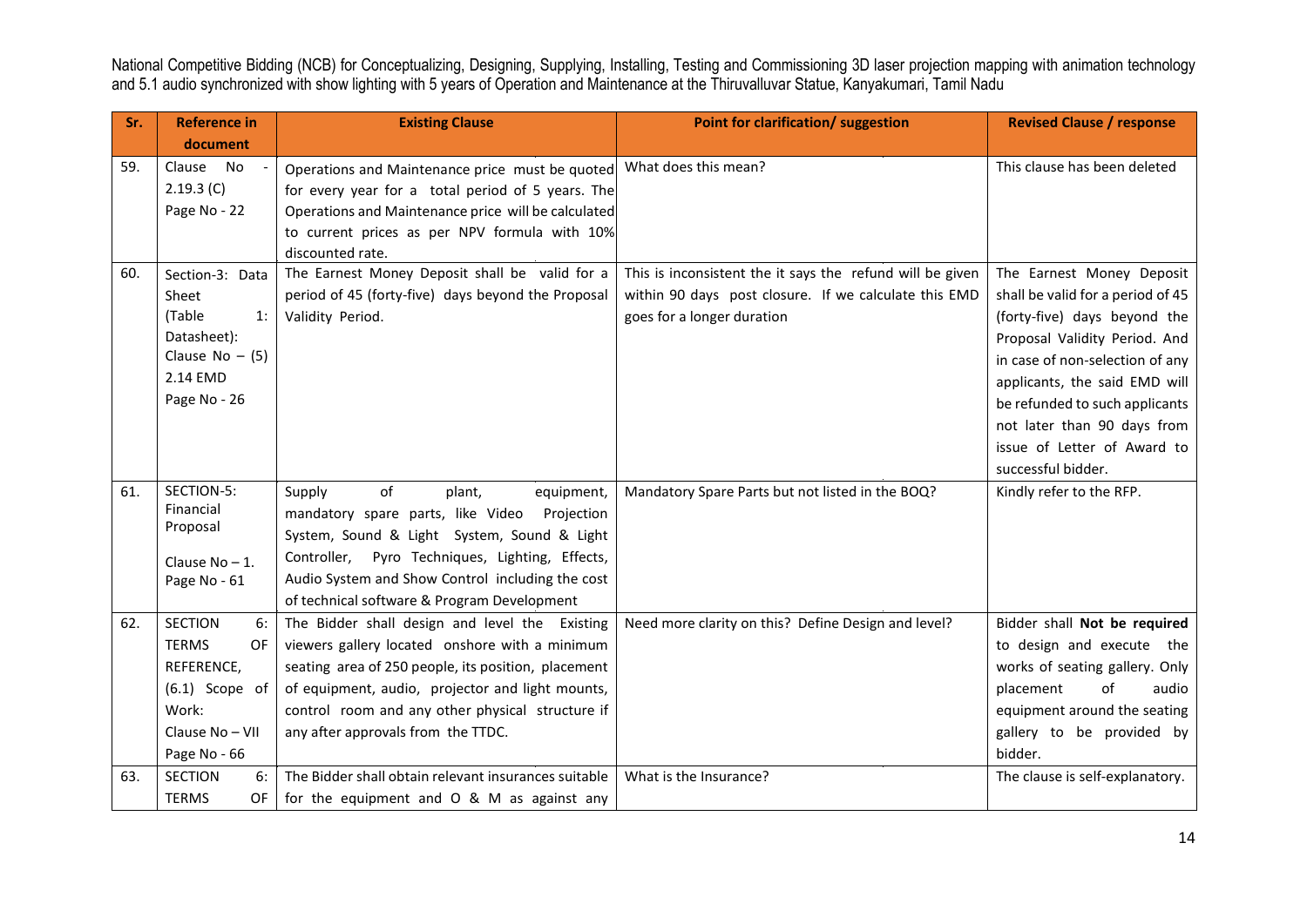| Sr. | <b>Reference in</b>                                                                       | <b>Existing Clause</b>                                                                                                                                                                                                                                                                                                                                                                                                                                                                                                                                                                                                                                                                         | <b>Point for clarification/ suggestion</b>                                                                                                                           | <b>Revised Clause / response</b>                                                                                                                                                                     |
|-----|-------------------------------------------------------------------------------------------|------------------------------------------------------------------------------------------------------------------------------------------------------------------------------------------------------------------------------------------------------------------------------------------------------------------------------------------------------------------------------------------------------------------------------------------------------------------------------------------------------------------------------------------------------------------------------------------------------------------------------------------------------------------------------------------------|----------------------------------------------------------------------------------------------------------------------------------------------------------------------|------------------------------------------------------------------------------------------------------------------------------------------------------------------------------------------------------|
|     | document                                                                                  |                                                                                                                                                                                                                                                                                                                                                                                                                                                                                                                                                                                                                                                                                                |                                                                                                                                                                      |                                                                                                                                                                                                      |
|     | REFERENCE,                                                                                | damage during the shows and also follow up action                                                                                                                                                                                                                                                                                                                                                                                                                                                                                                                                                                                                                                              |                                                                                                                                                                      |                                                                                                                                                                                                      |
|     | $(6.1)$ Scope of                                                                          | with insurance agencies making claims on behalf of                                                                                                                                                                                                                                                                                                                                                                                                                                                                                                                                                                                                                                             |                                                                                                                                                                      |                                                                                                                                                                                                      |
|     | Work:                                                                                     | TTDC in case of damages, etc.                                                                                                                                                                                                                                                                                                                                                                                                                                                                                                                                                                                                                                                                  |                                                                                                                                                                      |                                                                                                                                                                                                      |
|     | Clause No - VIII                                                                          |                                                                                                                                                                                                                                                                                                                                                                                                                                                                                                                                                                                                                                                                                                |                                                                                                                                                                      |                                                                                                                                                                                                      |
|     | Page No - 66                                                                              |                                                                                                                                                                                                                                                                                                                                                                                                                                                                                                                                                                                                                                                                                                |                                                                                                                                                                      |                                                                                                                                                                                                      |
| 64. | Work<br>Artistic<br>and Production:<br>Clause $No - II$<br>(Name of Work)<br>Page No - 67 | Conceptualizing,<br>Designing,<br>Supplying,<br>Installing, Testing and Commissioning 3D laser<br>projection mapping with animation technology<br>and 5.1 audio synchronized with show lighting.<br>Development of project concept/ design, content,<br>scriptwriting, voice- over, music and procurement &<br>installation of brand-new laser<br>projectors,<br>hardware, equipment, software e.g., sound system,<br>light system, laser projector for projection mapping<br>on facade, show control systems, wiring & cables,<br>viewers gallery, control room, chairs for seating<br>arrangement, diesel generator for power back-up,<br>etc. as per the project concept/design approved by | a. Chairs for Seating arrangement refers to control<br>room?<br>b. Viewers gallery? What is expected here?<br>c. Design by approved authority? Who is the authority? | The bidder must visit the<br>project site and assess site<br>conditions while preparing the<br>proposal. Kindly refer to clause<br>6.1 for more details.<br>c. Kindly refer to Page No. 2 of<br>RFP. |
|     |                                                                                           | the Authority                                                                                                                                                                                                                                                                                                                                                                                                                                                                                                                                                                                                                                                                                  |                                                                                                                                                                      |                                                                                                                                                                                                      |
| 65. | Section-1:                                                                                | The statue stands 400 metres (1,300 ft) from                                                                                                                                                                                                                                                                                                                                                                                                                                                                                                                                                                                                                                                   | <b>Travel Accommodation</b>                                                                                                                                          | The bidder must visit the                                                                                                                                                                            |
|     | Letter<br>οf                                                                              | the coastline of Kanyakumari on a small                                                                                                                                                                                                                                                                                                                                                                                                                                                                                                                                                                                                                                                        | a. Travel to and from cost in the ferry?                                                                                                                             | project site and assess site                                                                                                                                                                         |
|     | Invitation:                                                                               | island rock. Ferry service are available from                                                                                                                                                                                                                                                                                                                                                                                                                                                                                                                                                                                                                                                  | b. Will the ferry provide the ability to transport DG or                                                                                                             | conditions while preparing the                                                                                                                                                                       |
|     | Clause $No - (.2)$                                                                        | mainland.<br>The<br>ferry<br>service<br>to<br>the                                                                                                                                                                                                                                                                                                                                                                                                                                                                                                                                                                                                                                              | other site items?                                                                                                                                                    | proposal. Kindly refer to clause                                                                                                                                                                     |
|     | Page No - 7                                                                               | Vivekananda Rock Memorial stops for a                                                                                                                                                                                                                                                                                                                                                                                                                                                                                                                                                                                                                                                          | c. Time for the ferry?                                                                                                                                               | 6.1 for more details.                                                                                                                                                                                |
|     |                                                                                           | while at the Valluvar Statue.                                                                                                                                                                                                                                                                                                                                                                                                                                                                                                                                                                                                                                                                  | Ferry service from Poompuhar is available only during                                                                                                                |                                                                                                                                                                                                      |
|     |                                                                                           |                                                                                                                                                                                                                                                                                                                                                                                                                                                                                                                                                                                                                                                                                                | High tides.                                                                                                                                                          |                                                                                                                                                                                                      |
| 66. | <b>General Query</b>                                                                      |                                                                                                                                                                                                                                                                                                                                                                                                                                                                                                                                                                                                                                                                                                | Nominated TTDC officials for site visits are missing in the                                                                                                          | Kindly refer to Page No. 2 of                                                                                                                                                                        |
|     |                                                                                           |                                                                                                                                                                                                                                                                                                                                                                                                                                                                                                                                                                                                                                                                                                | datasheet?                                                                                                                                                           | RFP.                                                                                                                                                                                                 |
| 67. | <b>General Query</b>                                                                      |                                                                                                                                                                                                                                                                                                                                                                                                                                                                                                                                                                                                                                                                                                | For Bank related documents, will private Scheduled                                                                                                                   | Accepted                                                                                                                                                                                             |
|     |                                                                                           |                                                                                                                                                                                                                                                                                                                                                                                                                                                                                                                                                                                                                                                                                                | Private Banks be accepted?                                                                                                                                           |                                                                                                                                                                                                      |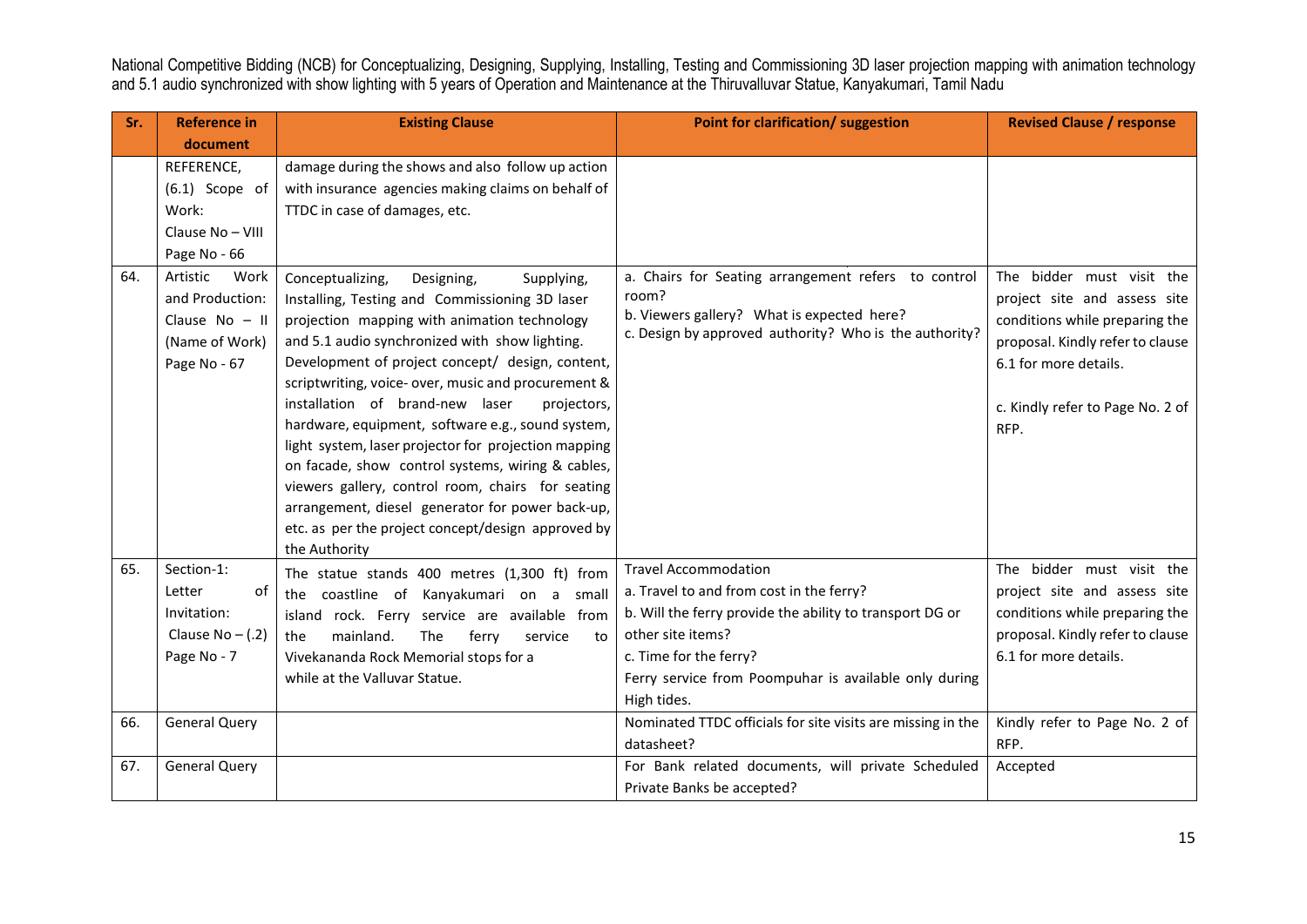| Sr. | <b>Reference in</b>     | <b>Existing Clause</b> | <b>Point for clarification/ suggestion</b>                                                                                                                                                                                                                                                    | <b>Revised Clause / response</b>                                                                                                                                             |
|-----|-------------------------|------------------------|-----------------------------------------------------------------------------------------------------------------------------------------------------------------------------------------------------------------------------------------------------------------------------------------------|------------------------------------------------------------------------------------------------------------------------------------------------------------------------------|
|     | document                |                        |                                                                                                                                                                                                                                                                                               |                                                                                                                                                                              |
| 68. | <b>General Query</b>    |                        | 1. Information regarding the lighting show?<br>2. Air Conditioning?<br>3. Electrical Panel location offshore or onshore.<br>4. All Power to provide and electrical points scope?<br>5. Clarifications from UPS Vendor?<br>6. Generator Location?<br>7. RDM Panel?<br>8. Integration with DMX? | The bidder must visit the<br>project site and assess site<br>conditions while preparing the<br>proposal. Kindly refer to clause<br>6.1 for more details.                     |
| 69. | <b>General Query</b>    |                        | For Marine Cabling<br>a. what is the specification of the cable?<br>b. At what depth is the deployment.<br>Who is responsible for getting approval of the Statutory<br>authority governing under sea cabling?                                                                                 | a. Kindly refer to the BOQ.<br>TTDC shall be responsible<br>b.<br>to obtain all requisite<br>approvals. The successful<br>bidder shall assist TTDC in<br>obtaining the same. |
| 70. | <b>General Query</b>    |                        | As per the Tender Title it says laser, but there is no Laser                                                                                                                                                                                                                                  | The Specifications refer to DLP                                                                                                                                              |
|     |                         |                        | equipment in the tender BOM.                                                                                                                                                                                                                                                                  | laser projectors.                                                                                                                                                            |
| 71. | <b>General Query</b>    |                        | What about the condition of the existing General<br>Lighting?                                                                                                                                                                                                                                 |                                                                                                                                                                              |
| 72. | <b>General Query</b>    |                        | Construction:<br>1. Is there any particular expectation of the construction<br>area etc?                                                                                                                                                                                                      | The bidder must visit the<br>project site and assess site                                                                                                                    |
| 73. | <b>General Query</b>    |                        | Others:<br>1. Need to ascertain O&M Transport Costs via Ferry                                                                                                                                                                                                                                 | conditions while preparing the<br>proposal. Kindly refer to clause                                                                                                           |
| 74. | <b>General Query</b>    |                        | Note:<br>1. The project site is impacted by multi-directional, high<br>velocity, saline winds, throughout the year.<br>Arrangements must be taken to account for the same<br>while installation of equipment                                                                                  | 6.1 for more details.                                                                                                                                                        |
|     | <b>Laserworld India</b> |                        |                                                                                                                                                                                                                                                                                               |                                                                                                                                                                              |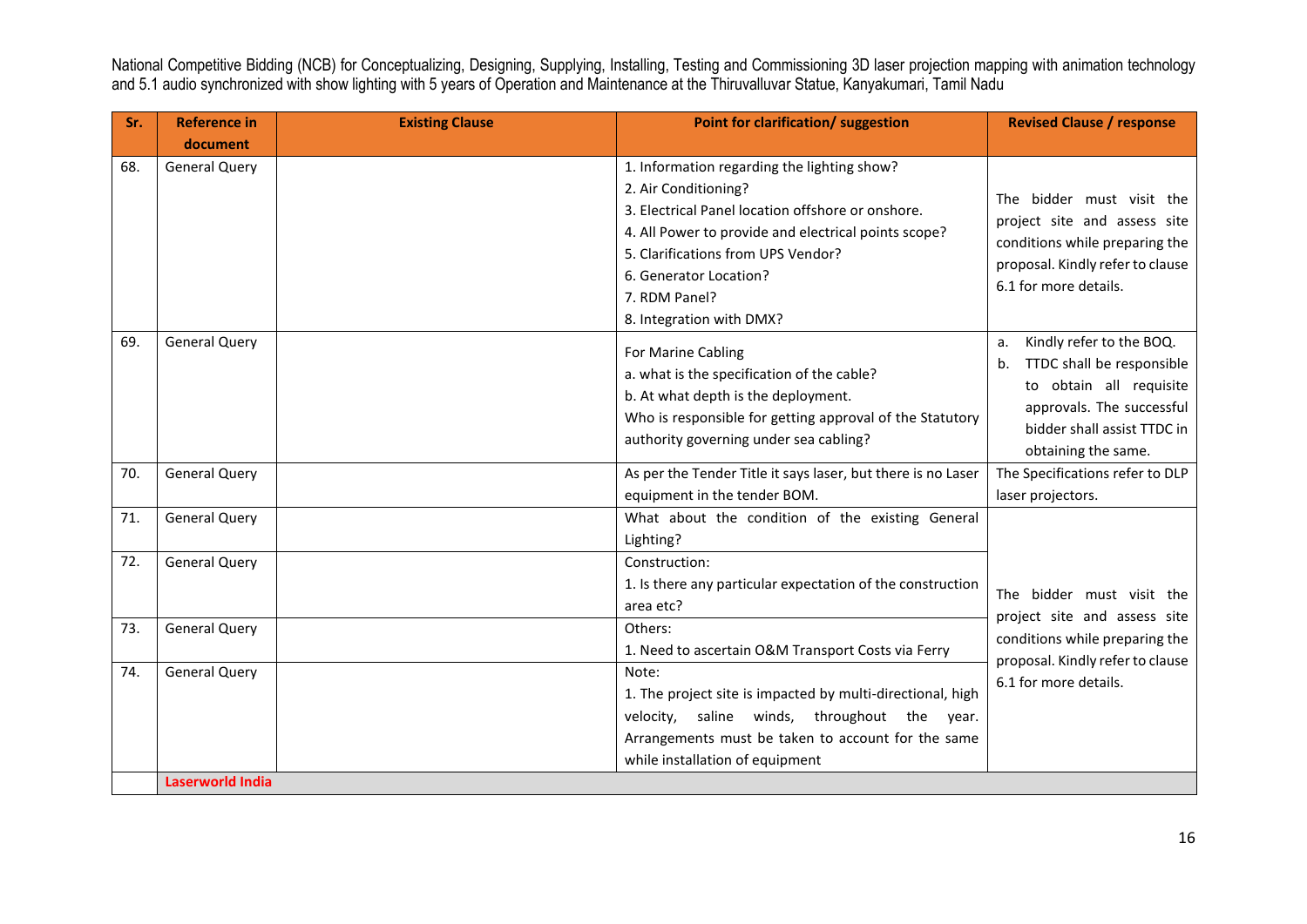| Sr.        | <b>Reference in</b>                                     | <b>Existing Clause</b>                                                                                                                                                                                                                                                                                                            | <b>Point for clarification/ suggestion</b>                                                                                                                                                                                                                                                                                                                                                                                                                                                                                                                                                                                                                                                                                                               | <b>Revised Clause / response</b>                                                                                                                                                                          |
|------------|---------------------------------------------------------|-----------------------------------------------------------------------------------------------------------------------------------------------------------------------------------------------------------------------------------------------------------------------------------------------------------------------------------|----------------------------------------------------------------------------------------------------------------------------------------------------------------------------------------------------------------------------------------------------------------------------------------------------------------------------------------------------------------------------------------------------------------------------------------------------------------------------------------------------------------------------------------------------------------------------------------------------------------------------------------------------------------------------------------------------------------------------------------------------------|-----------------------------------------------------------------------------------------------------------------------------------------------------------------------------------------------------------|
|            | document                                                |                                                                                                                                                                                                                                                                                                                                   |                                                                                                                                                                                                                                                                                                                                                                                                                                                                                                                                                                                                                                                                                                                                                          |                                                                                                                                                                                                           |
| 75.<br>76. | Document<br><b>Heading</b><br>Page No. 1<br>Page No. 76 | (NCB) for Conceptualizing, Designing, Supplying,<br>Installing, Testing and Commissioning 3D laser<br>projection mapping with animation technology and<br>5.1 audio synchronized with show lighting with 5<br>years of Operation and Maintenance at the<br>Thiruvalluvar Statue, Kanyakumari, Tamil Nadu<br>Images for view Point | In the BoQ Video Projection in 3D with projectors is<br>mentioned and no inventories of laser is included.<br>With our experience, we sincerely Suggest laser<br>equipment of long distance throw for installation. Major<br>benefit is that we need not do underwater cabling and<br>the equipment are safe on shore. We can suggest our top<br>selling products for this kind of installations. RTI PIKO<br>RGB 55 Watts and above, purelight series RGB 30-50<br>Watts. These equipment support laser beams, laser<br>mapping and laser animations with high brightness.<br>Across india we have supplied for all major projects for<br>this kind of solution. To name a few we are providing<br>below the project details:<br>1. Dal Lake laser Show | The Specifications refer to DLP<br>laser projectors.<br>Bidder can propose laser<br>equipment at their own cost as<br>a value addition.<br>However, this is not a<br>mandatory requirement of the<br>RFP. |
|            |                                                         |                                                                                                                                                                                                                                                                                                                                   | Dehradun Zoo Laser animation Show<br>$2_{1}$<br><b>KEM Ajmer Laser Mapping</b><br>3.<br>Burj Khalifa Laser-Beam Show<br>4.                                                                                                                                                                                                                                                                                                                                                                                                                                                                                                                                                                                                                               |                                                                                                                                                                                                           |
|            | <b>Purple Vector India Pvt Ltd</b>                      |                                                                                                                                                                                                                                                                                                                                   |                                                                                                                                                                                                                                                                                                                                                                                                                                                                                                                                                                                                                                                                                                                                                          |                                                                                                                                                                                                           |
| 77.        | Page No 15<br>2.9.1(b.)                                 | The bidder should have completed, at least two<br>Eligible Projects of more than<br>INR 4.5 Crore or one Eligible Project of more than<br>INR 8 Crore, in the last five years preceding the date<br>of the issue of this RFP.                                                                                                     | This is very Restrictive and against the CVC guidelines<br>& pertaining to limited bidders. Prior Eligible project<br>should as mentioned below (Widely accepted in<br>Tenders)                                                                                                                                                                                                                                                                                                                                                                                                                                                                                                                                                                          | Kindly refer to S.No. 1 of<br>modified<br>Annexure-Y<br>for<br>clause.                                                                                                                                    |
|            |                                                         |                                                                                                                                                                                                                                                                                                                                   | 1 nos project 80% of EPC<br>2 nos projects 60% of EPC<br>3 nos Projects 40% EPC                                                                                                                                                                                                                                                                                                                                                                                                                                                                                                                                                                                                                                                                          |                                                                                                                                                                                                           |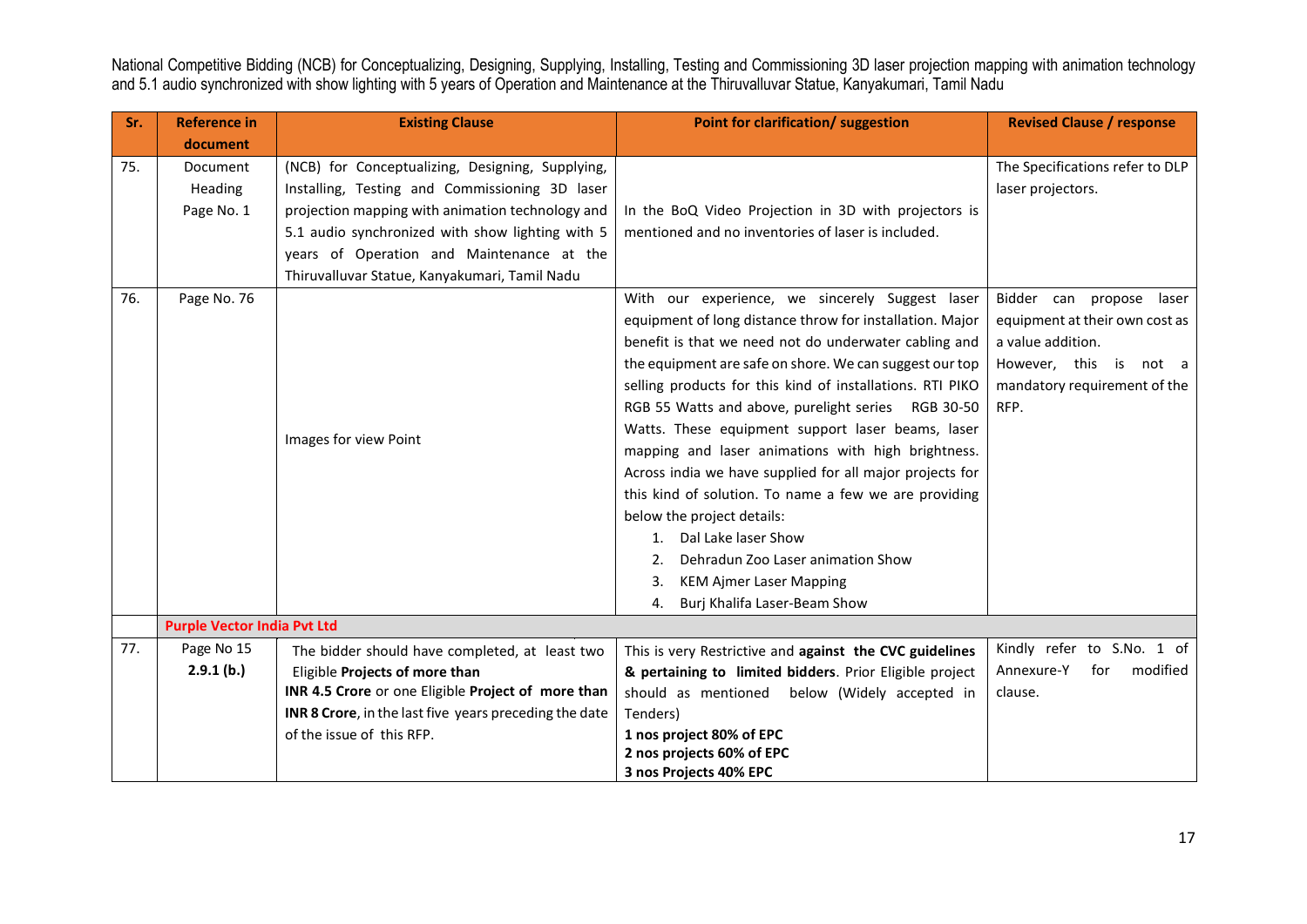| Sr.        | <b>Reference in</b>                            | <b>Existing Clause</b>                                                                                                                                                                                                                                                                                                                                                                                                                                                                                                                                                                  | Point for clarification/ suggestion                                                                                                                                                                                                                                                                                                                                                                                                          | <b>Revised Clause / response</b>                                                         |
|------------|------------------------------------------------|-----------------------------------------------------------------------------------------------------------------------------------------------------------------------------------------------------------------------------------------------------------------------------------------------------------------------------------------------------------------------------------------------------------------------------------------------------------------------------------------------------------------------------------------------------------------------------------------|----------------------------------------------------------------------------------------------------------------------------------------------------------------------------------------------------------------------------------------------------------------------------------------------------------------------------------------------------------------------------------------------------------------------------------------------|------------------------------------------------------------------------------------------|
|            | document                                       |                                                                                                                                                                                                                                                                                                                                                                                                                                                                                                                                                                                         |                                                                                                                                                                                                                                                                                                                                                                                                                                              |                                                                                          |
| 78.        | Page No 15<br>$2.9.1$ (b. ii)                  | All projects where the contractual commitments<br>(SITC and /Or O&M) have been completed in the<br>last 5 years. The project should be currently<br>operational or should have been completed and<br>operational for at least 1year, after which the<br>project was handed over to client in good working<br>condition fulfilling all contractual commitments.<br>(If the project operations have been temporarily<br>halted due to Covid19<br>restrictions, relevant<br>documentation/<br>Government<br>supporting<br>Order/Notifications etc. must be furnished by the<br>applicant.) | This is also a restrictive clause. Majority of projects was<br>completed within the stipulated time frame of last 7-8<br>months which were supposed completed during the<br>tenure 2019-20. Due to the covid.<br>Thus Completion of projects is started in last 6 months<br>only. So within this tenure show cannot be operational<br>at least for 1 year.<br>Completion certificate along with the contract of O&M<br>should be sufficient. | No Change, RFP conditions<br>shall prevail                                               |
| 79.<br>80. | Page No 17<br>2.14<br>Page No 26<br>$S.no - 7$ | Earnest Money Deposit (EMD)<br>Performance Bank Guarantee<br>Successful<br>shall<br>furnish<br>The<br>Applicant<br>Performance Security equivalent to 5% of the<br>lumpsum bid proposed for the tender in the form<br>of Bank Guarantee<br>from a Nationalized<br>bank/scheduled bank in favour of "Tamil Nadu<br>Tourism Development Corporation Ltd." payable at<br><b>Tamil Nadu</b>                                                                                                                                                                                                 | Please allow the EMD exemption for MSME registered<br>bidder or Accept the EMD in form stipulated PDC<br>cheque.<br>Please accept the 2% performance Bank Guarantee<br>instead of 5%                                                                                                                                                                                                                                                         | No Change, RFP conditions<br>shall prevail<br>No Change, RFP conditions<br>shall prevail |
| 81.        | Page $No-29$<br>3.4                            | Criteria and Scoring system for evaluation:                                                                                                                                                                                                                                                                                                                                                                                                                                                                                                                                             | The provided Criteria for scoring system in Technical bid<br>as well as in Presentation is too much subjective with<br>high ratio marking.<br>Whereas that should be specific marking terms. Where<br>bidder shall be having some sort of assurance that he's<br>getting the i.e % of marking.                                                                                                                                               | No Change, RFP conditions<br>shall prevail                                               |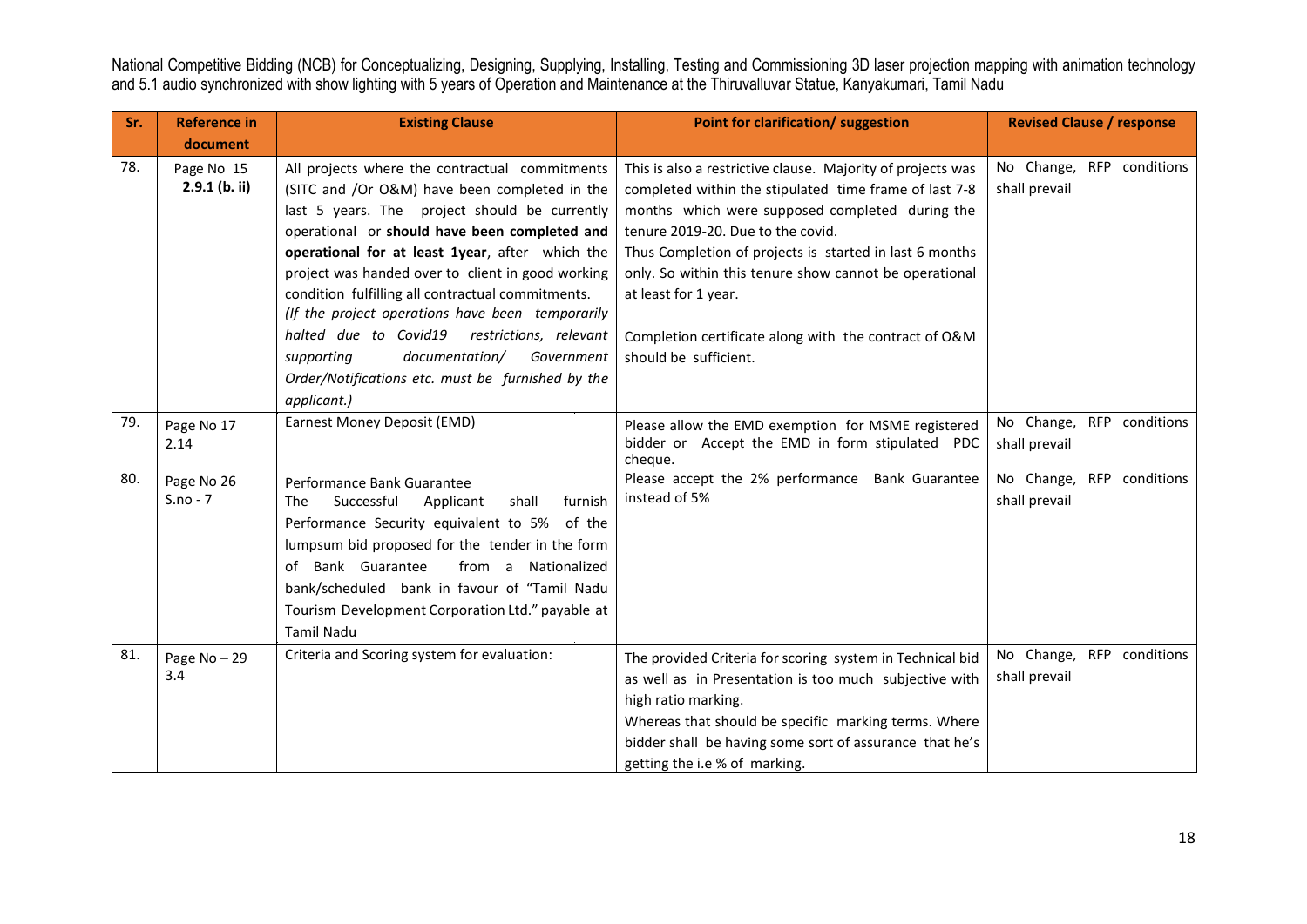| Sr. | <b>Reference in</b>                | <b>Existing Clause</b>                                                                                                                                                                                                                                                                                                                                                                                                                                                                                                                                  | <b>Point for clarification/ suggestion</b>                                                                                                                                                                                    | <b>Revised Clause / response</b>                                                                                        |
|-----|------------------------------------|---------------------------------------------------------------------------------------------------------------------------------------------------------------------------------------------------------------------------------------------------------------------------------------------------------------------------------------------------------------------------------------------------------------------------------------------------------------------------------------------------------------------------------------------------------|-------------------------------------------------------------------------------------------------------------------------------------------------------------------------------------------------------------------------------|-------------------------------------------------------------------------------------------------------------------------|
|     | document                           |                                                                                                                                                                                                                                                                                                                                                                                                                                                                                                                                                         |                                                                                                                                                                                                                               |                                                                                                                         |
| 82. | Page No 55<br>4.11                 | Supply of Audio Systems Renkus-Heinz / d&b<br>audiotechnik / Fohhn Audio / L-Acoustics/Or of<br>equivalent make with exact Specifications as<br>Approved                                                                                                                                                                                                                                                                                                                                                                                                | The specs given here are exact specs from Renkus-<br>Heinz (Model No PNX82 and TX/TA82).<br>Need to make this generic to have more and better<br>options on this                                                              | Equivalent<br>technical<br>specifications of any specified<br>alternate make is acceptable.                             |
| 83. | Page No - 57 &<br>58<br>$S.no - 8$ | Projection System Supply, Installation, Testing and<br>Commissioning of Projector Dust-sealed 3- chip<br>DLP Technology, 4K Native Resolution: 30,000<br>lumens, RGB Laser Digital projector with 20000 Hrs<br>or more Illumination lifetime, Minimum Contrast<br>Ratio: 5000: 1, Motorized horizontal and vertical<br>lens offset, should have inbuilt blending and<br>wrapping capabilities, Inputs: HDMI/DVI, DP ports<br>Analog Controls: RS232 in/out, Ethernet (10/100),<br>with long /Short throw Lens for projection as per<br>site conditions. | Only Christie has this spec.<br>Need to change to WUXGA instead of RGB so that we<br>can have options from Barco, Panasonic, DP & Epson                                                                                       | Kindly Refer to S.No. 9 of<br>Annexure-X                                                                                |
| 84. | Page No -57 &<br>58<br>S No: 9     | Supplying, Installation, Testing, and commissioning<br>of Outdoor Projection housing enclosure for 30000<br>Lumens Laser Projector's. Enclosure should have<br>Military Grade locking Mechanism, fabricated out<br>of AU 5052 alloy, marine grade with remote device<br>management, monitoring, controlling temperature<br>& humidity.                                                                                                                                                                                                                  | Tempest/Warrior/Vizbox/Or of equivalent make<br>with exact Specifications as Approved<br>These are very expensive enclosures (approx. 5lakhs<br>each). Need relaxation on the same.<br>Can be fabricated here.                | No Change, RFP conditions<br>shall prevail.<br>Fabricated<br>Customised<br>Enclosures<br>strictly<br>are<br>Prohibited. |
| 85. | S No: 12<br>Page 59                | <b>Media Management Server</b><br>• 4U Multimedia Projection Mapping server, Intel<br>Xeon processor, Minimum<br>16 GB GPU<br>(AMD/Nvidia) Memory 4 DP 1.4 outputs with each<br>channel supporting 4K resolution                                                                                                                                                                                                                                                                                                                                        | <b>Media Management Server</b><br>Multimedia Projection Mapping server with Minimum<br>2U rackmount chassis, Intel Xeon processor, Minimum<br>8 GB GPU Memory 4 DP 1.4 outputs with each channel<br>supporting 4K resolution. | Make and Model modified as<br>below<br>Approved Make and Model                                                          |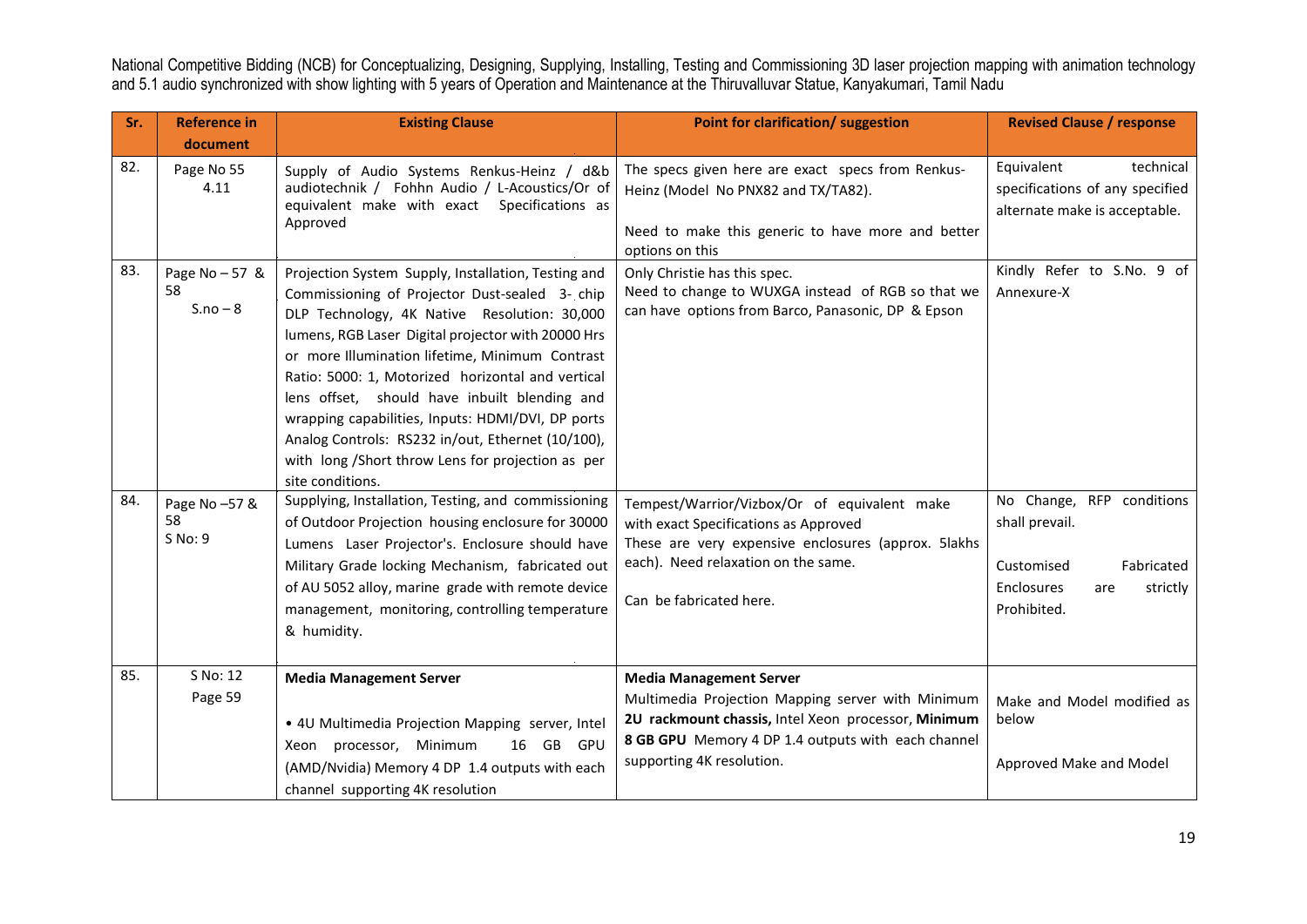| Sr. | <b>Reference in</b> | <b>Existing Clause</b>                                                                                                                                                                                                                                                                                                                                                                                                           | Point for clarification/ suggestion                                                                                                                                                                                                                                                                                                                                                                                                                                                                                                                                                                                                                                                                                                                                                                                                                                                                                                                                                                                                                                       | <b>Revised Clause / response</b>                                           |
|-----|---------------------|----------------------------------------------------------------------------------------------------------------------------------------------------------------------------------------------------------------------------------------------------------------------------------------------------------------------------------------------------------------------------------------------------------------------------------|---------------------------------------------------------------------------------------------------------------------------------------------------------------------------------------------------------------------------------------------------------------------------------------------------------------------------------------------------------------------------------------------------------------------------------------------------------------------------------------------------------------------------------------------------------------------------------------------------------------------------------------------------------------------------------------------------------------------------------------------------------------------------------------------------------------------------------------------------------------------------------------------------------------------------------------------------------------------------------------------------------------------------------------------------------------------------|----------------------------------------------------------------------------|
|     | document            |                                                                                                                                                                                                                                                                                                                                                                                                                                  |                                                                                                                                                                                                                                                                                                                                                                                                                                                                                                                                                                                                                                                                                                                                                                                                                                                                                                                                                                                                                                                                           |                                                                            |
|     |                     | • 4x 4096 × 2160 at 120 Hz), minimum 2*480GB<br>SSD storage, 10GbE Ethernet ports. Minimum<br>16Gb ram or better, 2 USB3 ports. projection<br>mapping Software should support geometry<br>correction, edge blending, colour correction and<br>mapping, Media Management & Shape<br>3D<br>Mapping. Operating system: Windows 10 or<br>better.<br>$Quantity - 2$ Nos<br>Make and Model<br>Avstumpfl/Coolux/Vioso/ Or of equivalent | $\bullet$ 4x 4096 $\times$ 2160 at 60 Hz), minimum 1TB SSD storage,<br>10GbE Ethernet ports. Minimum 16Gb ram or better, 2<br>USB3 ports. Projection mapping Software should<br>support geometry correction, edge blending, colour<br>correction and 3D mapping, Media Management &<br>Shape Mapping. Operating system: Windows 10 or<br>better.<br>$Quantity - 2$ Nos<br>Make and Model<br>Dataton/Coolux/Vioso Or equivalent make with exact<br>Specification<br><b>Media Management Software</b><br>Edge blending software with user-friendly interface<br>supporting playback of uncompressed video and image,<br>3D mapping, real time effects & transition, frame lock<br>and capable of taking backup, and should support<br>external commands for projectors and lighting systems if<br>integrated.<br>$Quantity - 1$ Nos<br>Make and Model Dataton/Coolux/Vioso<br><b>Media Management Control Pc</b><br>Minimum I5 processor, 8 GB RAM or better, 1TB SSD,<br>4GB GPU, along with wired keyboard & Mouse with 19-<br>inch 1920X1080 monitor.<br>Quantity - 1 No | D3/Coolux/7thsense/ Or of<br>equivalent make with exact<br>specifications. |
|     |                     |                                                                                                                                                                                                                                                                                                                                                                                                                                  | Make and Model                                                                                                                                                                                                                                                                                                                                                                                                                                                                                                                                                                                                                                                                                                                                                                                                                                                                                                                                                                                                                                                            |                                                                            |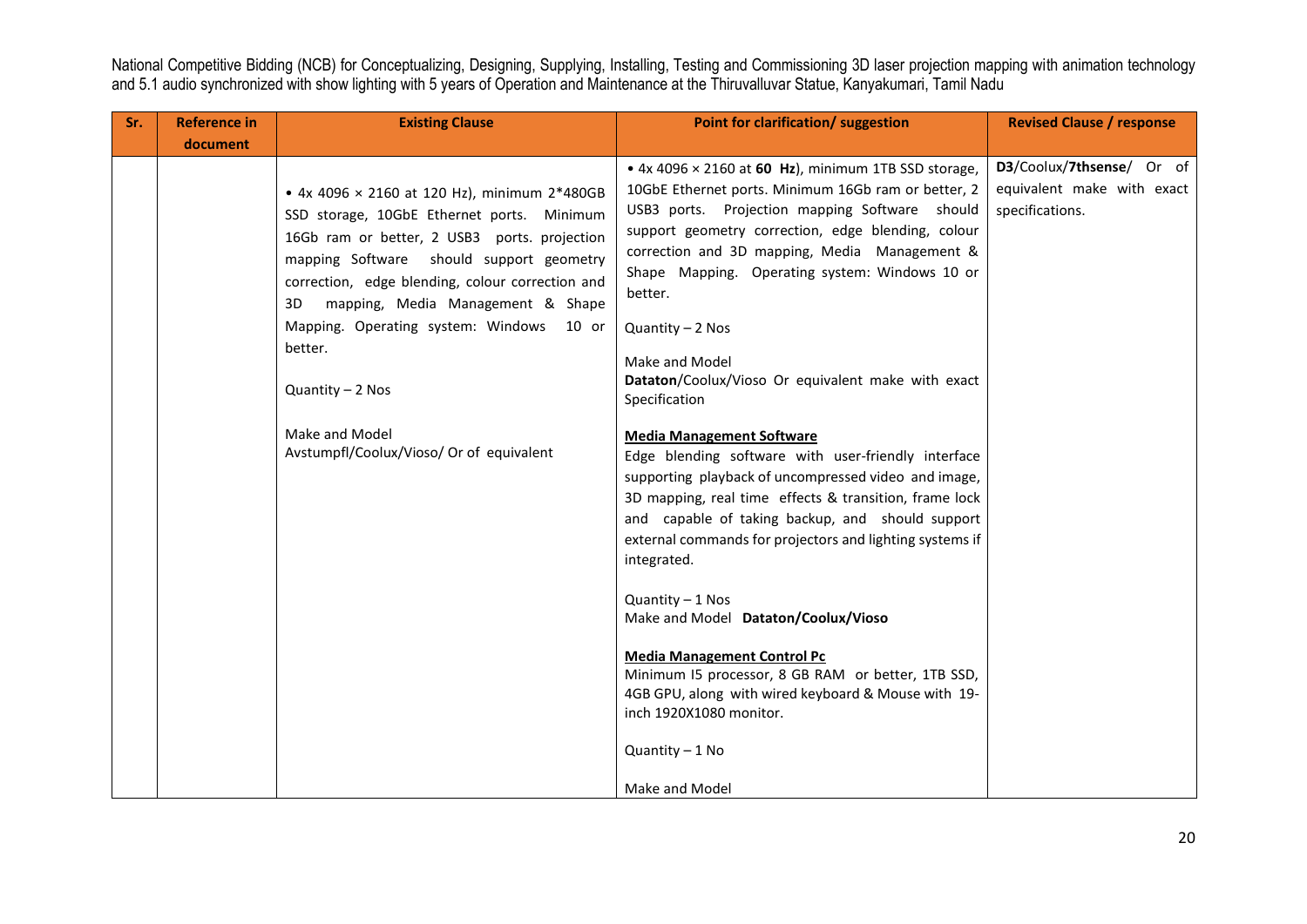| Sr. | <b>Reference in</b> | <b>Existing Clause</b>                                                         |              | Point for clarification/ suggestion                     |                                    | <b>Revised Clause / response</b> |
|-----|---------------------|--------------------------------------------------------------------------------|--------------|---------------------------------------------------------|------------------------------------|----------------------------------|
|     | document            |                                                                                |              |                                                         |                                    |                                  |
|     |                     |                                                                                |              | Dell/HP/Lenovo or equivalent                            |                                    |                                  |
| 86. | Page no 59          | 25<br>Min<br>Research,<br>Content<br>creation,                                 |              | Need more clarity on this. What are the parameters that |                                    | Freedom provided to the          |
|     | S No: 26            | Script Writing, Original Music Creation with 2D/3D                             | Story???     | we are looking at in terms of Voice Over, Music and     |                                    | bidder to develop content        |
|     |                     | animation, voiceover in Two languages (English,                                |              |                                                         |                                    | which shall be approved by       |
|     |                     | Tamil) with innovative Idea for Sound & Light Show<br>at Thiruvalluvar statue, |              |                                                         |                                    | Authority.                       |
| 87. | Page No 72          | Terms of Payment                                                               |              |                                                         |                                    | Kindly Refer to S.No. 2 of       |
|     | S No: 6.8           | Provided payment terms is not upto the mark and                                |              |                                                         | (%) Percentage                     | Annexure-Y<br>modified<br>for    |
|     |                     | aren't proposed in serial order thus may lead to                               | <b>Stage</b> | <b>Payment Stage</b>                                    | of payments for<br>of<br>execution | clause.                          |
|     |                     | delay in delivering the project by bidder or                                   |              |                                                         | <b>Work</b>                        |                                  |
|     |                     | Authority.                                                                     |              |                                                         |                                    |                                  |
|     |                     |                                                                                |              | Submission<br>of<br>On<br>Detailed<br>Layout plan,      |                                    |                                  |
|     |                     |                                                                                |              | visual design, technical                                | 10% of financial                   |                                  |
|     |                     |                                                                                |              | details<br>of<br>the                                    | quote of the<br>applicant          |                                  |
|     |                     |                                                                                |              | comnonants                                              |                                    |                                  |
|     |                     |                                                                                |              | Submission<br>&<br>On                                   | 10% of financial                   |                                  |
|     |                     |                                                                                |              | approval of Script with                                 | quote of the                       |                                  |
|     |                     |                                                                                | Ш            | Visualization Chart                                     | applicant                          |                                  |
|     |                     |                                                                                |              |                                                         |                                    |                                  |
|     |                     |                                                                                |              | Supply and<br>Laying of                                 | 10% of financial                   |                                  |
|     |                     |                                                                                | Ш            | Cables on site                                          | quote of the                       |                                  |
|     |                     |                                                                                |              | After the receipt<br>of                                 | 30% of financial                   |                                  |
|     |                     |                                                                                |              | Hardware<br>major                                       | quote of the                       |                                  |
|     |                     |                                                                                | IV           | Equipment at site.                                      | applicant                          |                                  |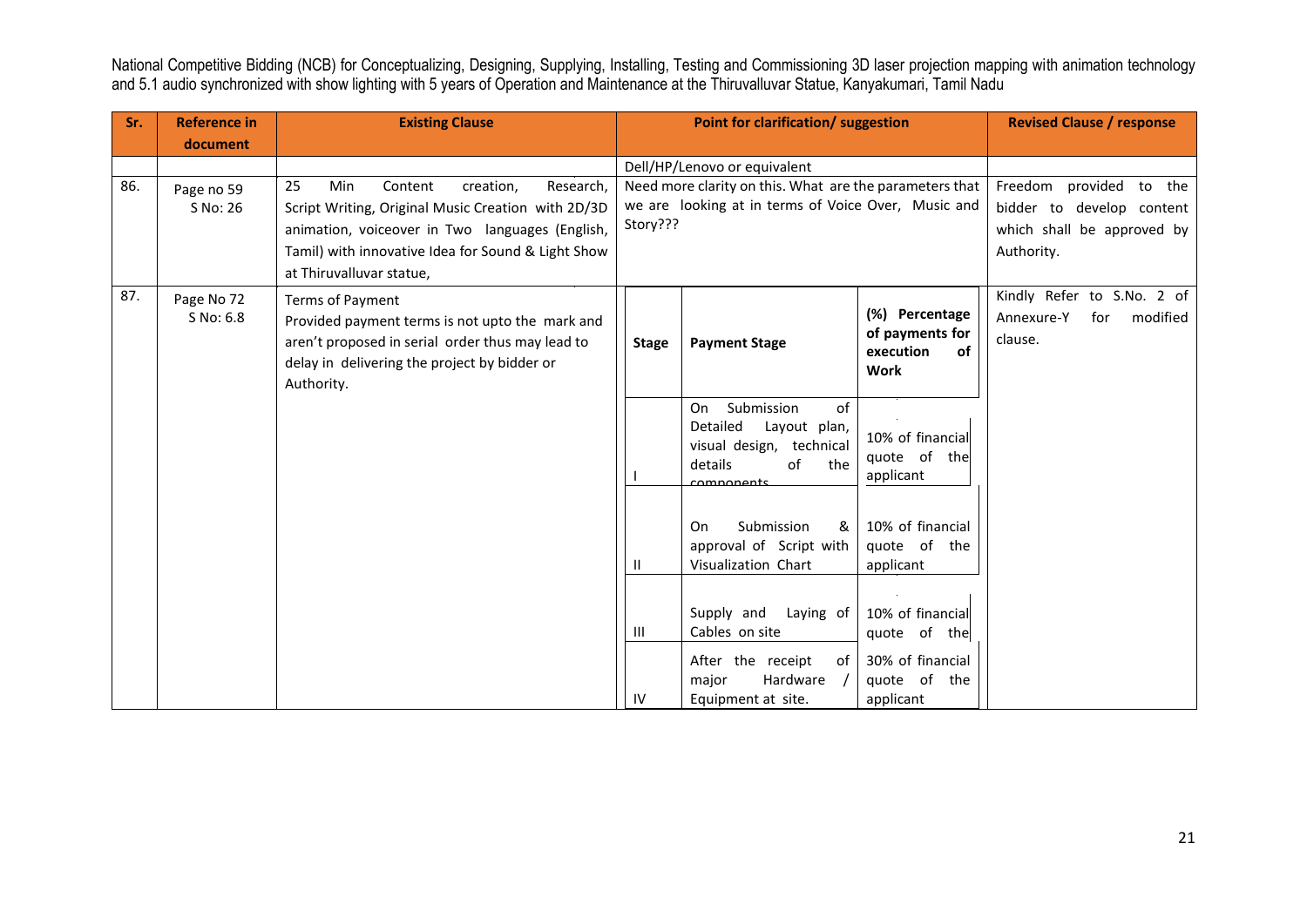| Sr. | <b>Reference in</b> | <b>Existing Clause</b>                        | <b>Point for clarification/ suggestion</b>                                                                                                                                                                                                                                                                                             |                                                                                                                                                                                                                                                          |                                                                  |               | <b>Revised Clause / response</b> |
|-----|---------------------|-----------------------------------------------|----------------------------------------------------------------------------------------------------------------------------------------------------------------------------------------------------------------------------------------------------------------------------------------------------------------------------------------|----------------------------------------------------------------------------------------------------------------------------------------------------------------------------------------------------------------------------------------------------------|------------------------------------------------------------------|---------------|----------------------------------|
|     | document            |                                               |                                                                                                                                                                                                                                                                                                                                        |                                                                                                                                                                                                                                                          |                                                                  |               |                                  |
|     |                     |                                               | v                                                                                                                                                                                                                                                                                                                                      | On complete installation<br>of hardware/equipment<br>and After<br>system<br>integration, trial run &<br>soft commissioning.                                                                                                                              | 25% of financial<br>quote of the<br>applicant                    |               |                                  |
|     |                     |                                               | VI                                                                                                                                                                                                                                                                                                                                     | modification,<br>On<br>additions,<br>adjustment<br>alterations based<br>on<br>observations of stake<br>holders<br>other<br>in<br>languages as required &<br>handing<br>after<br>over<br>commissioning.<br>On successful running<br>for one year from the | 10% of financial<br>quote of the<br>applicant<br>5% of financial |               |                                  |
|     |                     |                                               | VII                                                                                                                                                                                                                                                                                                                                    | date of<br>completion<br>certificate.                                                                                                                                                                                                                    | quote of the<br>applicant                                        |               |                                  |
|     |                     |                                               |                                                                                                                                                                                                                                                                                                                                        | Retention Money: - 10 % percent of each Interim<br>Payment certificate will be deducted as Operation &<br>Maintenance Cost will be released during the O&M<br>period on a half yearly basis over a period of 5 years.                                    |                                                                  |               |                                  |
|     |                     | <b>Integrated Digital Solutions P Limited</b> |                                                                                                                                                                                                                                                                                                                                        |                                                                                                                                                                                                                                                          |                                                                  |               |                                  |
| 88. |                     | <b>Project Cost</b>                           | We opine that the estimated cost / budget, allocated for<br>this project be raised by at least 25% : there could<br>be technical and end-results requirements, beyond<br>currently specified and (not-fully) quantified in the BoQ,<br>arising more out of the locational and functional needs<br>of the project, demanding more cost. |                                                                                                                                                                                                                                                          |                                                                  | shall prevail | No Change, RFP conditions        |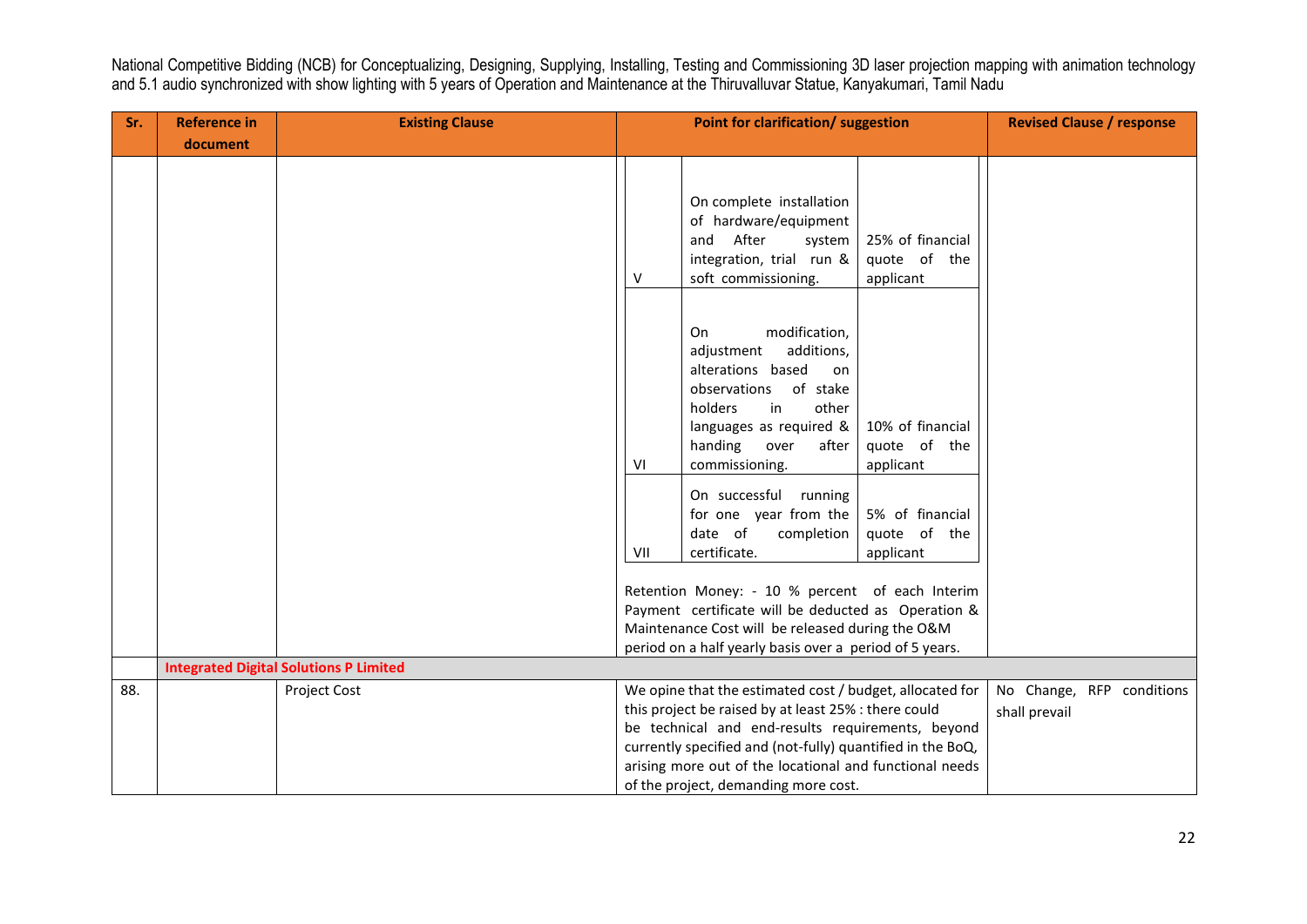| Sr. | <b>Reference in</b>                       | <b>Existing Clause</b>                                                                                                                                                                                                                                                           | Point for clarification/ suggestion                                                                                                                                                                                                                                                                                                                                                    | <b>Revised Clause / response</b>                                       |
|-----|-------------------------------------------|----------------------------------------------------------------------------------------------------------------------------------------------------------------------------------------------------------------------------------------------------------------------------------|----------------------------------------------------------------------------------------------------------------------------------------------------------------------------------------------------------------------------------------------------------------------------------------------------------------------------------------------------------------------------------------|------------------------------------------------------------------------|
|     | document                                  |                                                                                                                                                                                                                                                                                  |                                                                                                                                                                                                                                                                                                                                                                                        |                                                                        |
| 89. | Clause<br>$No.2.9.1(b)$ ,<br>Page No. 15  |                                                                                                                                                                                                                                                                                  | These are specialised projects: therefore, for wider<br>participation, we recommend emphasis on the number<br>of projects executed: with weighted value arrived based<br>on standard escalation factors on the value of<br>projects executed.                                                                                                                                          | No Change, RFP conditions<br>shall prevail.                            |
| 90. | Fin-Form 13                               | Fin-Form 13                                                                                                                                                                                                                                                                      | In our opinion, the requirement of certificate from the<br>Bank (Form 13) be diluted to Rs. 1.25Cr., and not Rs.<br>2.5 Cr., being 50% of the value of the deemed qualifying<br>project.                                                                                                                                                                                               | No Change, RFP conditions<br>shall prevail                             |
|     | <b>Guardian Media &amp; Entertainment</b> |                                                                                                                                                                                                                                                                                  |                                                                                                                                                                                                                                                                                                                                                                                        |                                                                        |
| 91. | 2.9.1(a)<br>Page 15                       | The bidder can be single firm / consortium.<br>bidder<br>The<br>should<br>submit<br>valid<br>incorporation/registration certificate of the firm,<br>PAN Card and GST registration certificate.                                                                                   | Along with the consortium partner, requesting to<br>include the bidder can also be an associate partner.                                                                                                                                                                                                                                                                               | The Query is Not clear.                                                |
| 92. | 2.9.1(b)<br>Page 15                       | The bidder should have completed, at least<br>two Eligible Projects of more than INR 4.5<br>Crore or one Eligible Project of more than INR 8<br>Crore, in the last five years preceding the date<br>of the issue of this RFP.                                                    | Requesting to also consider the Ongoing projects,<br>since the global pandemic situation was at its peak;<br>due to which the travel/tourism lockdowns were<br>imposed and tourism<br>related<br>projects<br>were<br>and this<br>completely stopped<br>similar line of<br>projection mapping projects are also one among<br>them which faced slowed<br>down towards its<br>completion. | No Change, RFP conditions<br>shall prevail                             |
| 93. | Table 1: S.No.7<br>Page 26                | Performance Bank Guarantee: The Successful<br>Applicant shall furnish Performance Security<br>equivalent to 5%                                                                                                                                                                   | Requesting to reduce the PBG to 2%.                                                                                                                                                                                                                                                                                                                                                    | No Change, RFP conditions<br>shall prevail                             |
| 94. | 6.8 Payment<br>Terms<br>Page 73           | Operation & Maintenance. The Contractor will be<br>paid as 8 (eight) equal payments at the end of<br>every six months from the issue of certificate<br>of operational acceptance by TTDC.<br>20% will be released during the O&M period on<br>a half-yearly basis over a period. | Requesting O&M period can be brought down<br>to 3 years from 5 years and the amount held for<br>O&M is mentioned as 20% which is a huge sum<br>and requesting to make it 10%. Cannot afford for<br>huge payment holding by the dept. since the budgets are<br>very tiny for this magnitude.                                                                                            | Kindly Refer to S.No. 2 of<br>Annexure-Y<br>modified<br>for<br>clause. |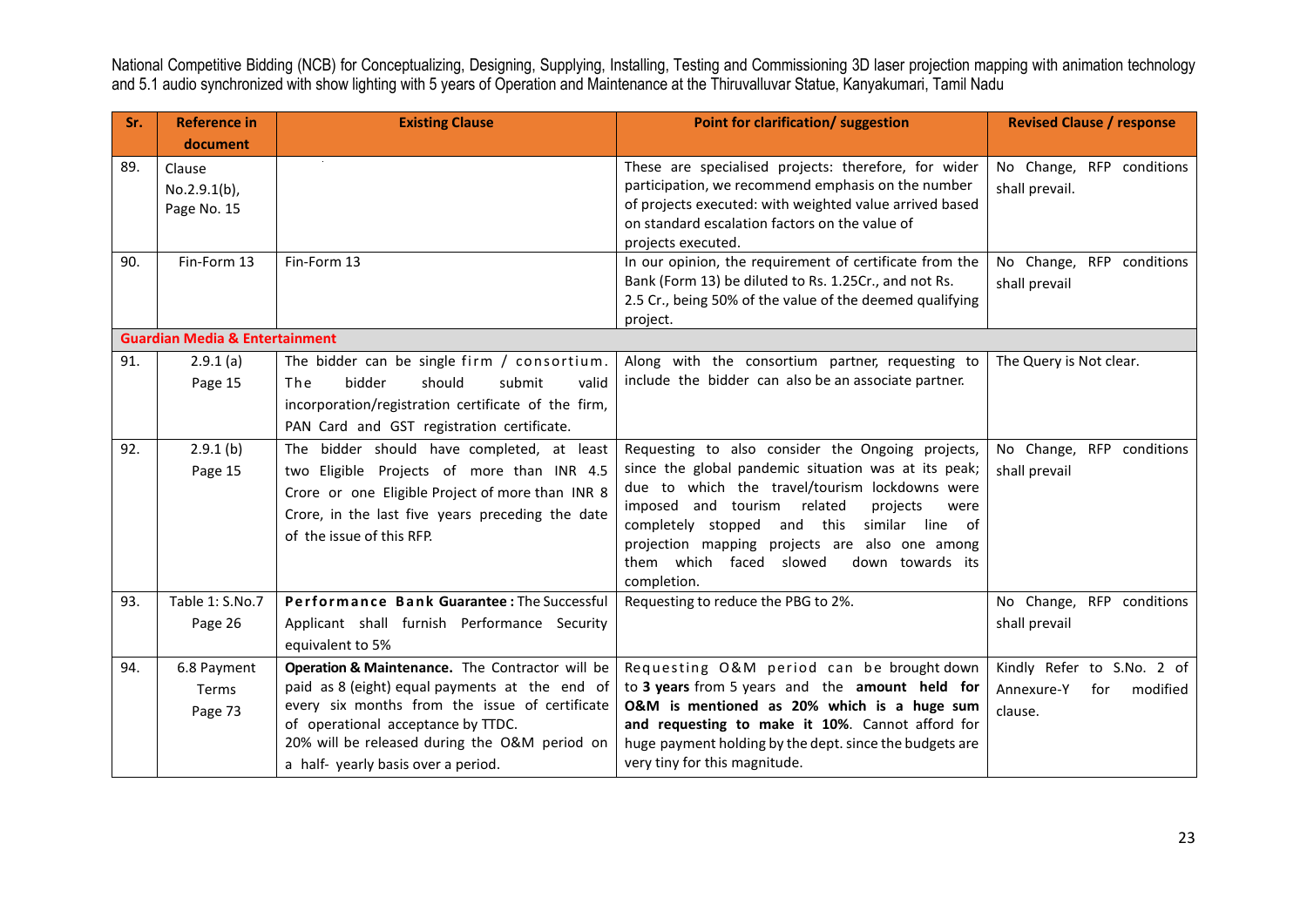| Sr.        | <b>Reference in</b>           | <b>Existing Clause</b>                                                                                                                                                                                                        | Point for clarification/ suggestion                                                                                                                                                                                                                                                                                                                                                                                                                                                                                                                                                                                                                                             | <b>Revised Clause / response</b>                                                                                                        |
|------------|-------------------------------|-------------------------------------------------------------------------------------------------------------------------------------------------------------------------------------------------------------------------------|---------------------------------------------------------------------------------------------------------------------------------------------------------------------------------------------------------------------------------------------------------------------------------------------------------------------------------------------------------------------------------------------------------------------------------------------------------------------------------------------------------------------------------------------------------------------------------------------------------------------------------------------------------------------------------|-----------------------------------------------------------------------------------------------------------------------------------------|
|            | document                      |                                                                                                                                                                                                                               |                                                                                                                                                                                                                                                                                                                                                                                                                                                                                                                                                                                                                                                                                 |                                                                                                                                         |
| 95.        | 6.8 Payment                   | M1- Mobilization Advance - Not Applicable                                                                                                                                                                                     | Requesting for a mobilisation advance for a<br>min.                                                                                                                                                                                                                                                                                                                                                                                                                                                                                                                                                                                                                             | No Change, RFP conditions                                                                                                               |
|            | Terms                         |                                                                                                                                                                                                                               | amount of 10% for this project magnitude and<br>complex scope.                                                                                                                                                                                                                                                                                                                                                                                                                                                                                                                                                                                                                  | shall prevail                                                                                                                           |
|            | Page 73                       |                                                                                                                                                                                                                               |                                                                                                                                                                                                                                                                                                                                                                                                                                                                                                                                                                                                                                                                                 |                                                                                                                                         |
| 96.        | General                       |                                                                                                                                                                                                                               | We would like to understand the various other<br>departments involved in order to obtain permissions<br>for the commencement of the project. The<br>permissions are pre-obtained or yet to be obtained, if its<br>yet to be obtained it will be a scope of TTDC or<br>successful bidder?<br>If it is at the contractor's scope then requesting to spare                                                                                                                                                                                                                                                                                                                         | TTDC shall be responsible to<br>obtain all requisite approvals.<br>The successful bidder shall<br>assist TTDC in obtaining the<br>same. |
|            |                               |                                                                                                                                                                                                                               | the involved timeframe from the project time line                                                                                                                                                                                                                                                                                                                                                                                                                                                                                                                                                                                                                               |                                                                                                                                         |
| 97.<br>98. | General<br>General            |                                                                                                                                                                                                                               | Requesting to increase the overall project cost to 25-<br>30% for this kind of a turnkey/critical installation<br>project. These projects can be fairly successful, only<br>when there is a reasonable good budget to generate<br>an overall optimal result. Rough seas with high tides<br>are usually not the place to compromise on the<br>budgetary standards and its installation quality.<br>The placement of the projector is on the island or is at<br>the shore? if it is at the island itself, what is the<br>necessary to use 6 nos. of projectors? ideally it can<br>provide sufficient luminance with lesser no. of<br>projectors with lesser throw distance range. | No Change, RFP conditions<br>shall prevail<br>Bidder can make presentation<br>of their plans as per their<br>concept.                   |
|            | <b>Magical Theatre</b>        |                                                                                                                                                                                                                               |                                                                                                                                                                                                                                                                                                                                                                                                                                                                                                                                                                                                                                                                                 |                                                                                                                                         |
| 99.        | 2.9.1(b)<br>Page 15           | The bidder should have completed, at least two<br>Eligible Projects of more than INR 4.5 Crore or one<br>Eligible Project of more than INR 8 Crore, in the last<br>five years preceding the date of the issue of this<br>RFP. | Please consider the bidder must have completed similar<br>works of<br>80% of project cost (1work order)<br>60% of project cost (2work order)<br>40% of project cost (3work order)                                                                                                                                                                                                                                                                                                                                                                                                                                                                                               | Kindly Refer to S.No. 1 of<br>Annexure-Y<br>modified<br>for<br>clause.                                                                  |
| 100.       | 2.14<br><b>EMD</b><br>Page 17 | <b>Earnest Money Deposit</b><br>EMD Exemption shall not be permitted under any<br>circumstances.                                                                                                                              | Please allow EMD exemption for MSME bidders                                                                                                                                                                                                                                                                                                                                                                                                                                                                                                                                                                                                                                     | No Change, RFP conditions<br>shall prevail.                                                                                             |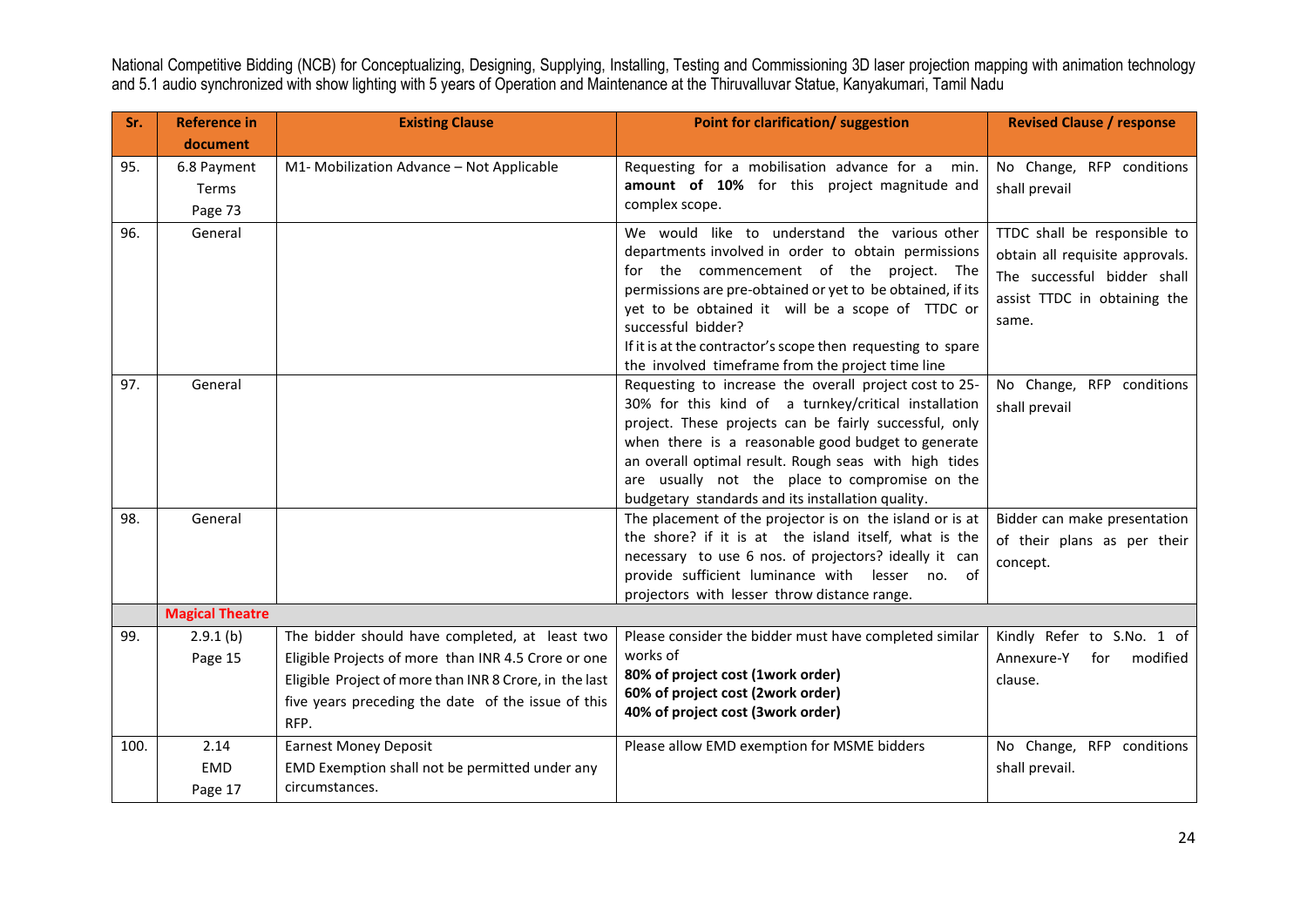| Sr.  | <b>Reference in</b>         | <b>Existing Clause</b>    | <b>Point for clarification/ suggestion</b> |                                                                                                                                                                                                                                                                                                                                                |                                             | <b>Revised Clause / response</b>                            |
|------|-----------------------------|---------------------------|--------------------------------------------|------------------------------------------------------------------------------------------------------------------------------------------------------------------------------------------------------------------------------------------------------------------------------------------------------------------------------------------------|---------------------------------------------|-------------------------------------------------------------|
|      | document                    |                           |                                            |                                                                                                                                                                                                                                                                                                                                                |                                             |                                                             |
| 101. | 6.8<br><b>Payment Terms</b> |                           | <b>Stage</b>                               | <b>Payment Stage</b>                                                                                                                                                                                                                                                                                                                           | (%)<br>Percentage of                        | Kindly Refer to S.No. 2 of<br>Annexure-Y<br>modified<br>for |
|      | Page 73                     |                           |                                            | On Submission of Detailed<br>Layout plan, visual design,                                                                                                                                                                                                                                                                                       | 10%                                         | clause.                                                     |
|      |                             |                           | $\mathbf{H}$                               | After approval on Script in                                                                                                                                                                                                                                                                                                                    | 10%                                         |                                                             |
|      |                             |                           | $\mathbf{III}$                             | Supply of Hardware as per<br><b>BOQ</b>                                                                                                                                                                                                                                                                                                        | 40%                                         |                                                             |
|      |                             |                           | IV                                         | On installation of<br>Hardware at site                                                                                                                                                                                                                                                                                                         | 10%                                         |                                                             |
|      |                             |                           | V                                          | On successful trail run in<br>first language.                                                                                                                                                                                                                                                                                                  | 10%                                         |                                                             |
|      |                             |                           | VI                                         | On successful trail run in<br>second language with<br>10%<br>changes suggested by<br>concerned authority                                                                                                                                                                                                                                       |                                             |                                                             |
|      |                             |                           | VII                                        | On every 3 months of<br>Operation &<br>Maintenance. (Equally<br>divided in 5 years<br>including DLP period)                                                                                                                                                                                                                                    | 10%                                         |                                                             |
| 102. | S No: 12                    | <b>Bill of Quantities</b> |                                            |                                                                                                                                                                                                                                                                                                                                                |                                             | Kindly refer to S.No. 84 of                                 |
|      | Page 59                     | Media Management Server   |                                            | Please consider Dataton (Watchout) as approved make                                                                                                                                                                                                                                                                                            | Annexure-X.                                 |                                                             |
| 103. | <b>General Query</b>        |                           |                                            | There have been many projects in the past where<br>documents & Credentials of other companies used for<br>getting maximum markings and to qualify for the project.<br>However, after getting the project the bidder will not<br>used the services of the professionals which were<br>proposed at the time of the bidding. So, the queries are: | No Change, RFP conditions<br>shall prevail. |                                                             |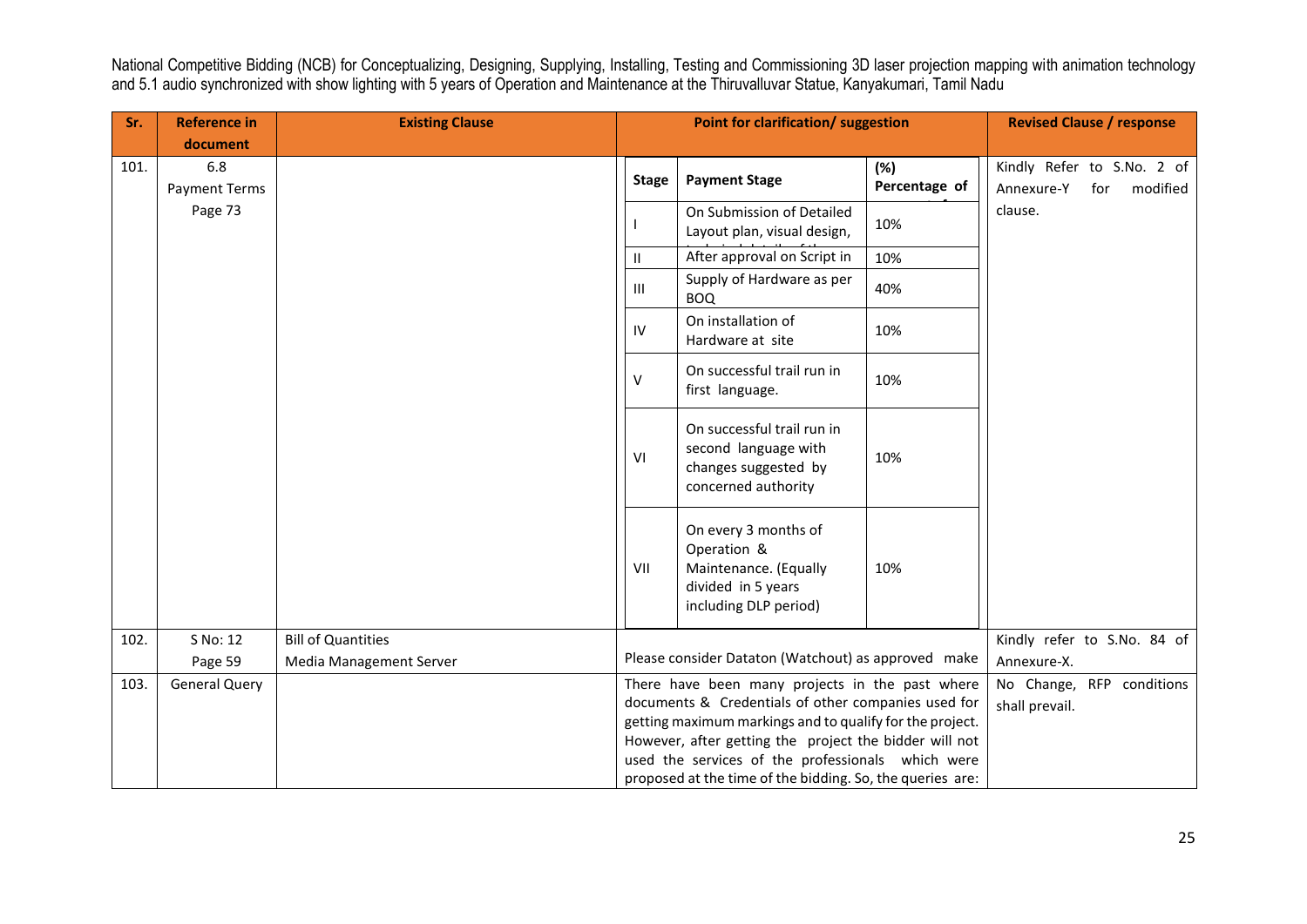| -Sr. | Reference in | <b>Existing Clause</b> | Point for clarification/ suggestion                                                                                                                                                                                                                                                                            | <b>Revised Clause / response</b> |
|------|--------------|------------------------|----------------------------------------------------------------------------------------------------------------------------------------------------------------------------------------------------------------------------------------------------------------------------------------------------------------|----------------------------------|
|      | document     |                        |                                                                                                                                                                                                                                                                                                                |                                  |
|      |              |                        | 1. Please make sure that the selected bidder should<br>use the services of the professionals which they<br>proposed in their bid.<br>2. Also, please clarify that the prime bidder is eligible<br>without having even one similar project in their own<br>name? The Prime Bidder must be from the same line of |                                  |
|      |              |                        | business.                                                                                                                                                                                                                                                                                                      |                                  |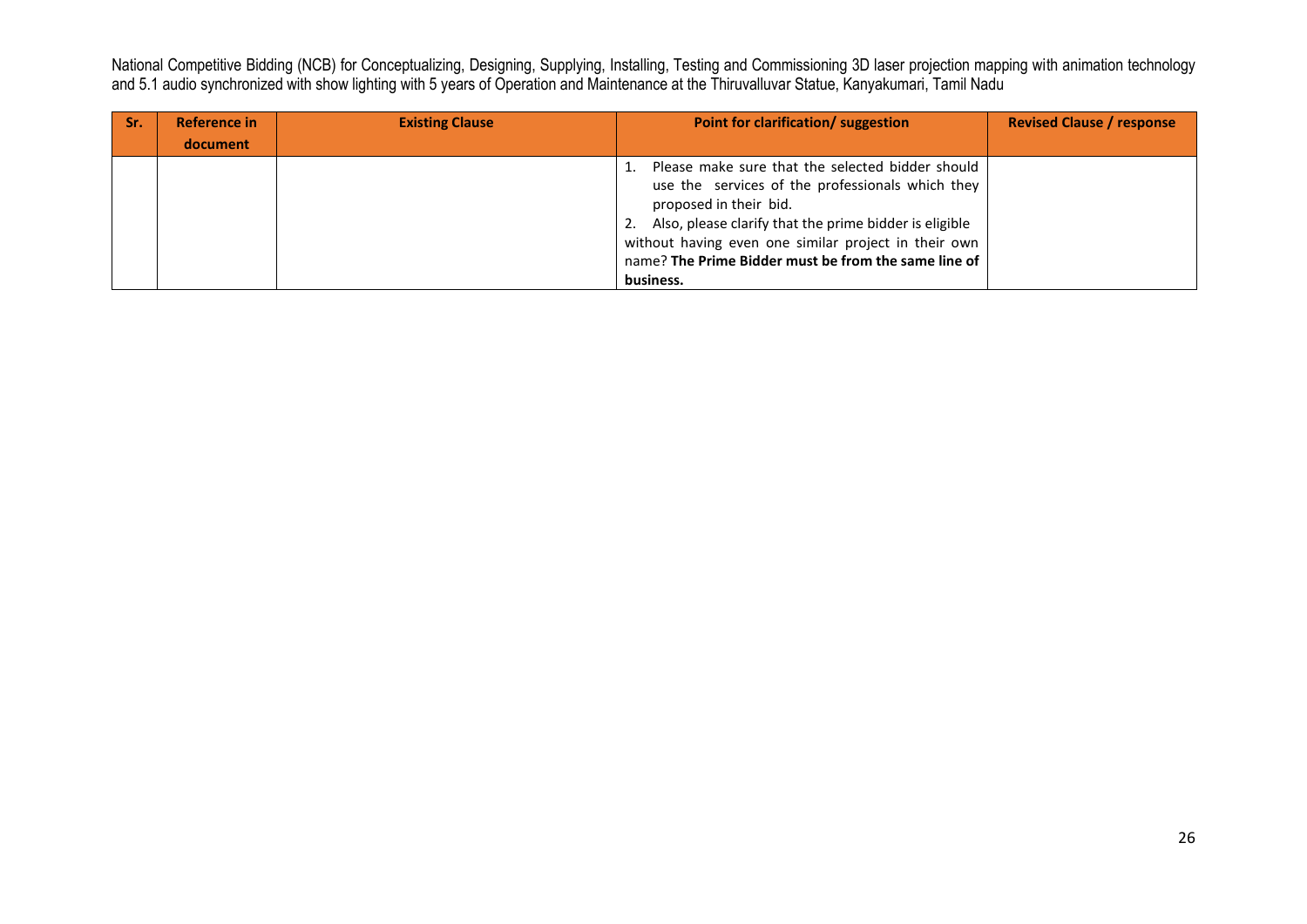**Annexure-Y**

| <b>S. No.</b> | <b>Clause</b><br>Reference/<br>Page No | <b>Previous Clause</b>                                                                                                                                                                                                  |                                                                                                                                                                                                                                                                                                                                         |                                                                                                                                                                                                                         | <b>Revised Clause</b> |                                                                                                                                                                                                                                                                                                                                         |                                            |
|---------------|----------------------------------------|-------------------------------------------------------------------------------------------------------------------------------------------------------------------------------------------------------------------------|-----------------------------------------------------------------------------------------------------------------------------------------------------------------------------------------------------------------------------------------------------------------------------------------------------------------------------------------|-------------------------------------------------------------------------------------------------------------------------------------------------------------------------------------------------------------------------|-----------------------|-----------------------------------------------------------------------------------------------------------------------------------------------------------------------------------------------------------------------------------------------------------------------------------------------------------------------------------------|--------------------------------------------|
| 1.            | $2.9.1(b)$ ,<br>Page 15                | The bidder should have completed, at least two Eligible Projects of more<br>than INR 4.5 Crore or one Eligible Project of more than INR 8 Crore, in the<br>last five years preceding the date of the issue of this RFP. |                                                                                                                                                                                                                                                                                                                                         | The bidder should have completed atleast,<br>Two Eligible Projects of more than INR 4.2 Crore<br>One Eligible Project of more than INR 6.7 Crore<br>in the last five years preceding the date of the issue of this RFP. |                       |                                                                                                                                                                                                                                                                                                                                         |                                            |
| 2.            |                                        | <b>Terms of Payment:</b>                                                                                                                                                                                                |                                                                                                                                                                                                                                                                                                                                         |                                                                                                                                                                                                                         |                       |                                                                                                                                                                                                                                                                                                                                         |                                            |
|               |                                        | <b>Stage</b>                                                                                                                                                                                                            | <b>Payment stage</b>                                                                                                                                                                                                                                                                                                                    | <b>Payment Schedule</b>                                                                                                                                                                                                 | <b>Stage</b>          | <b>Payment stage</b>                                                                                                                                                                                                                                                                                                                    | <b>Payment Schedule</b>                    |
|               |                                        | M1                                                                                                                                                                                                                      | <b>Mobilization Advance</b>                                                                                                                                                                                                                                                                                                             | <b>Not Applicable</b>                                                                                                                                                                                                   | M1                    | <b>Mobilization Advance</b>                                                                                                                                                                                                                                                                                                             | <b>Not Applicable</b>                      |
|               | 6.8<br>Page 72                         | M <sub>2</sub>                                                                                                                                                                                                          | Detailed<br>conceptualization<br>including all creative aspects<br>such as script and visual design,<br>details<br>of<br>technical<br>the<br>components such as capacity,<br>make, quantity, load that shall be<br>used on the said project. The<br>payment for M2 will be released<br>against the submission of the<br>bank guarantee. | 10% of financial quote<br>of the applicant                                                                                                                                                                              | M <sub>2</sub>        | Detailed<br>conceptualization<br>including all creative aspects<br>such as script and visual design,<br>details<br>technical<br>of<br>the<br>components such as capacity,<br>make, quantity, load that shall be<br>used on the said project. The<br>payment for M2 will be released<br>against the submission of the<br>bank guarantee. | 10% of financial quote<br>of the applicant |
|               |                                        | M <sub>3</sub>                                                                                                                                                                                                          | Completion of Audio-Video<br>Production                                                                                                                                                                                                                                                                                                 | 10% of financial quote<br>of the applicant                                                                                                                                                                              | M <sub>3</sub>        | Physical supply of material on<br>site.                                                                                                                                                                                                                                                                                                 | 40% of financial quote<br>of the applicant |
|               |                                        | M <sub>4</sub>                                                                                                                                                                                                          | Physical supply of material on                                                                                                                                                                                                                                                                                                          | 20% of financial quote                                                                                                                                                                                                  | M <sub>4</sub>        | Installation and trial run of                                                                                                                                                                                                                                                                                                           | 10% of financial quote                     |
|               |                                        |                                                                                                                                                                                                                         | site.                                                                                                                                                                                                                                                                                                                                   | of the applicant                                                                                                                                                                                                        |                       | content - 1                                                                                                                                                                                                                                                                                                                             | of the applicant                           |
|               |                                        | M 5                                                                                                                                                                                                                     | Installation and trial run of<br>content - 1                                                                                                                                                                                                                                                                                            | 10% of financial quote<br>of the applicant                                                                                                                                                                              | M 5                   | Commissioning of Project after<br>taking in suggestions after                                                                                                                                                                                                                                                                           | 10% of financial quote<br>of the applicant |
|               |                                        | M 6                                                                                                                                                                                                                     | Commissioning of Project after                                                                                                                                                                                                                                                                                                          | 10% of financial quote                                                                                                                                                                                                  |                       | review from client and making                                                                                                                                                                                                                                                                                                           |                                            |
|               |                                        |                                                                                                                                                                                                                         | taking in suggestions after                                                                                                                                                                                                                                                                                                             | of the applicant                                                                                                                                                                                                        |                       | desired modifications for                                                                                                                                                                                                                                                                                                               |                                            |
|               |                                        |                                                                                                                                                                                                                         | review from client and making                                                                                                                                                                                                                                                                                                           |                                                                                                                                                                                                                         |                       | Content -1                                                                                                                                                                                                                                                                                                                              |                                            |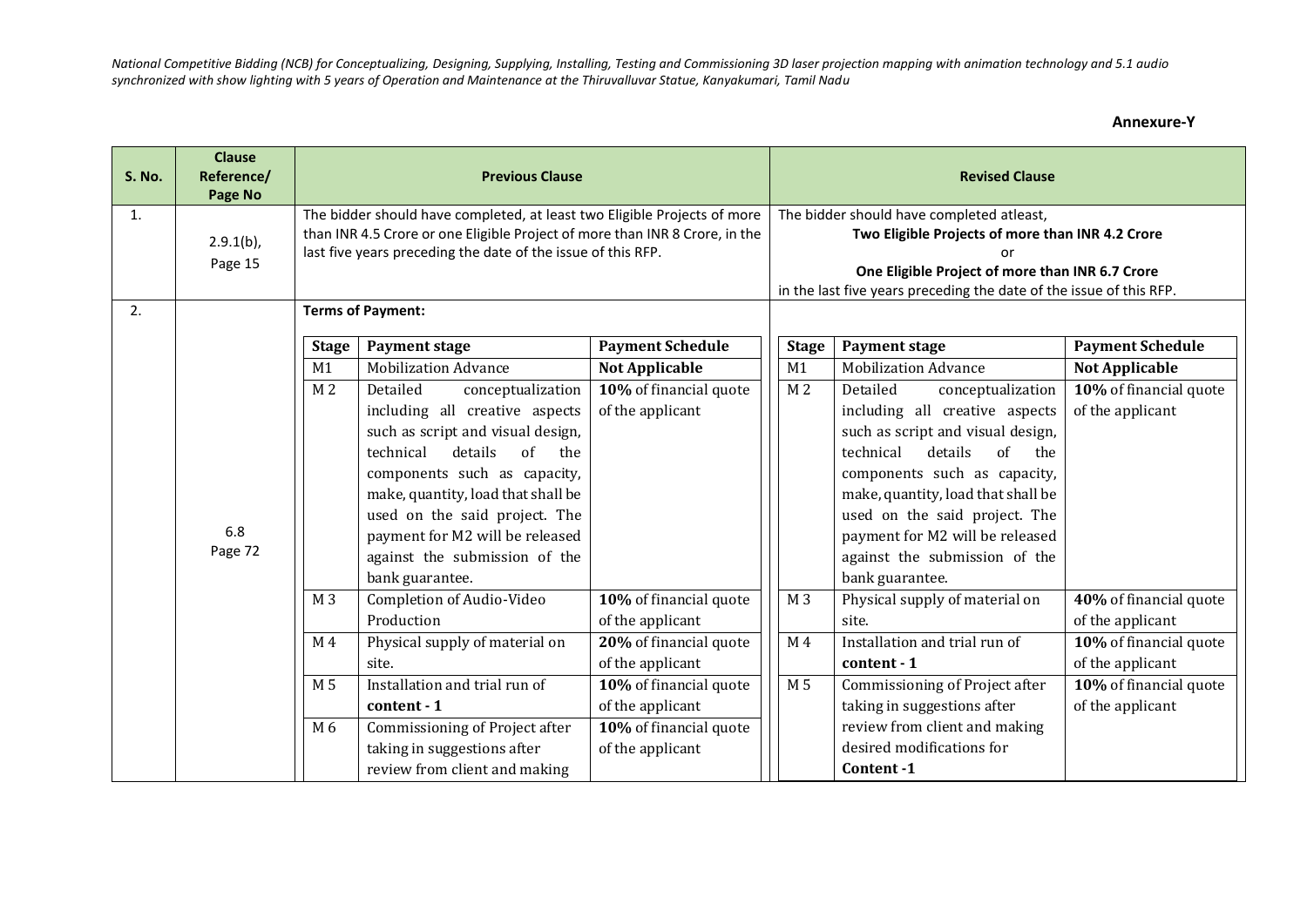|               | <b>Clause</b> |                                                                         |                                                                                                                           |                                                                             |                                                                                                                                     |                                                      |                                                              |                        |  |
|---------------|---------------|-------------------------------------------------------------------------|---------------------------------------------------------------------------------------------------------------------------|-----------------------------------------------------------------------------|-------------------------------------------------------------------------------------------------------------------------------------|------------------------------------------------------|--------------------------------------------------------------|------------------------|--|
| <b>S. No.</b> | Reference/    | <b>Previous Clause</b>                                                  |                                                                                                                           |                                                                             |                                                                                                                                     |                                                      | <b>Revised Clause</b>                                        |                        |  |
|               | Page No       |                                                                         |                                                                                                                           |                                                                             |                                                                                                                                     |                                                      |                                                              |                        |  |
|               |               |                                                                         | desired modifications for                                                                                                 |                                                                             |                                                                                                                                     | M 6                                                  | Installation and trial run of                                | 10% of financial quote |  |
|               |               |                                                                         | Content-1                                                                                                                 |                                                                             |                                                                                                                                     |                                                      | $content - 2$                                                | of the applicant       |  |
|               |               | M 7                                                                     | Installation and trial run of                                                                                             | $\overline{10}$ % of financial quote                                        |                                                                                                                                     | M7                                                   | Commissioning of Project after                               | 10% of financial quote |  |
|               |               |                                                                         | $content - 2$                                                                                                             | of the applicant                                                            |                                                                                                                                     |                                                      | taking in suggestions after                                  | of the applicant       |  |
|               |               | M8                                                                      | Commissioning of Project after                                                                                            | 10% of financial quote                                                      |                                                                                                                                     |                                                      | review from client and making                                |                        |  |
|               |               |                                                                         | taking in suggestions after                                                                                               | of the applicant                                                            |                                                                                                                                     |                                                      | desired modifications for                                    |                        |  |
|               |               |                                                                         | review from client and making                                                                                             |                                                                             |                                                                                                                                     |                                                      | Content-2                                                    |                        |  |
|               |               |                                                                         | desired modifications for                                                                                                 |                                                                             |                                                                                                                                     | C1&                                                  | Operation & Maintenance.                                     | 10% will be released   |  |
|               |               |                                                                         | Content-2                                                                                                                 |                                                                             |                                                                                                                                     | C <sub>2</sub>                                       |                                                              | during the O&M period  |  |
|               |               | C1&                                                                     | Operation & Maintenance.                                                                                                  | 20% will be released                                                        |                                                                                                                                     |                                                      | The Contractor will be paid as 8                             | on a half-yearly basis |  |
|               |               | C <sub>2</sub>                                                          | The Contractor will be paid as 8                                                                                          | during the O&M period                                                       |                                                                                                                                     |                                                      | (eight) equal payments at the                                | over a period of 5     |  |
|               |               |                                                                         | (eight) equal payments at the                                                                                             | on a half-yearly basis                                                      |                                                                                                                                     |                                                      | end of every six months from                                 | years.                 |  |
|               |               |                                                                         | end of every six months from                                                                                              | over a period of 5                                                          |                                                                                                                                     |                                                      | the issue of certificate of                                  |                        |  |
|               |               |                                                                         | the issue of certificate of                                                                                               | years.                                                                      |                                                                                                                                     |                                                      | operational acceptance by                                    |                        |  |
|               |               |                                                                         | operational acceptance by                                                                                                 |                                                                             |                                                                                                                                     |                                                      | TTDC.                                                        |                        |  |
|               |               |                                                                         | TTDC.                                                                                                                     |                                                                             |                                                                                                                                     |                                                      |                                                              |                        |  |
|               |               | <b>Retention Money: -</b>                                               |                                                                                                                           | <b>Retention Money: -</b>                                                   |                                                                                                                                     |                                                      |                                                              |                        |  |
|               |               |                                                                         | 5 % percent of each Interim Payment certificate will be deducted as                                                       |                                                                             | 5 % percent of each Interim Payment certificate will be deducted as                                                                 |                                                      |                                                              |                        |  |
|               |               |                                                                         | retention money.                                                                                                          |                                                                             | retention money.                                                                                                                    |                                                      |                                                              |                        |  |
|               |               |                                                                         | The retention money shall be returned in two parts -                                                                      |                                                                             |                                                                                                                                     | The retention money shall be returned in two parts - |                                                              |                        |  |
|               |               |                                                                         | a. 50 (%) percent of the amount will be paid after expiry of DLP                                                          |                                                                             | 50 (%) percent of the amount will be paid after expiry of DLP<br>c.<br>services from date of issuance of commissioning certificate. |                                                      |                                                              |                        |  |
|               |               |                                                                         | services from date of issuance of commissioning certificate.                                                              |                                                                             |                                                                                                                                     | d.                                                   | 50 (%) percent of the amount will be paid after expiry of 30 |                        |  |
|               |               |                                                                         | <b>b.</b> 50 (%) percent of the amount will be paid after expiry of 30<br>months of O&M services from date of issuance of |                                                                             |                                                                                                                                     |                                                      | months of O&M services from date of issuance of              |                        |  |
|               |               |                                                                         | commissioning certificate.                                                                                                |                                                                             |                                                                                                                                     |                                                      | commissioning certificate.                                   |                        |  |
| 3.            |               |                                                                         | Supply, Installation, Testing and Commissioning of Projector Dust-sealed                                                  |                                                                             | Supply, Installation, Testing and Commissioning of Projector Dust-sealed                                                            |                                                      |                                                              |                        |  |
|               |               | 3- chip DLP Technology, 4K Native Resolution: 30,000 lumens, RGB Laser  |                                                                                                                           | 3- chip DLP Technology, 4K Native Resolution: 30,000 ANSI lumens with       |                                                                                                                                     |                                                      |                                                              |                        |  |
|               |               | Digital projector with 20000 Hrs or more Illumination lifetime, Minimum |                                                                                                                           | tolerance of +/- 5%, RGB Laser Digital projector with 20000 Hrs or more     |                                                                                                                                     |                                                      |                                                              |                        |  |
|               |               | Contrast Ratio: 5000: 1, Motorized horizontal and vertical lens offset, |                                                                                                                           | Illumination lifetime, Minimum Contrast Ratio ranging from 2000:1 to        |                                                                                                                                     |                                                      |                                                              |                        |  |
|               |               | should have inbuilt blending and wrapping capabilities, Inputs:         |                                                                                                                           | 5000: 1, Motorized horizontal and vertical lens offset, should have inbuilt |                                                                                                                                     |                                                      |                                                              |                        |  |
|               |               |                                                                         |                                                                                                                           | blending and wrapping capabilities, Inputs: HDMI/DVI, DP ports Analog       |                                                                                                                                     |                                                      |                                                              |                        |  |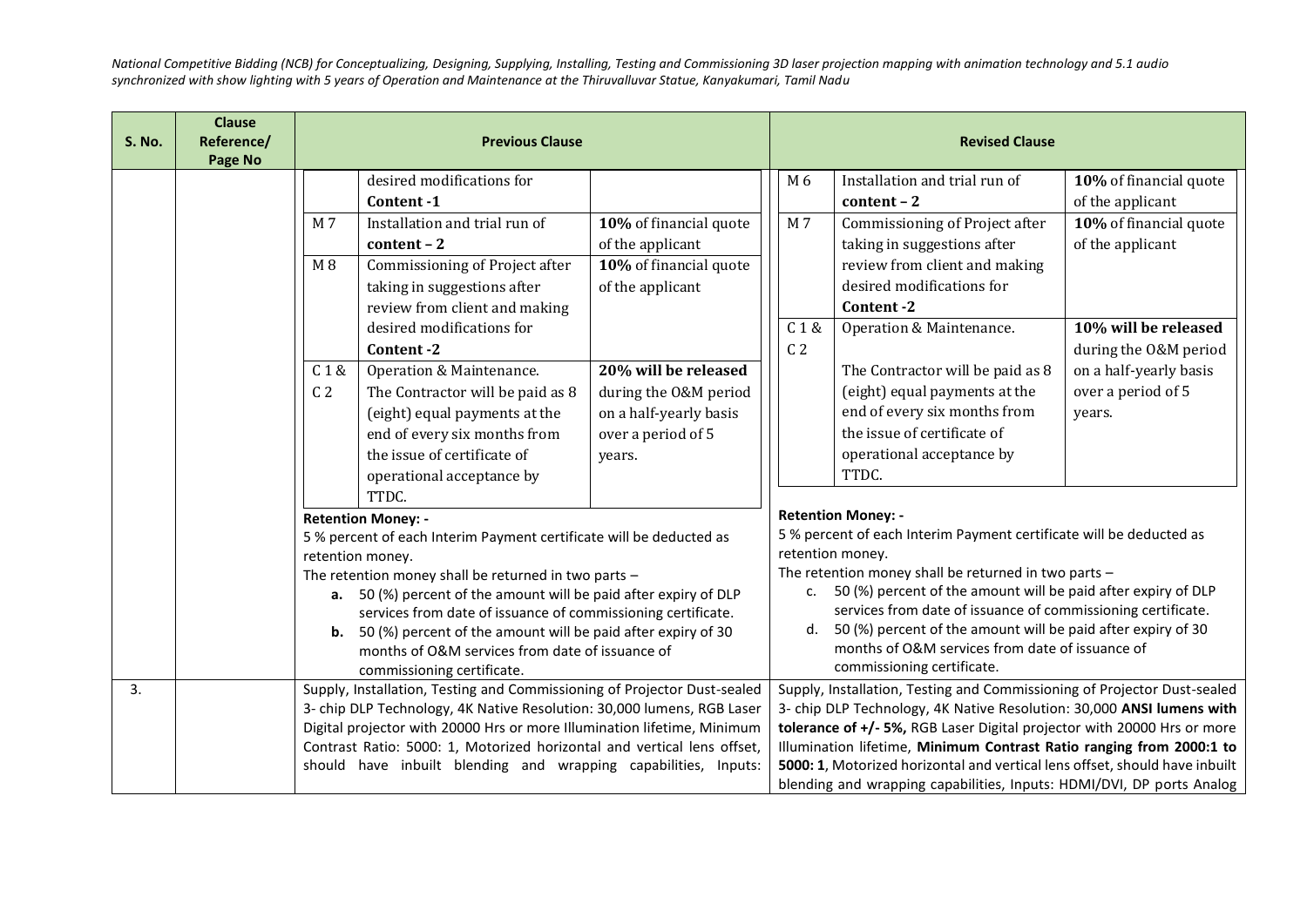| <b>S. No.</b> | <b>Clause</b><br>Reference/<br>Page No | <b>Previous Clause</b>                                               |                                                                        | <b>Revised Clause</b>                                                                                                                                                                                                                                                                                                                                              |                          |  |  |
|---------------|----------------------------------------|----------------------------------------------------------------------|------------------------------------------------------------------------|--------------------------------------------------------------------------------------------------------------------------------------------------------------------------------------------------------------------------------------------------------------------------------------------------------------------------------------------------------------------|--------------------------|--|--|
|               |                                        | HDMI/DVI, DP ports Analog Controls: RS232 in/out, Ethernet (10/100), | Controls: RS232 in/out, Ethernet (10/100), with long /Short throw Lens |                                                                                                                                                                                                                                                                                                                                                                    |                          |  |  |
|               |                                        | with long /Short throw Lens for projection as per site conditions.   | for projection as per site conditions.                                 |                                                                                                                                                                                                                                                                                                                                                                    |                          |  |  |
| 4.            |                                        | <b>Indicative Project Timelines</b>                                  |                                                                        | <b>Indicative Project Timelines</b>                                                                                                                                                                                                                                                                                                                                |                          |  |  |
|               |                                        |                                                                      | Project<br><b>Milestone</b>                                            | <b>Description</b>                                                                                                                                                                                                                                                                                                                                                 | <b>Time</b><br>Frame*    |  |  |
|               |                                        |                                                                      | M1                                                                     | <b>Team Mobilization</b>                                                                                                                                                                                                                                                                                                                                           | $D + 0$ Week             |  |  |
|               |                                        |                                                                      | $\overline{M2}$                                                        | Detailed conceptualization including all<br>creative aspects such as script and visual<br>technical<br>details<br>of<br>design,<br>the<br>components such as capacity, make,<br>quantity, load that shall be used on the said<br>project.                                                                                                                          | $D + 6$<br>Weeks         |  |  |
|               | 6.3<br>Page 71                         |                                                                      | M <sub>3</sub>                                                         | Physical supply of material on site.<br>Placing of hardware orders for<br>$\bullet$<br>hardware equipment<br>Designing of the control room<br>$\bullet$<br>Delivery of hardware equipment at<br>site & starting of cabling work,<br><b>Content Production</b><br>Completion of Civil Works related to<br>$\bullet$<br>Control Room/ Supply and Laying of<br>Cables | $D + 12$<br><b>Weeks</b> |  |  |
|               |                                        |                                                                      | M4                                                                     | Installation and trial run of content $-1$                                                                                                                                                                                                                                                                                                                         | $D + 18$<br>Weeks        |  |  |
|               |                                        |                                                                      | M <sub>5</sub>                                                         | Satisfactory commissioning of the project<br>for Content $-1$ (Both Languages)<br>Programming, system integration of<br>sound, lighting and the content<br>generated Commissioning and other<br>related misc. works.                                                                                                                                               | $D + 20$<br><b>Weeks</b> |  |  |
|               |                                        |                                                                      | M <sub>6</sub>                                                         | Installation and trial run of content $-2$                                                                                                                                                                                                                                                                                                                         | $D + 24$<br><b>Weeks</b> |  |  |